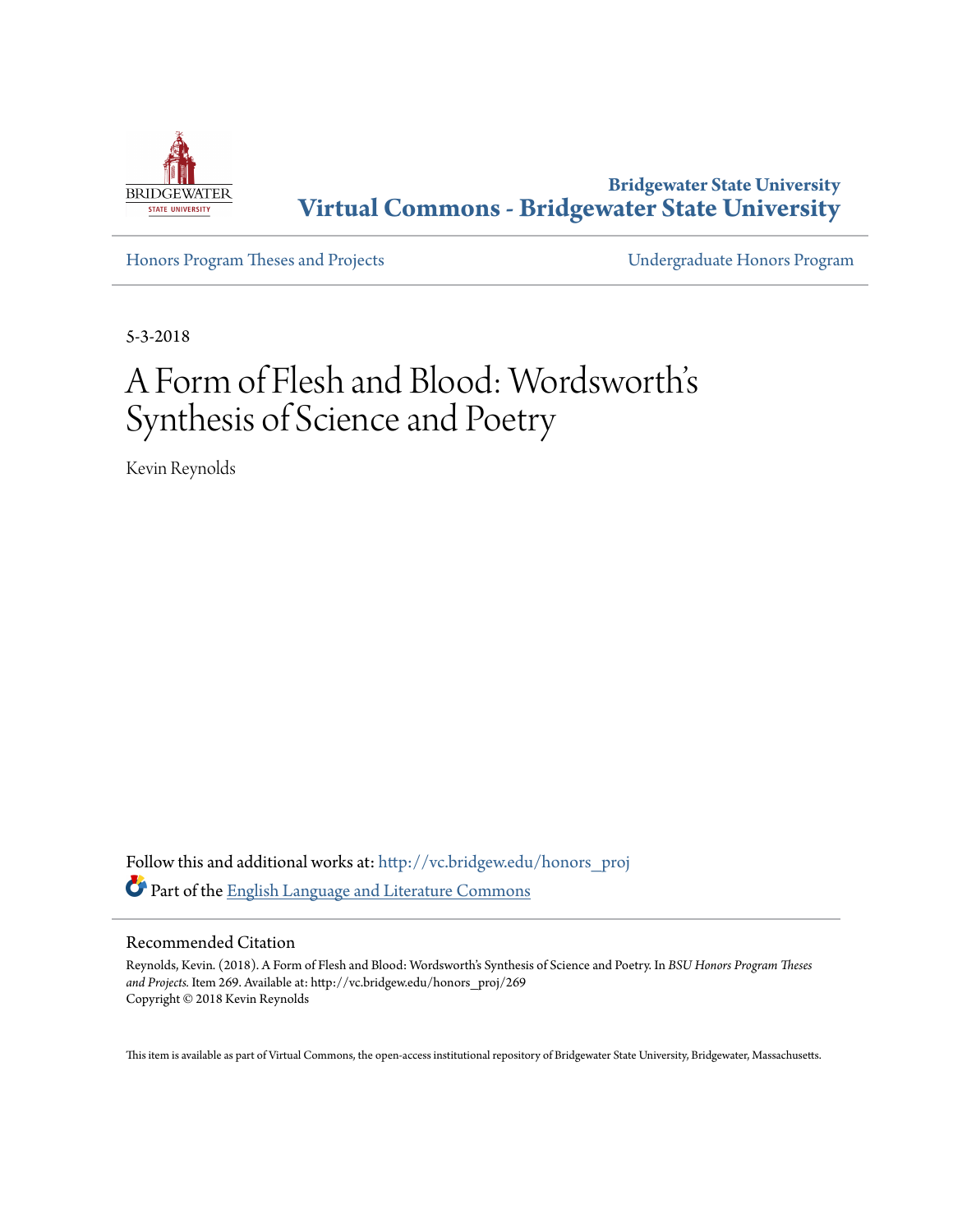A Form of Flesh and Blood: Wordsworth's Synthesis of Science and Poetry

Kevin Reynolds

Submitted in Partial Completion of the

Requirements for Departmental Honors in English

Bridgewater State University

May 3, 2018

Prof. John Mulrooney, Thesis Advisor

Dr. Elizabeth Veisz, Committee Member

Jadwiga Smith, Committee Member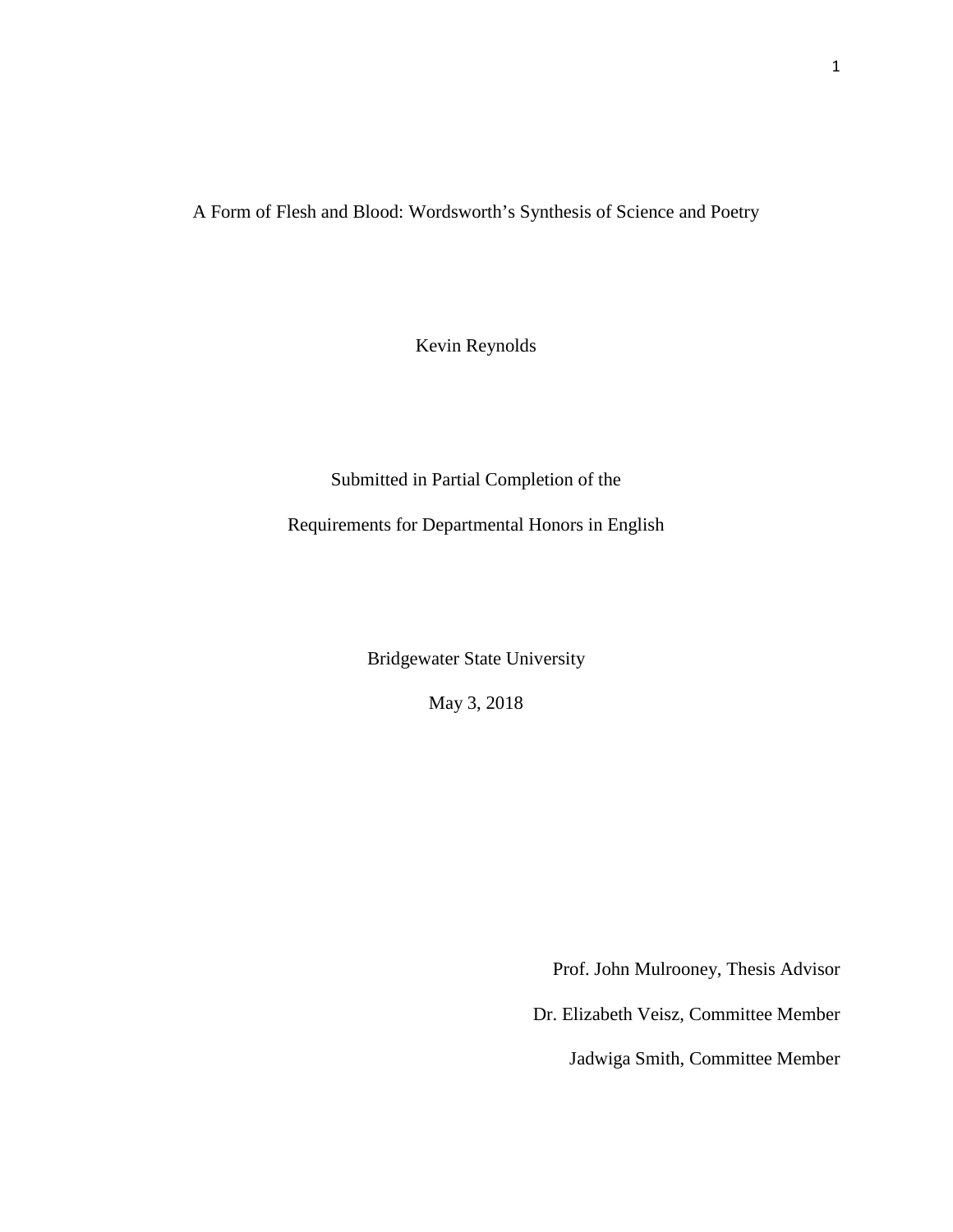#### **Introduction**

 Romanticism has long been held to be an essentially anti-scientific movement. It has been thought that the promotion of imagination and feeling over reason is a sentiment irreconcilable with modern natural science. Science is ostensibly the greatest defender of reason and the greatest example of what it can accomplish, and a world-view which assigns reason a subordinate position to feeling and imagination constitutes an attack on science and even on reason itself. This is the rationalist's most sneering critique of Romanticism. It is a caricature of the movement which, in our increasingly scientific world, signifies regression and ignorance. It is also a superficial and inaccurate assessment of the movement, one which must be dramatically altered. The reality is that, just as imagination and feeling are not irreconcilable with reason, neither is Romanticism irreconcilable with science. On the contrary, Romanticism's passionate exploration of nature makes it an endeavor parallel and complementary to science.

 This reinterpretation of Romanticism is not only important for its own sake, but for what it can contribute to a broader effort of integrating the sciences and humanities. Recent scholarship placing eighteenth to mid-nineteenth century science in the context of Romanticism has shown that sciences and humanities have indeed grown estranged in the past few centuries, and that this is to the disadvantage of both fields. C.P. Snow's "The Two Cultures" an account of early twentieth century scientists and writers scoffing at one another from a cautious distance resonates with many scientists and writers today such as physicists Marcelo Gleiser, Jennan Ismael, and biographer Richard Holmes. They argue that our increasingly technological world will soon require us to think scientifically, creatively, and interpretively no matter what field of work we enter, making it impossible to isolate the sciences and humanities. A reevaluation of Romanticism can make a significant contribution to this continuation of C.P. Snow's message.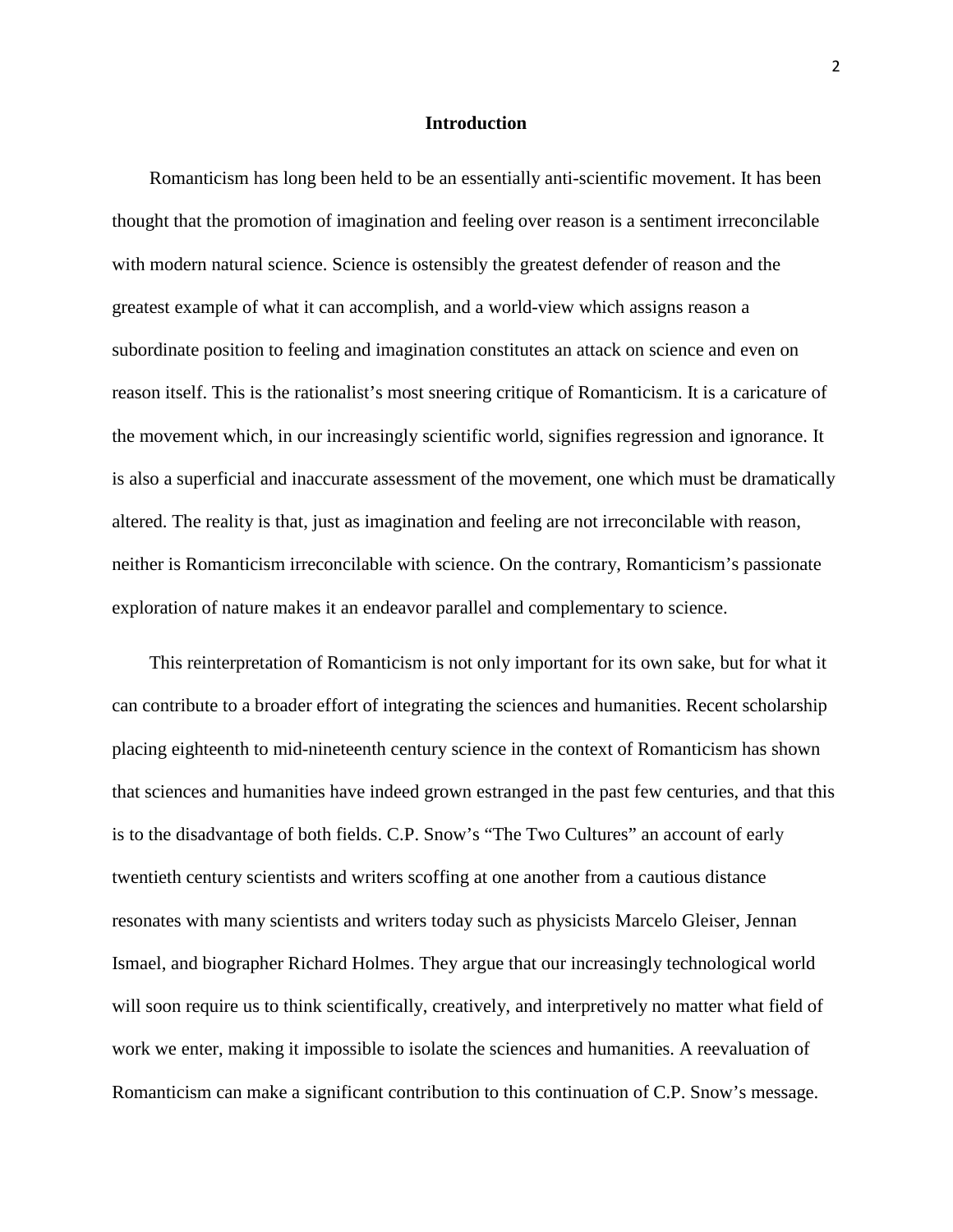The division between the humanities and sciences has been dramatically exacerbated by certain stigmas attributed to the humanities, and especially to poetry. One persisting stereotype of the poet with some pejorative connotations is the archetypal "Romantic" poet. He is philosophically opposed to reason, and argues that the creative faculty is the true divine spark within humanity. This character, however, is a fiction promoted by literary and scientific people, the former in an effort to romanticize his pursuit, the latter in effort legitimize his. If we study the period, and make the absence of any such absolutely Romantic figure conspicuous, we may do a good deal to dispel what traces of this stereotype continue to have an insidious effect on our culture and, specifically, our academia and arts.

 Richard Holmes performs such an exploration of Romanticism in his book *The Age of Wonder*, a collection of biographical portraits of scientists who made ground-breaking discoveries while under the enchanting influence of Romanticism. *The Age of Wonder* suggests that the scientific and literary community are in some way hollow and impotent in comparison with their triumphs under Romanticism. During this period, poets and scientists were influenced by an aesthetic appreciation of nature, and subsequently invented and explored with intense artistic passion and creativity. It is a time when Humphrey Davy, a major chemist and president of The Royal Society who wrote verse in the margins of his lab-notes, would reflect on the creative nature of scientific thinking, "The perception of truth is almost as simple a feeling as the perception of beauty; and the genius of Newton, of Shakespeare, of Michelangelo, and of Handel, are not very remote in character from each other" (Holmes, *The Age of Wonder*, 276), a time when Samuel Taylor Coleridge, a good friend of Davy's, would say of science that "being necessarily performed with the passion of hope, it was poetical" (Holmes, 268). *The Age of Wonder*, however, also shows the division between sciences and humanities in its nascent stages.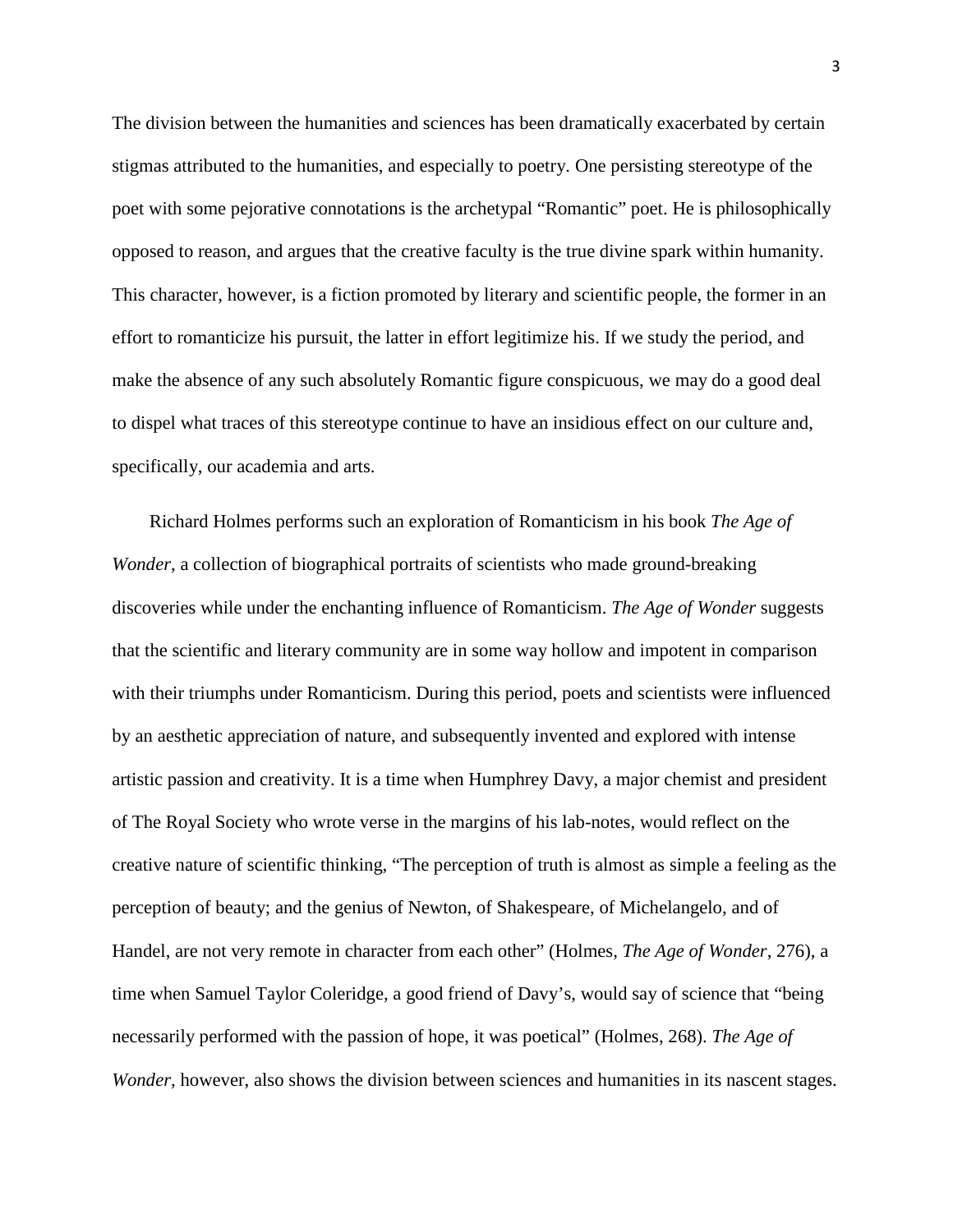It shows a time when the same Humphrey Davy would argue that the contributions of the great scientists far outweighed those of any artists (Holmes, 428), and the same Coleridge would declare, "I believe that the Souls of 500 Sir Isaac Newton's would go to the making up of a Shakespeare or Milton" (Homes, 429). But while *The Age of Wonder* reveals some of the beginnings of the prejudice that facilitates the isolation of the sciences and humanities today, it mainly reveals the commonality between these thinkers. Overall, *The Age of Wonder* shows likeminded intellectuals making strides in science and literature, utilizing the same skills, spurred by the same passions, and, significantly, working together and maintaining an intellectual dialogue.

 There is, however, one significantly marginalized figure in *The Age of Wonder*, and that is William Wordsworth. Wordsworth, despite being on the forefront of the Romantic movement, is relegated to the edges in Holmes' book, and when he does make appearances, he is decidedly less pro-scientific than his best friend Coleridge. The one episode in which Wordsworth is a major player is the notorious get-together meant to celebrate Benjamin Haydon's new painting, itself a celebration of the dominance of religion and art over science. Keats and Wordsworth are among the guests, and Keats delivers a sardonic toast to Newton for "destroying the poetry of the rainbow" (Holmes, 319). This is one of the most open jabs at science by a poet in the book, and Wordsworth is complicit in it. Holmes also briefly mentions that Wordsworth included a hot-air balloon in a poem (Holmes, 162) and quotes a letter to Wordsworth from Coleridge in which Coleridge implies that he and Wordsworth are in agreement that man could not have developed from lower primates (Holmes, 322). This is virtually the full extent of William Wordsworth's presence in the book. There are obvious reasons for excluding Wordsworth from the others as a less conventionally scientific figure. Wordsworth's Platonism, if taken literally, is not compatible with the materialist universe described by contemporary scientists, nor is his deism compatible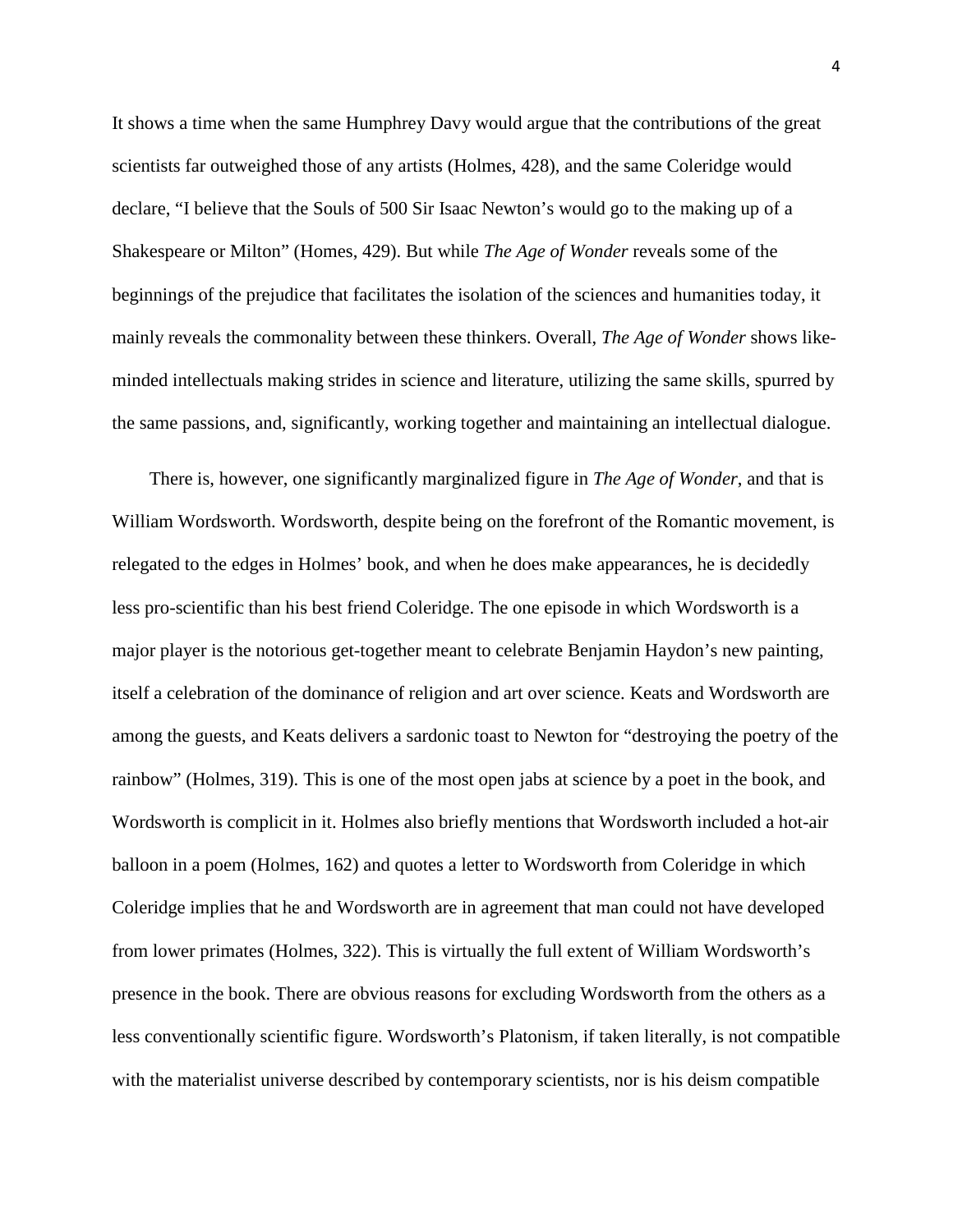with the unplanned, unconscious, mechanistic nature of this universe. Wordsworth is also a famous proponent of the essentially anti-industrialist stance of Rousseau. Industrialism being inextricably linked with scientific progress, such an anti-industrial stance can be interpreted as likewise anti-scientific. These criticisms considered, Wordsworth still cannot be satisfactorily characterized as unscientific. Even with all the sentiments extoling mysticism and deriding societal development, there is something essentially scientific about Wordsworth just as there is something essentially scientific about Coleridge or Shelley. This dimension of Wordsworth must be brought to light if an interdisciplinary reappraisal of Romanticism is to be done thoroughly. Wordsworth is the quintessential Romantic poet, and to analyze the scientific undercurrent of Romanticism without including Wordsworth is to miss what should be the major target of this effort.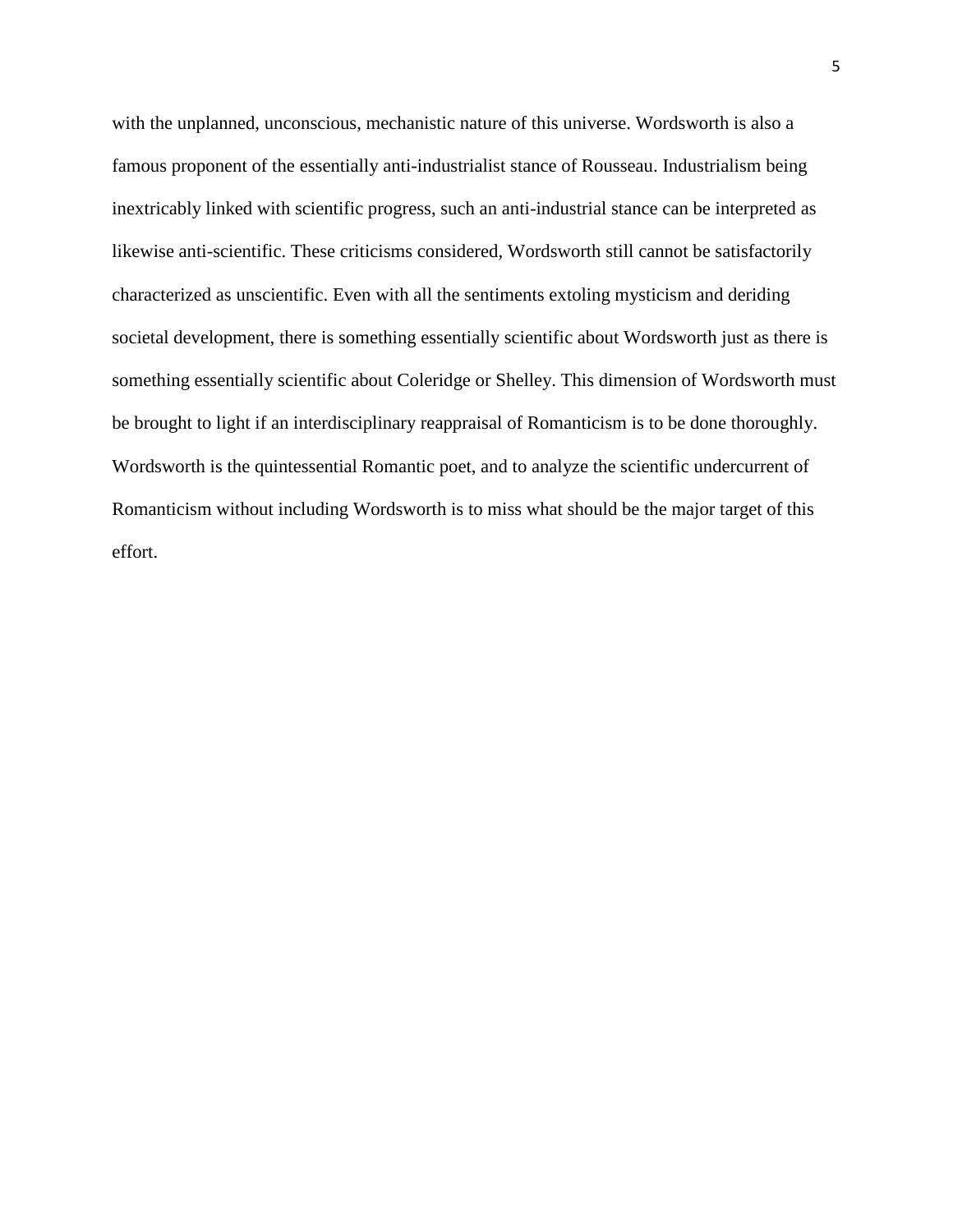#### **Section One: Wordsworth's Thoughts on Poetry and Science**

 Before analyzing the scientific aspects of Wordsworth's poetry, it is important to understand what Wordsworth's thoughts on poetry, science, and the relationship between the two were. These subjects, in intersection and separately, are written on at length in the preface to the second edition of *Lyrical Ballads*. This document, it should be noted, was written under the heavy influence of Samuel Taylor Coleridge. Richard Holmes even cites Coleridge, not Wordsworth, with some of the material concerning science. Regardless of Coleridge's participation, the preface is typically taken as a William Wordsworth piece. Writing of the inclusion of some of Coleridge's poetry in the preface to the first edition of *Lyrical Ballads*, Wordsworth emphatically states,

I should not, however, have requested this assistance, had I not believed that the Poems of my Friend would in a great measure have the same tendency as my own, and that, though there would be found a difference, there would be found no discordance in the colours of our style; as our opinions on the subject of poetry do almost entirely coincide (Wordsworth, 595).

The preface should especially be considered truthful to Wordsworth's own beliefs as it is written in his own voice, never deviating from the first person or specifying that he is speaking on behalf of anyone but himself. Wordsworth would certainly not have claimed that these words were his own if they in anyway misrepresented his philosophy. There is no reason, then, why the sentiments expressed in the preface should not be held as Wordsworth's own personal sentiments as they were at the time.

 The analogy between the poet and scientist is one which Wordsworth himself makes in the preface. This occurs when Wordsworth is extoling pleasure as an influential factor in our learning process. Wordsworth recognizes that objections can be raised against poetry as a source of edification on the grounds that it is merely a source of amusement, a vehicle for pleasure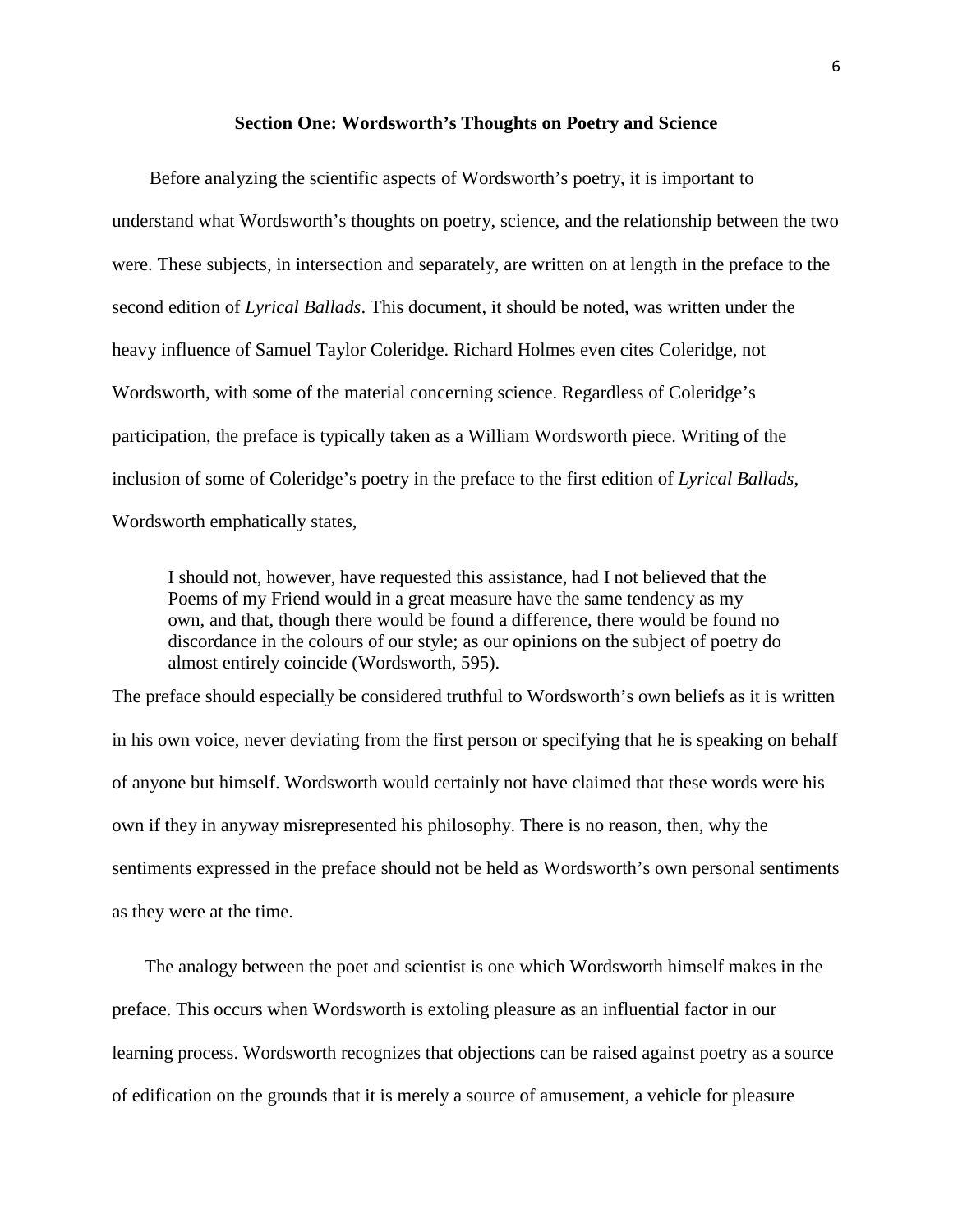rather than knowledge. Wordsworth counteracts this criticism by arguing that pleasure is crucial to how we attain knowledge:

Nor let this necessity of producing immediate pleasure be considered as a degradation of the Poet's art…it is a homage paid to the native and naked dignity of man, to the grand elementary principle of pleasure, by which he knows, and feels, and lives, and moves…We have no knowledge, that is, no general principles drawn from the contemplation of particular facts, but what has been built up by pleasure, and exists in us by pleasure alone (Wordsworth, 605).

Having defended the educational properties of poetry by showing that pleasure is not in

opposition to learning, Wordsworth goes further and argues that pleasure is integral to science:

The Man of Science, the Chemist and Mathematician, whatever difficulties and disgusts they may have had to struggle with, know and feel this. However painful may be the objects with which the Anatomist's knowledge is connected, he feels that his knowledge is pleasure; and where he has no pleasure he has no knowledge (Wordsworth, 605).

It is pleasure which motivates the scientist to attain his knowledge, and he is united in this respect with the poet. Both the poet and the scientist are inspired by one and the same wonder at the mysterious workings of nature, and without this wonder would have no passion to explore, invent, and discover. The poet differs from the scientist in that he works with those objects which directly give us pleasure, whereas the scientist works with objects that are not themselves pleasurable, but which nonetheless give him pleasure as they help him to reveal the principles of nature. This distinction, however, is not always strictly true, and in some cases the poet's work is even more closely aligned to the scientist. Wordsworth describes showing his readers the principles of their own nature while mitigating whatever discomfort this causes with "an overbalance of pleasure." This means that the poet may also study objects which are not themselves pleasurable aside from providing knowledge. In such instances the poet is much like the anatomist Wordsworth mentions, who must overcome the displeasure produced by fears connected with his object of study in order to accumulate knowledge concerning it. The poet, it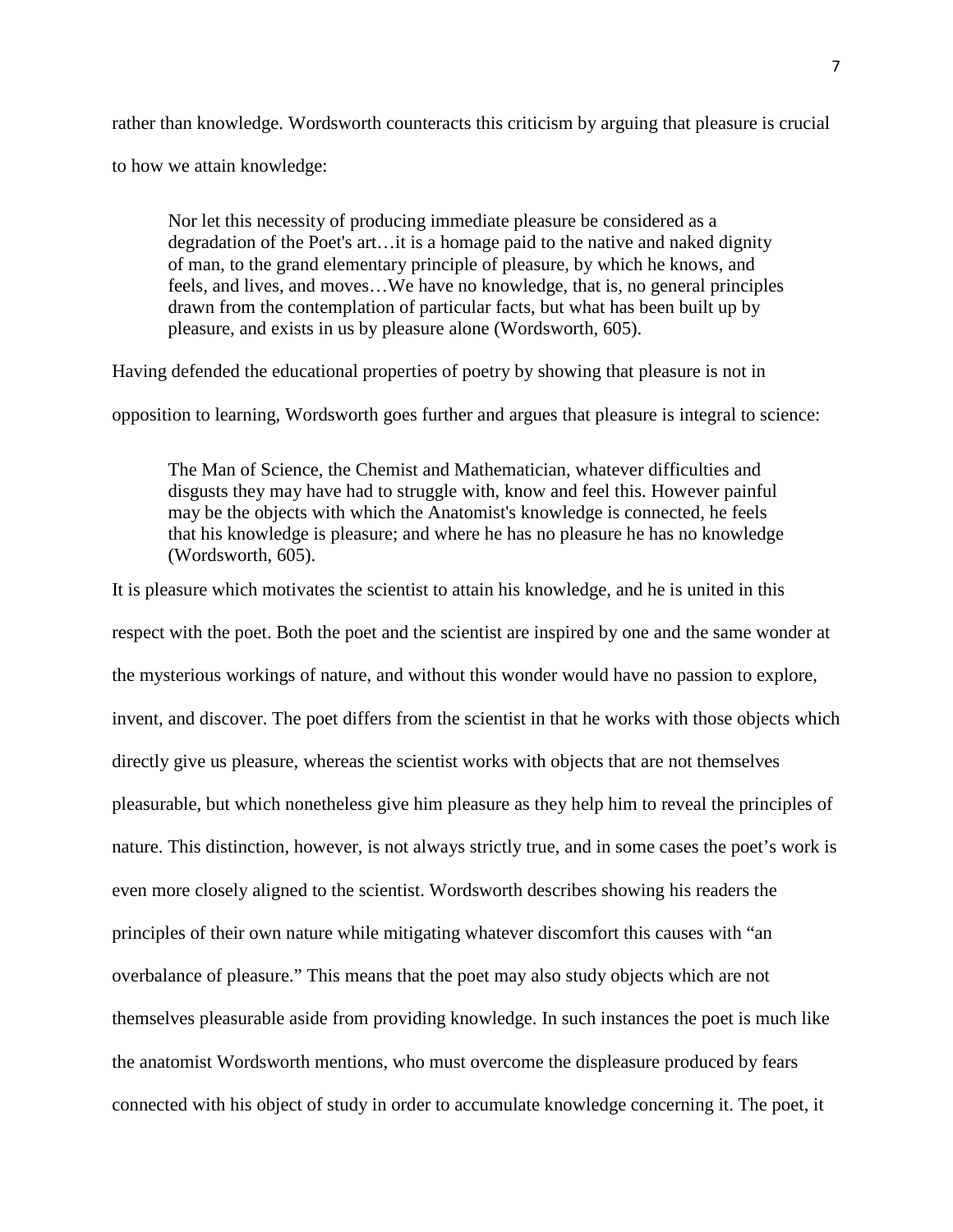seems, is not only incentivized by pleasure as the scientist is, but must often overcome difficult realities for the sake of attaining this pleasure.

 Wordsworth, having linked the poet and scientist together as studies which repay their devotees with knowledge that is itself pleasure, goes on to make bolder claims about the compatibility of the two disciplines. He writes of the possibility of an even closer union between these two fields, when their joint power will give to humanity a truly comprehensive knowledge of life:

The remotest discoveries of the Chemist, the Botanist, or Mineralogist, will be as proper objects of the Poet's art as any upon which it can be employed, if the time should ever come when these things shall be familiar to us, and the relations under which they are contemplated by the followers of these respective Sciences shall be manifestly and palpably material to us as enjoying and suffering beings. If the time should ever come when what is now called Science, thus familiarized to men, shall be ready to put on, as it were, a form of flesh and blood, the Poet will lend his divine spirit to aid the transfiguration, and will welcome the Being thus produced, as a dear and genuine inmate of the household of man (Wordsworth, 607).

The future state which Wordsworth envisions is one in which esoteric scientific knowledge is common knowledge, no longer the exclusive property of a minority of professionals but the communal property of humankind. Perhaps, with respect to the scientific knowledge that had been accumulated in Wordsworth's time, we have reached something approaching these conditions in our contemporary moment. Now the astronomical and chemical information which was known to the eighteenth century chemists and astronomers is, if not all common knowledge, at least known to a far greater amount of laymen. However, while the scientific information of a few centuries ago is nearer to common knowledge today, there is now new scientific knowledge that is virtually exclusive to the scientific community and even to specific branches of that community. This will likely always be the trend, the old esoteric information of science becoming the knowledge of nonscientists while new esoteric knowledge is being gathered by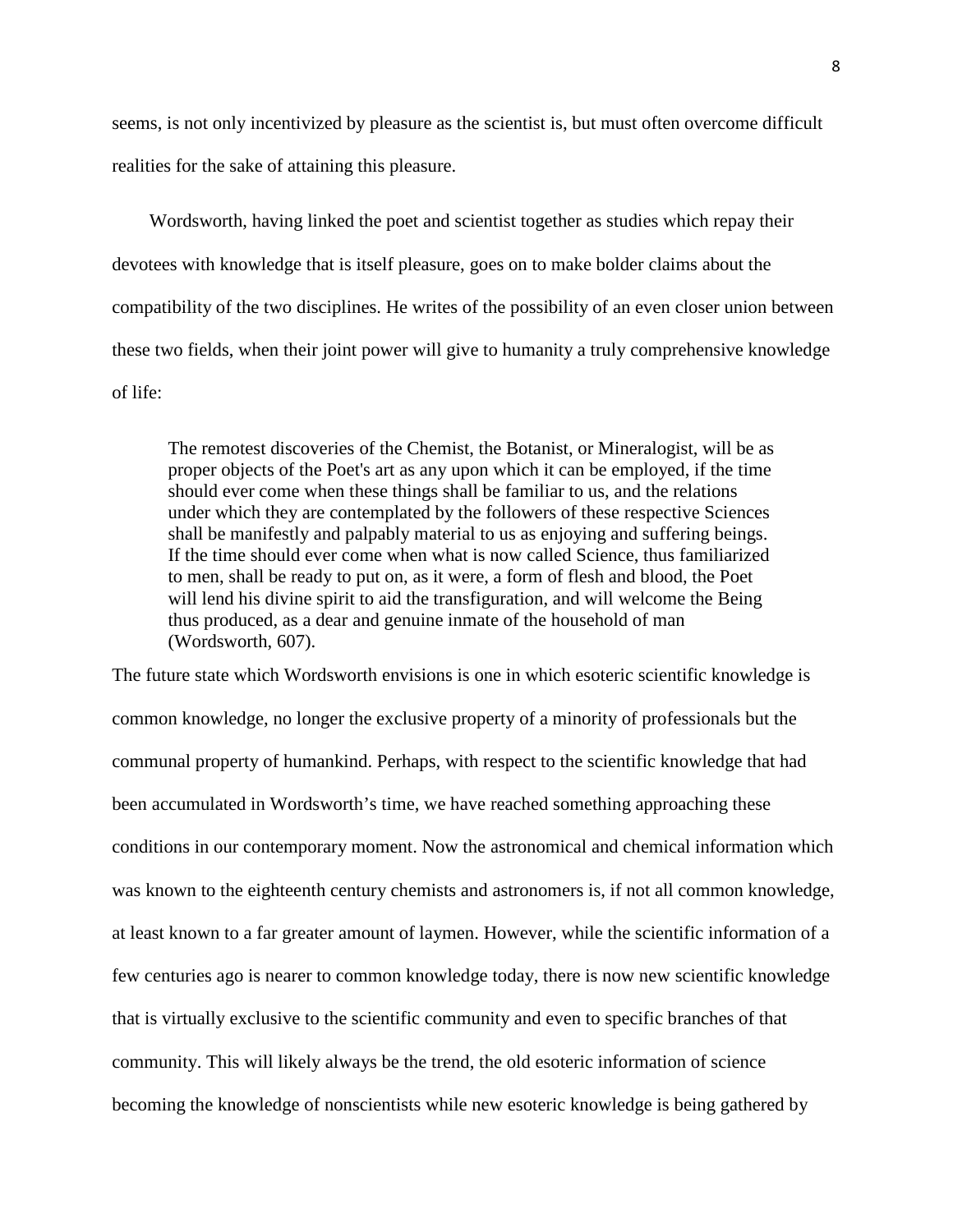scientists. This trend, unfortunately, does not allow for an age like Wordsworth describes in which all scientific knowledge is commonly known. It does, however, allow for poetry to perform the role Wordsworth proposes with respect to the scientific knowledge that was once esoteric but has become commonly known. It should also be remembered that, fortunately, a far greater proportion of people outside of the scientific community are scientifically knowledgeable and attain this knowledge more rapidly through media than in Wordsworth's time. If this increase in scientific knowledge among nonscientists continues, it means that the role which poetry can play in science will only become more important and powerful.

 This role is based on the principle that poetry provides us with a different kind of knowledge than is provided by science, a knowledge that is more integral to the human experience:

The knowledge both of the Poet and the Man of Science is pleasure; but the knowledge of the one cleaves to us as a necessary part of our existence, our natural and unalienable inheritance; the other is a personal and individual acquisition, slow to come to us, and by no habitual and direct sympathy connecting us with our fellow- beings. The Man of Science seeks truth as a remote and unknown benefactor; he cherishes and loves it in his solitude: the Poet, singing a song in which all human beings join with him, rejoices in the presence of truth as our visible friend and hourly companion (Wordsworth, 606).

The poet, according to Wordsworth, provides us with knowledge concerning our subjective experience, knowledge that is part of us and what we encounter with our senses, emotions, and intellect. Poetry, then, concerns those things which are common to our experience to help us understand them and ourselves. In an increasingly scientific world, the once esoteric knowledge of science will begin to encroach on ordinary experience, and thereby enter the poet's domain. The poet, in such an age, can help us understand the connection between the abstract doctrines of science and their concrete manifestations as we encounter them in life, making knowledge which seems remote and hypothetical feel local and actual. The power of poetry can produce a change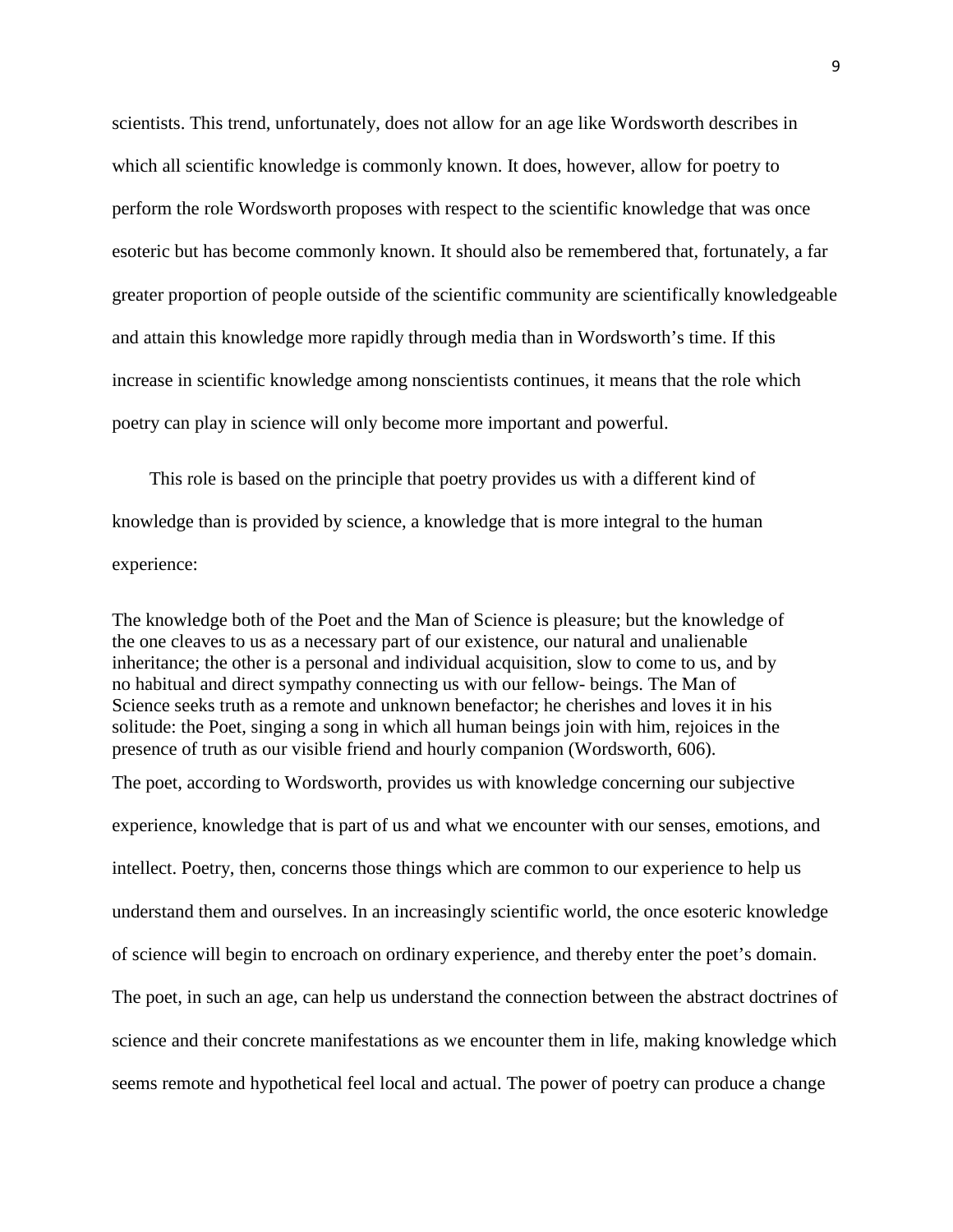in how we think of and appreciate the truths of science analogous to the difference between reading about the chemical composition of a substance in a textbook and holding that substance in our own hands. The more poetry illustrates how scientific knowledge intersects with our own, personal lives, the more we will love this knowledge, because it will be at last part of that knowledge which clings to our human existence, and the more we will truly understand this knowledge, because we will know it in terms of our own experience.

 In addition to the relationship between the poet and scientist, Wordsworth expounds upon the nature of the poet and poetry themselves without respect to science. Included in this material is Wordsworth's famous description of the creative method, in which he describes poetry as "the spontaneous overflow of feelings" and the result of "emotion recollected in tranquility." Such assertions, by modern standards, appear to be in opposition to a scientific view of poetry. There is no doubt that these lines have contributed to the persona of the poet as a person who works exclusively by sudden, random emotional impulses. This model of poetry centered on spontaneous emotion seems to require minimal thinking, and so dramatically different from the heavily intellectual work of a scientist. Wordsworth's description of poetic invention, however, is not actually incongruous with a scientific view of poetry, and is not an act as dissimilar from the work of a scientist as it may appear.

 One reason that this description of poetry could be denigrated as unscientific is its seeming dearth of analytical reasoning. If poetry is an overflow of emotion, then there doesn't seem to be much place for thinking in the creative process. However, one simply has to read Wordsworth's poetry, which relates complex philosophical ideas in an orderly fashion, to see that this would be a specious interpretation of his description of the creative process. Wordsworth does not believe the act of poetry to be devoid of intellectual activity. For Wordsworth, a sudden surge of emotion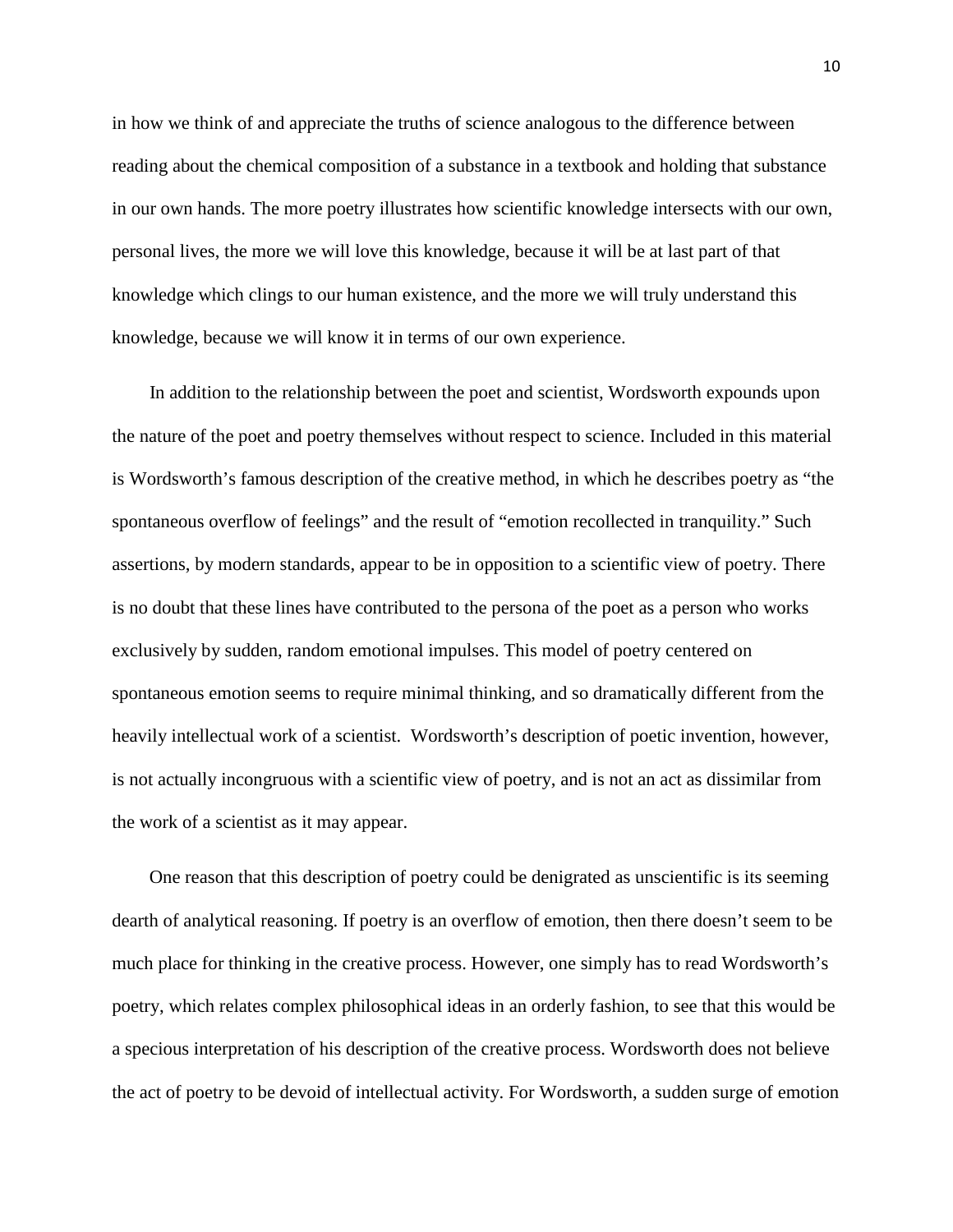does not preclude reasoning before or even during the emotion. It has already been explained how Wordsworth understands emotion and knowledge to be closely intertwined. The attainment of knowledge, which must involve some degree of analytic thinking at least concerning the fundamental principles of logic, is itself a pleasure and is incentivized by the desire for this pleasure. This inextricable connection of emotion, namely pleasure, with knowledge and thinking, and the necessity of thinking before the surge of emotion which creates poetry, are expressed in the full explanation of this overflow of feelings:

For all good poetry is the spontaneous overflow of powerful feelings: and though this be true, Poems to which any value can be attached were never produced on any variety of subjects but by a man who, being possessed of more than usual organic sensibility, had also thought long and deeply. For our continued influxes of feeling are modified and directed by our thoughts, which are indeed the representatives of all our past feelings; and, as by contemplating the relation of these general representatives to each other, we discover what is really important to men, so, by the repetition and continuance of this act, our feelings will be connected with important subjects, till at length, if we be originally possessed of much sensibility, such habits of mind will be produced, that, by obeying blindly and mechanically the impulses of those habits, we shall describe objects, and utter sentiments, of such a nature, and in such connexion with each other, that the understanding of the Reader must necessarily be in some degree enlightened, and his affections strengthened and purified (Wordsworth, 598).

Though this overflow of emotion is largely impulsive, it is the end-product of a long process of habitual reasoning. The emotion is connected to, and expressed with prior knowledge, and this prior knowledge has been arrived at through reasoning. The poet must be always contemplating and reasoning in preparation for his poetry so that the expression of a powerful overflow of emotion may be informed and intellectually coherent. In the moment of creation, the writing of the poem may seem to be an entirely unpremeditated act, the archetypal poetic inspiration, but considered in as part of a more long-term process, it is in a sense highly premeditated, because it draws on knowledge accumulated through intensive intellectual activity.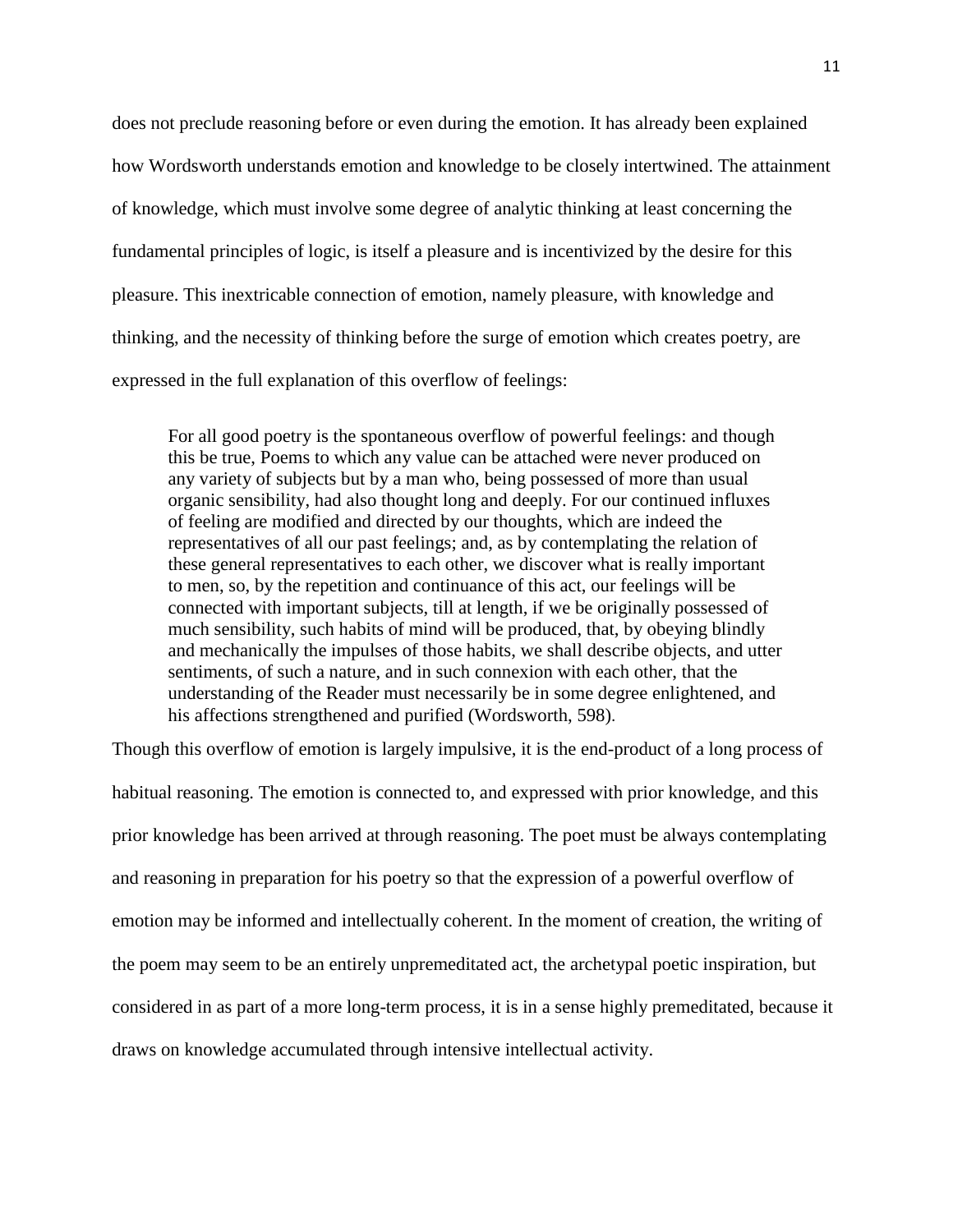Wordsworth's concept of the creative process can also be considered unscientific for seeming to preclude empirical observation. Obviously, what has been said about the accumulation of knowledge for the writing of poetry negates this criticism. Empirical observation is necessary to attain the knowledge which informs the creative process. Still, one could argue that the poet is not so much engaged in empirical observation as the term is used in a scientific sense, which entails the close inspection of physical objects in his environment, but with a different kind of observation, typically designated introspection, which is an inspection of the self, one's own thoughts and emotions. Wordsworth, however, adopts a more comprehensive notion of empirical observation, influenced by the empirical philosophers of the Enlightenment, one which does not make a distinction between observation of external objects and his own thoughts and emotions. In other words, there is no indication in Wordsworth that he considers introspection and empirical observation as separate. Introspection, on the contrary, is treated as if included within the broader activity of empirical observation. Wordsworth has to consider introspection in this manner because he does not consider the mind as separable from nature, so to study external natural objects and to study subjective mental activity are to study different aspects of one and the same thing.

 There is also another link between subjective experience and external reality which, to Wordsworth, makes it necessary to study both together. In the preface, Wordsworth explains that he has a "deep impression of certain inherent and indestructible qualities of the human mind, and likewise of certain powers in the great and permanent objects that act upon it, which are equally inherent and indestructible." The phrasing of this philosophical assertion is similar to that of John Locke in *An Enquiry Concerning Human Understanding*, when he defines one kind of primary quality of bodies as "The power that is in any body, by reason of its insensible primary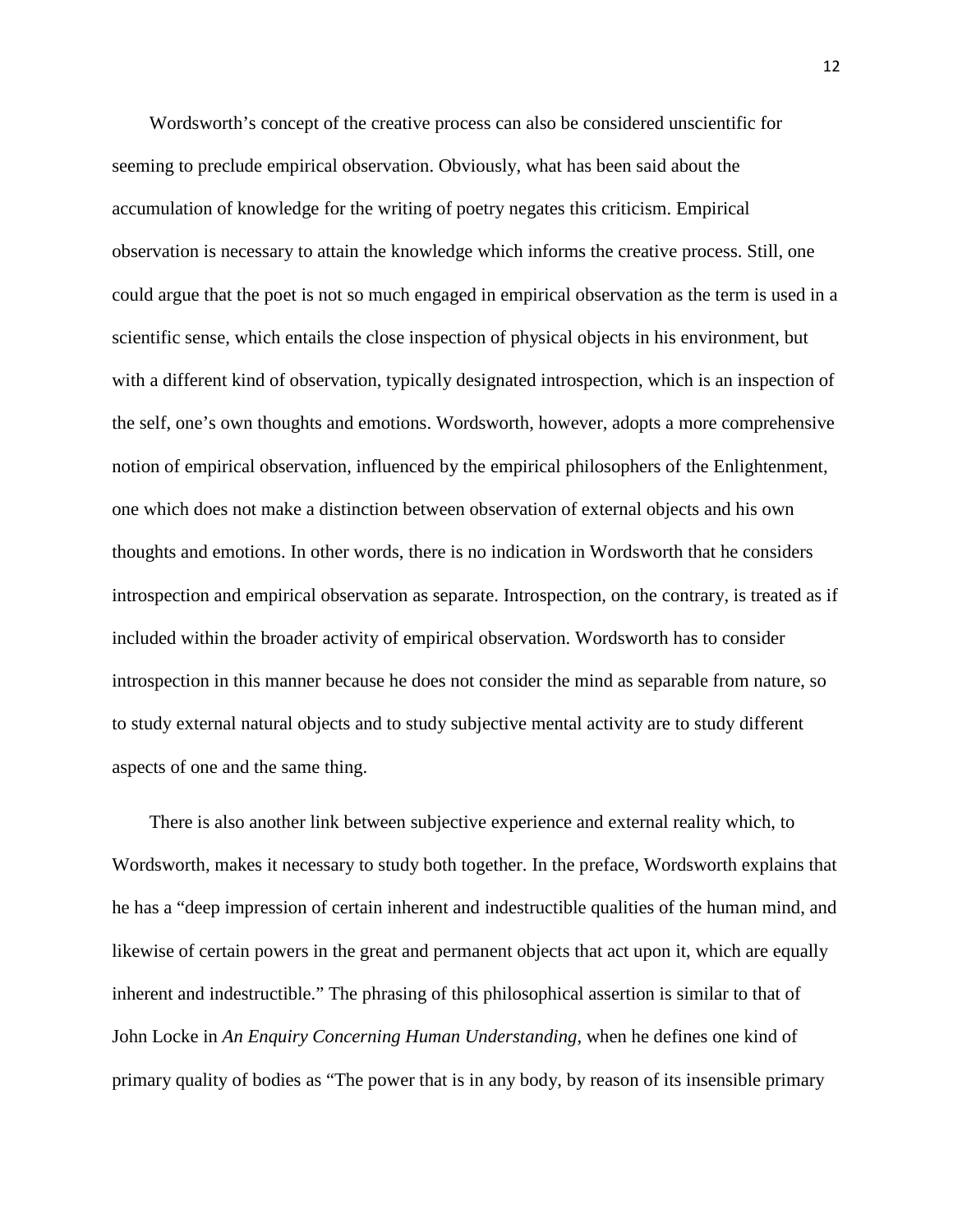qualities, to operate after a peculiar manner on any of our senses, and thereby produce in us the different ideas of several colours, sounds, smells, tastes, &c. These are usually called sensible qualities" (Burrt, 270). Wordsworth appears to align with Locke in assigning this power to influence our sensory experience as a quality possessed by external objects. Wordsworth considers this power of affecting us sensually as being inextricably connected to the objects themselves, although he would add to the power of sensory stimulation the power of emotional stimulation. Though the senses, thoughts, and feelings concerning external objects are distinct from the objects themselves, they are not wholly separable from them because they result from the quality within the objects. Accordingly, the only way to study this peculiar quality of objects is by studying the subjective phenomena it influences. Learning the objective, primary qualities of external objects is the goal of natural science, and it appears that this task is not complete without studying their effects on our mind. This is why Wordsworth believes in a comprehensive empirical observation which involves even the most subjective experience, because that experience is inextricably connected with external reality.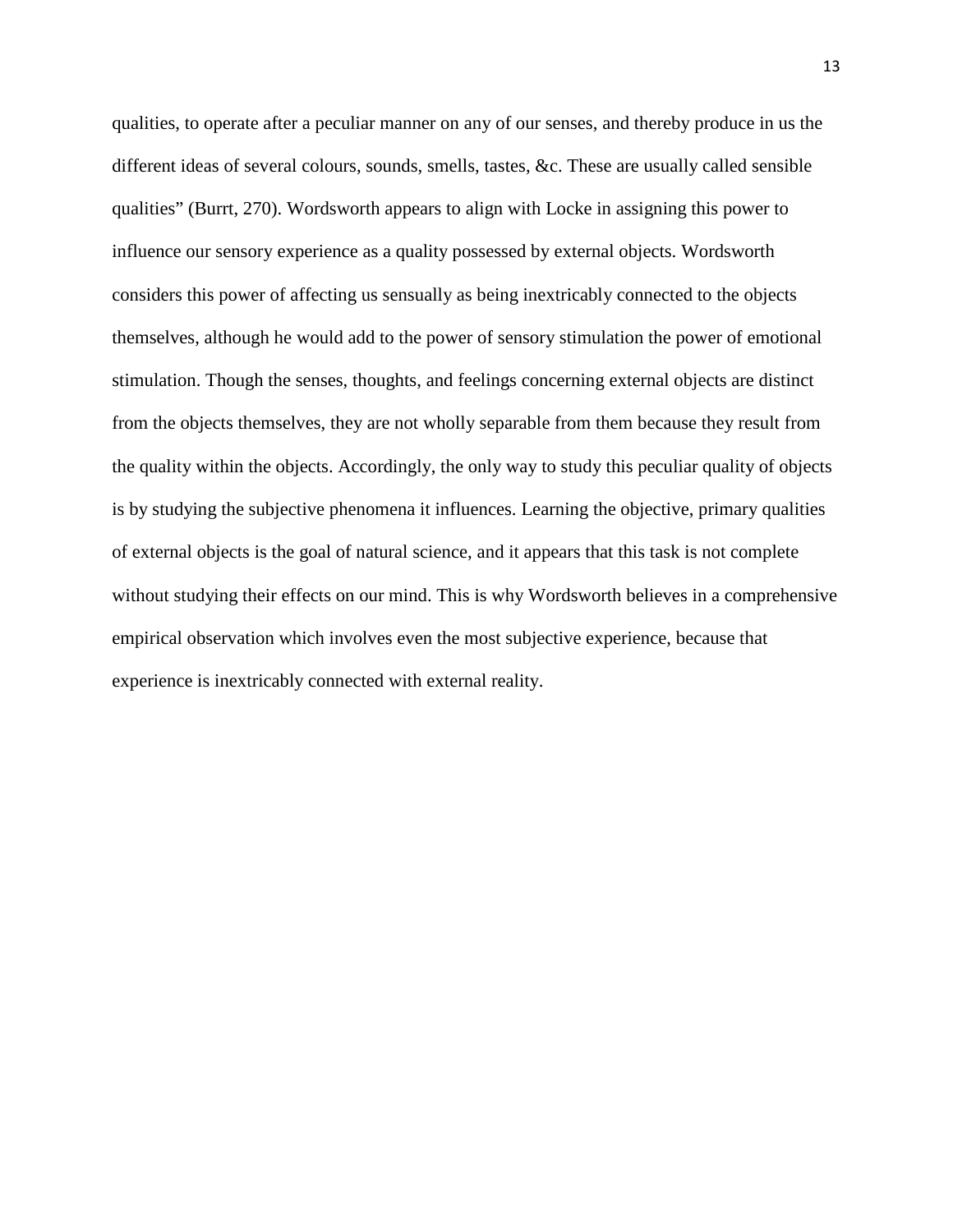#### **Section Two: Wordsworth's Scientific Method**

 In addition to revealing much of what Wordsworth's thoughts on poetry in general, the preface also reveals how Wordsworth sought to adapt his own poetry to this uniquely scientific vision of the craft. Wordsworth's steps to producing a more scientific poetry involve a greater focus on empirical observation of nature. His push for more empiricism is analogous to the growing role of empiricism in natural philosophy in the preceding centuries which formed what is now called the scientific method. This movement was initiated in large part by Francis Bacon's groundbreaking work *Novum Organum*. Much can be learned about Wordsworth's method of poetry by comparing him with Bacon, and the affinities between Wordsworth's methods and the methods espoused in *Novum Organum* are especially enlightening.

 Bacon's main intentions with his *Novum Organum* was to establish a new method of conducting science which placed more emphasis on induction than deduction. Bacon argued that if we observe the materials of nature closely they will tell us all we need to know about how nature operates, and we can use this information to better manipulate nature to our own needs. Bacon criticizes the method of scientific enquiry popular up to his time, which involved a small degree of preliminary empirical observation, followed by wild conjectures about the logical implications of these observations which were never corroborated with further empirical observations. Bacon argued that scholastic thinkers as well as ancients like Aristotle were guilty of conducting science in this way, with the result that they adapted their models of nature to their logic rather than their logic to nature, and lost all connection with objective reality to produce sterile knowledge with no practical applications. Bacon argued that if we expand upon the initial, smaller phase of this process, the empirical observation, and add to that further empirical observation of experiments designed specifically to test the inferences made from the initial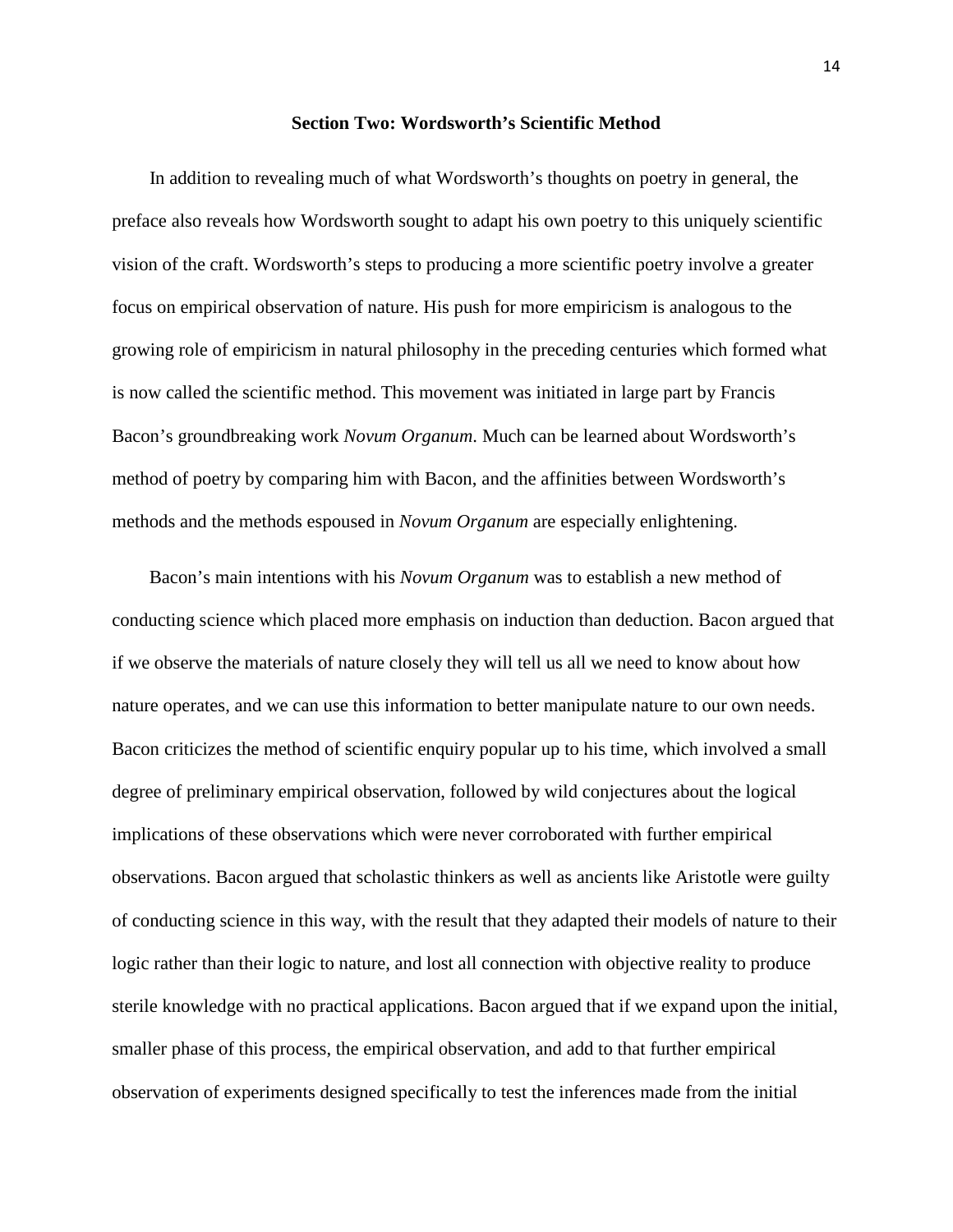observations, we would, though in smaller steps, go on to make far greater strides. One important aspect of this new kind of experimentation which Bacon proposed was that scientists select for their experiments specific examples of substances in their most elemental forms. Rather than drawing conclusions concerning the principles of nature from observations made of nature generally, choose a single, preferably small and simple object for observation. Before making statements about the constitution of the Earth, examine first a single clot of dirt. Never disregard any object as too lowly and insignificant for serious study, because it is actually those objects which are in there most simple and nascent forms which tell us most about nature's grander complexities (Burrt, 24-123). In addition to this new method of scientific enquiry, Bacon utilized a simplistic method of scientific writing, short, concise, and clear without any ostentation to distract from the meaning of the words.

 A major parallel between Wordsworth's new method of poetry and Bacon's new method of science is of course the focus on empirical observation, which shows in the careful verisimilitude of Wordsworth's poetry. This dedication to realistic depiction is focused mainly on three areas, the natural objects, the effects of the natural objects on people, and the language which the narrator as well as characters use to express themselves. Wordsworth does not want to depict romanticized, make-believe natural objects, but those real objects which he has regarded in real forests his whole life. It is very important to him that he relate these features of nature truthfully, so that he can successfully trace the connection between these objects and the emotional, intellectual effects they cause in the human mind. This is also why it is so important to Wordsworth to accurately render the psychology of the narrator and characters as they have experiences with nature. It is only through faithful realism that Wordsworth can hope to truly capture the phenomenon of being aesthetically stimulated by nature. Part of a faithful depiction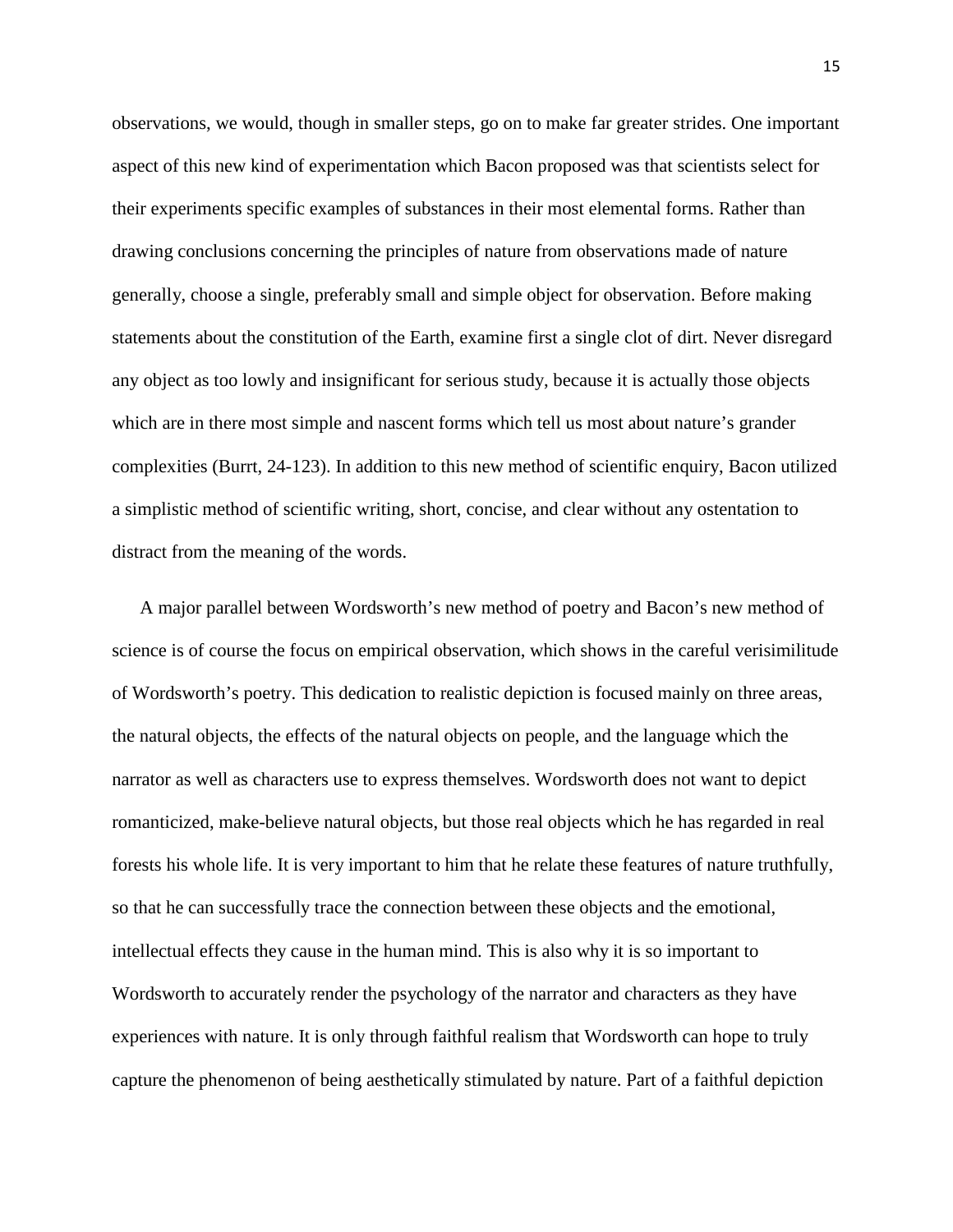of the emotions and thoughts of the narrator and these characters is a faithful depiction of their language. The "language used by real men" is important because it is what real men use to directly or indirectly express their minds. Without realistic speech patterns, the poems would not be able to depict realistic cognitive activity. Careful realism in these three areas, nature, psychology, and language, is what Wordsworth needed to conduct poetry like natural science, making observations about the interplay between these three subjects and documenting those observations in his poems.

 Wordsworth also follows Bacon's methodology in his use of subjects in their most basic, elemental forms. Wordsworth believes, like Bacon, that studying the simple and small things in life closely will reveal the way the nature works in its more complex forms. In these subjects the intricate processes of the universe are more conspicuous and clear, making them the ideal materials for natural science and poetry. This is why Wordsworth chooses rural people for his subjects, because they are closer to man as he is in his natural form. Wordsworth explains how their behavior is more edifying:

Humble and rustic life was generally chosen…because in that condition of life our elementary feelings coexist in a state of greater simplicity, and, consequently, may be more accurately contemplated, and more forcibly communicated; because the manners of rural life germinate from those elementary feelings, and, from the necessary character of rural occupations, are more easily comprehended, and are more durable (Wordsworth, 597).

Here Wordsworth proposes that the complexities of human nature are shown in their simple forms and with more vividness and clarity in rural people. Because they are closer to nature, these people have retained and nurtured more of what is natural and universal in humanity, where as in highly populated areas the natural characteristics are suppressed or distorted, making them more difficult subjects to study human nature. Rustic people are also more conspicuous as individuals. In the country, people are independent and often solitary, and so one can study them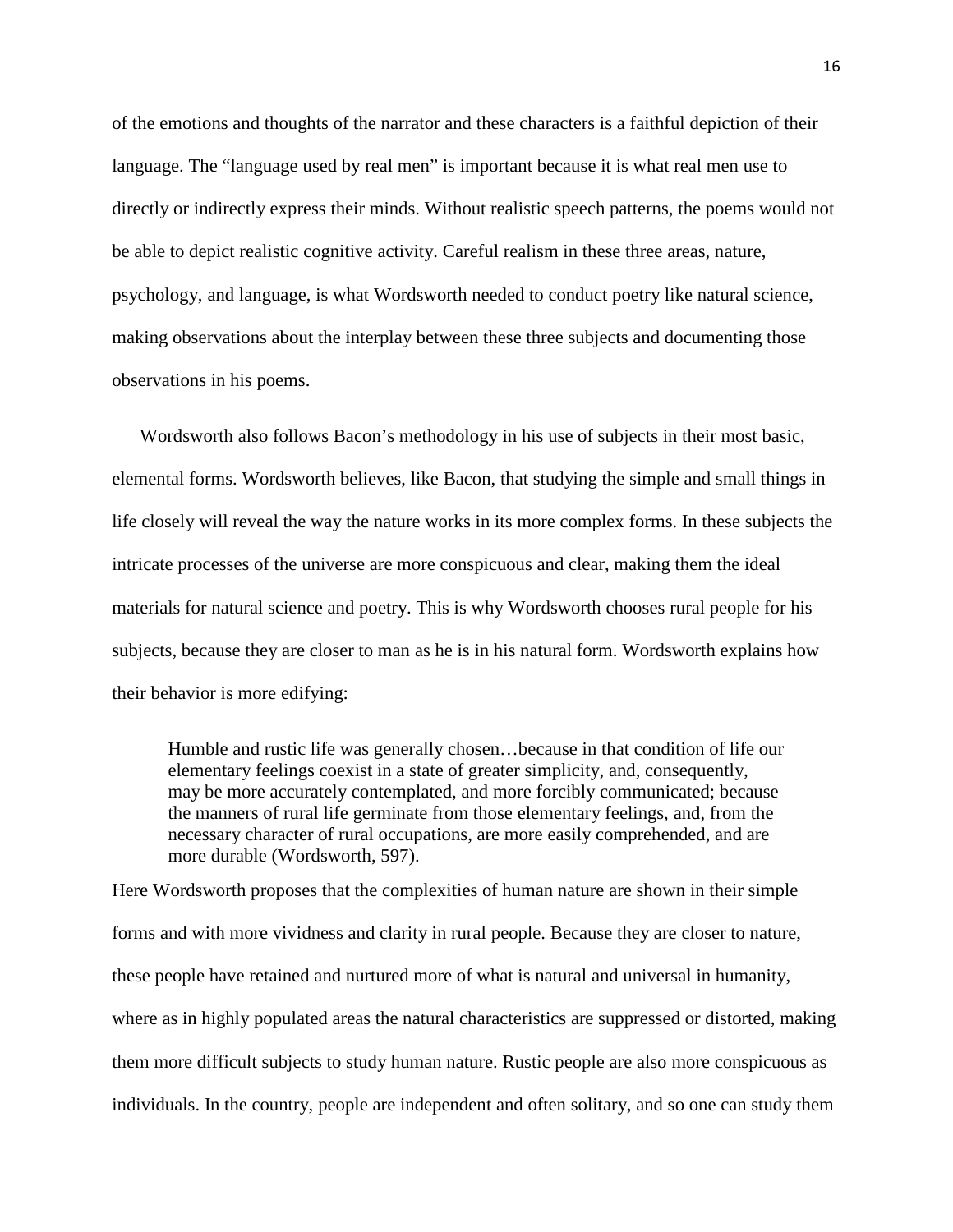with an aim to studying man as a single subject, whereas in the city, a person is more dependent and virtually never solitary, and so one cannot perform as focused a study on that individual but must settle instead for a study of the habit of people en mass. These rural people are also in essentially their natural environment, making it easier to study the relationship between the individual man and his environment likewise in its most elemental form. These are likewise, Wordsworth's reasons for studying children. Children are an even more natural and uncultured object of study than rural adults. They show us our mental faculties, emotions, and physical tendencies at their crudest, offering a unique insight into the most integral nature of the human being. Finally, the stripping of inessentials applies, of course, to the language as well as the subject. By communicating his ideas in the simplest forms of expression Wordsworth, like Bacon, maximizes the clarity of his concepts and leaves minimal room for dishonesty and affectation, so that there is nothing in way between the reader and the truth.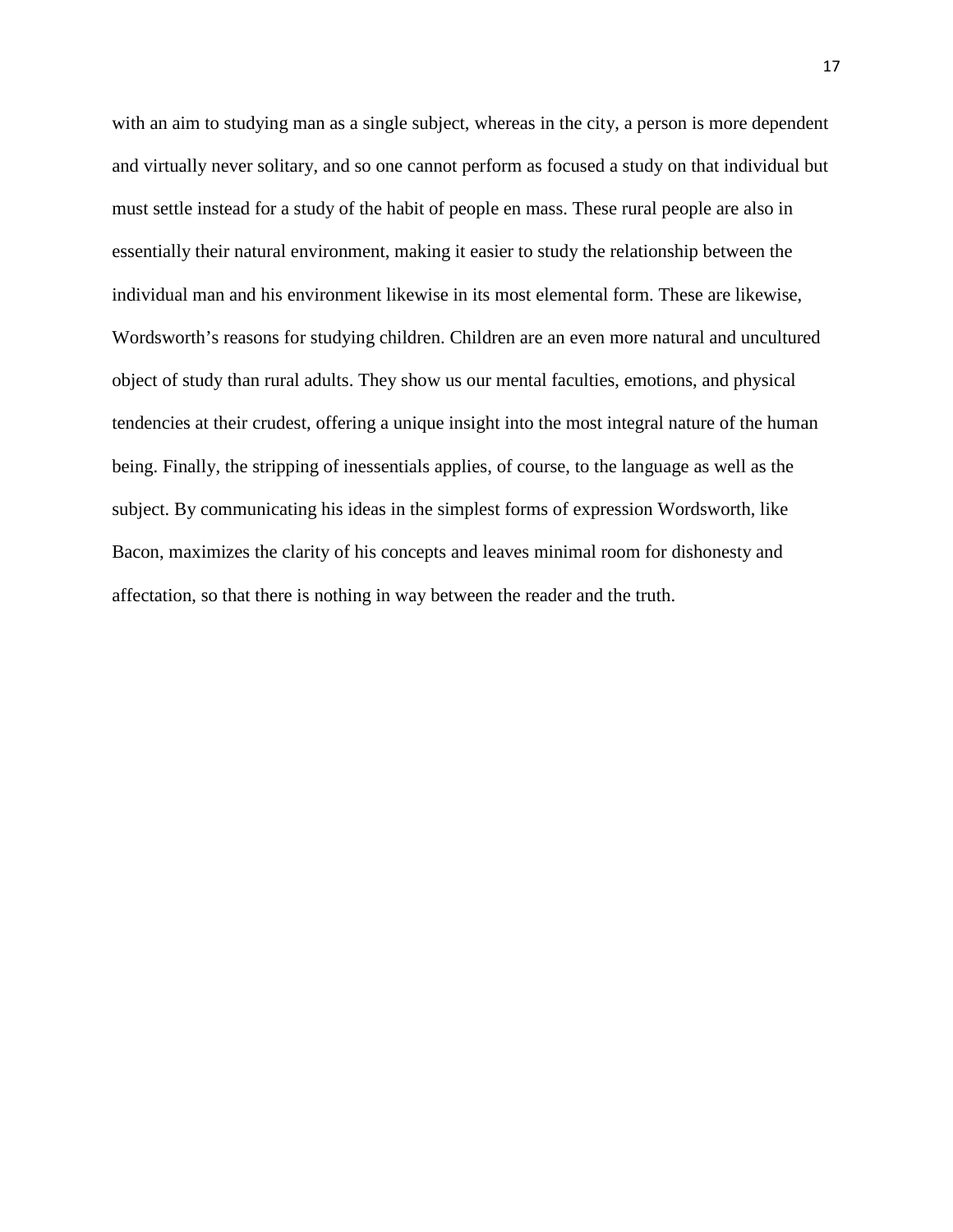#### **Section Three: Wordsworth's Findings**

One consequence of the scientific nature of Wordsworth's poetry is that it yields results that can be compared to those of natural science. Wordsworth's scientific exploration can be said to come with its own "findings" just as an ordinary scientific experiment does, and these are documented in the poems themselves, just as a scientist jots down his results in lab-notes. Wordsworth implies results by consistently writing with a demonstrative tone which suggests he is putting forth conclusive information while at the same time providing evidence to support his hypothesis. He does this, not with open didacticism, but by proposing his ideas as subjective opinions and then making some argument, or providing some evidence for them, much in the way that a geometrician will state a principle he believes to be axiomatic and then support it by showing that an absurdity would result if the principle were not in fact universally true. Wordsworth can be seen adopting this tone, especially in moments in which he briefly entertains the possibility that his principles are false, as in this passage from "Tintern Abbey", "If this be but a vain belief…" Wordsworth, however, does not follow his imitation of a geometrician to its completion by continuing this hypothetical to illustrate that it results in contradiction, but rather ends passages like these by emotional refutations, in this case stating,

…yet, oh! how oft—

In darkness and amid the many shapes Of joyless daylight; when the fretful stir Unprofitable, and the fever of the world, Have hung upon the beatings of my heart— How oft, in spirit, have I turned to thee, O sylvan Wye! thou wanderer thro' the woods, How often has my spirit turned to thee!.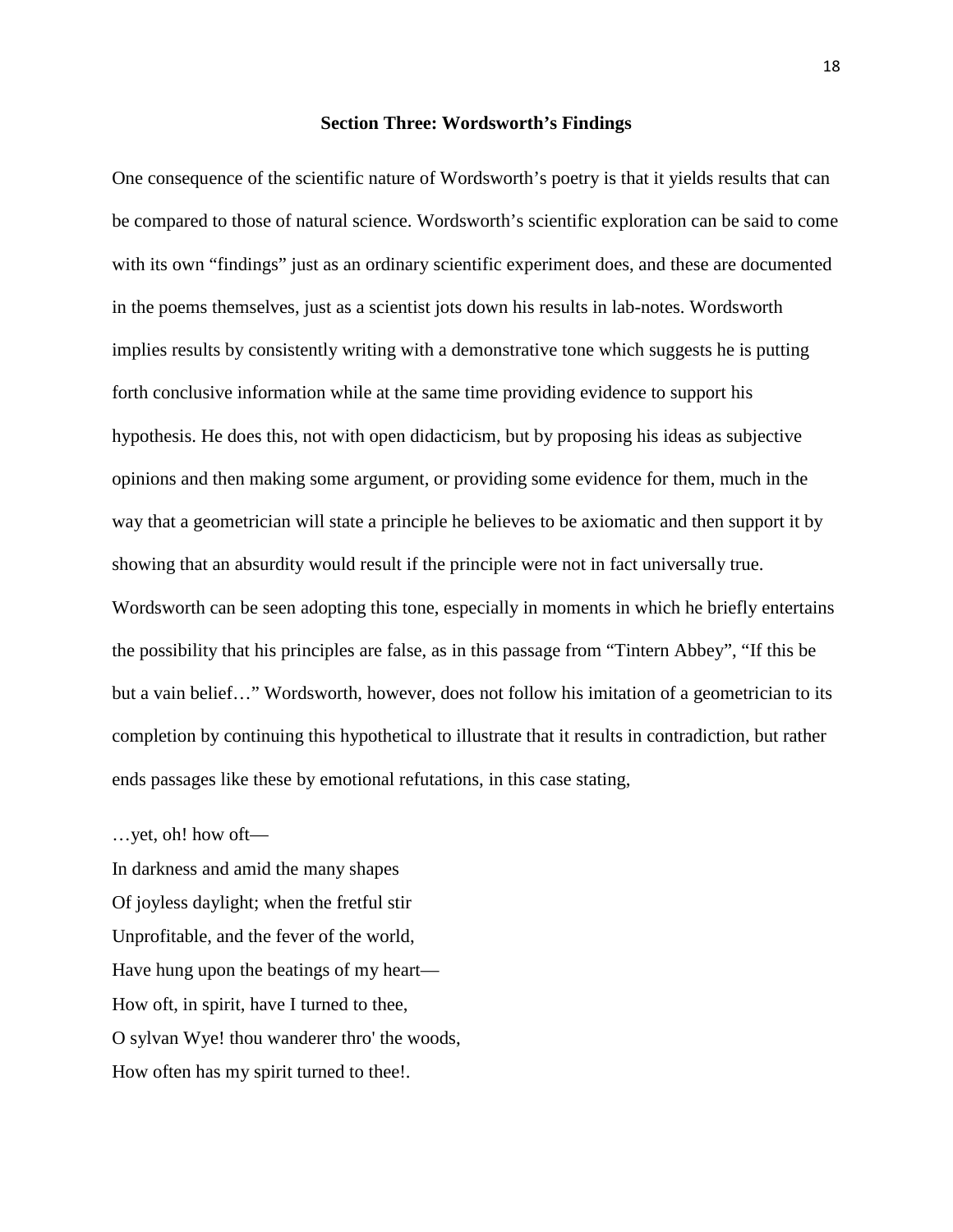The implication is that the powerful emotions which these principles give Wordsworth, or from which his principles are derived, are justification enough for his conviction. This appeal to emotion might be regarded as unscientific, but this is an unfair criticism. When proving a hypothesis about a chemical reaction, an appeal to ones emotions would obviously be inappropriate and illogical, but when proving a hypothesis about the kinds of emotions human beings feel in certain situations, one's own emotions are the only evidence to be reviewed.

 These findings, in summary, are that the degree to which an individual is emotionally stimulated by nature substantially influences that individual's mind, inspiring and developing his moral and intellectual faculties. If an individual is subjected to natural objects for extended periods of time, those objects will actively direct him to an optimal moral and intellectual state. Likewise, if an individual is deprived of the stimulation of natural objects he will be rendered emotionally and intellectually stunted. This holds true for society at large, the strength of which is likewise proportional to the strength of the emotional connection between its inhabitants and nature.

 Before discussing the societal impact of nature as an emotional stimulus, I will begin, as Wordsworth typically does, with the emotional effects of nature on the individual. The process of maturation facilitated by nature is best illustrated in two poems. It is delineated in miniature in "Lines Composed a Few Miles Above Tintern Abbey", and elaborated on extensively in *The Prelude.* "Tintern Abbey" provides us with a clearly organized and manageably sized outline of this nuanced process that serves as a useful introduction to the lengthier and more nebulous account found in *The Prelude*.

 In "Tintern Abbey", Wordsworth divides his maturation into three distinct periods. The first stage is described as consisting of "glad animal movements." This stage evidently is marked by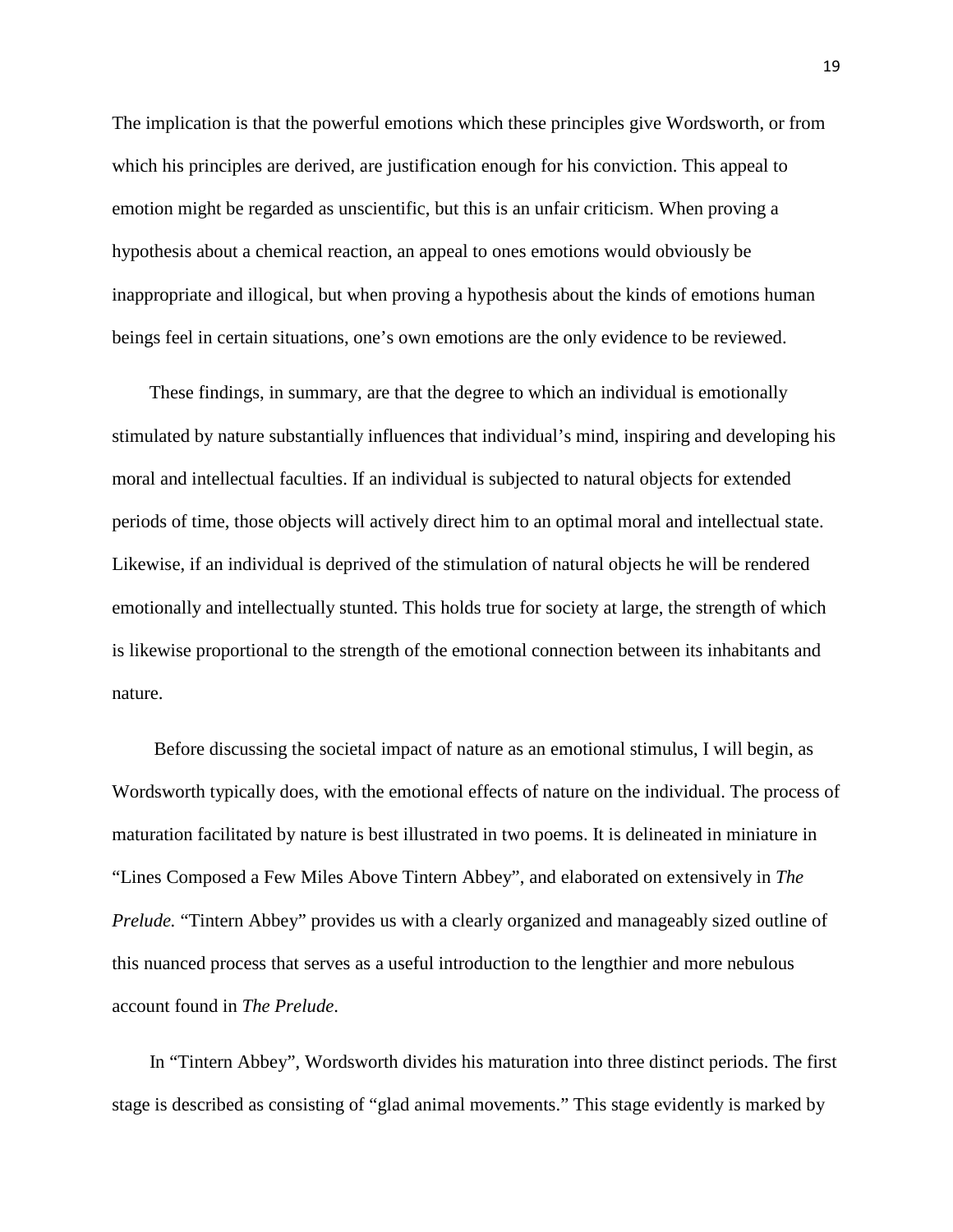purely physical pleasure and a dearth of intellectual activity. This figure is likely Wordsworth as a child or adolescent, before his mind had been sufficiently sharpened. The second stage is when Wordsworth enjoys the world of nature as a "passion" and ran through the woods as a man "running from something he feared, rather than towards something he loved." This stage is not a great deal more sophisticated than the initial stage, but it can be interpreted nevertheless as a step towards the more intellectual enjoyments of life. The terms Wordsworth uses here are more emotional; it is a "passion" which drives this Wordsworth rather than a pure, bodily excitation. Whereas the young boy from the first stage enjoyed only direct stimulation to his own body, this older boy or young man seems to be enjoying stimuli as it affects his imagination, albeit the most rudimentary form of imagination, the expectation or recollection of bodily pleasure. The third stage of development, which Wordsworth is now experiencing in his adulthood, is marked by a sophisticated, intellectual, and moral appreciation of nature. He describes sensing, "the deep pulse of humanity, though of ample power to chasten and subdue, and I have felt a more sublime presence of something more deeply interfused, whose dwelling place is the round ocean and the living air and the light of setting suns. A movement and spirit that rolls through all things." Here, Wordsworth's mind is directed towards philosophical matters when he looks on nature, and this contemplation is uninterrupted by any bodily excitement. Wordsworth makes clear that this development is not merely coincident with his journeys in nature, but a result of them. Nature is an active agent in this process of intellectual maturation. It assumes a maternal role and guides people through a hierarchy of pleasures, which become incrementally less sensual, until they have reached at last the sobriety that the mature Wordsworth has attained. At first, there is the simple, physical relationship with nature, which leads to an emotional, and then intellectual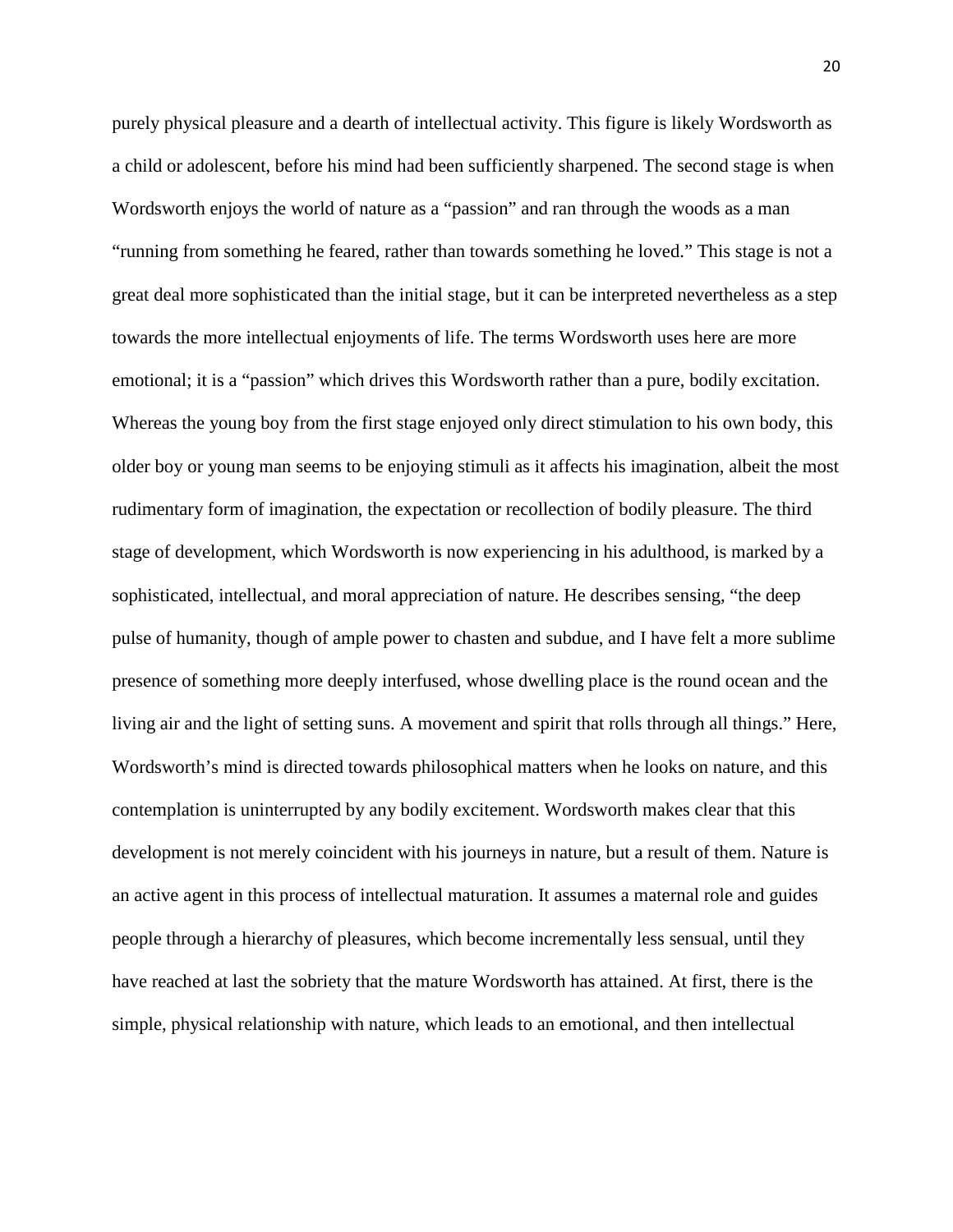relationship which is marked by the knowledge of a God-like omnipresent power as well as a natural basis for morality.

 "Tintern Abbey" presents the basic model for Wordsworth's ideal life influenced by the aesthetic power of nature. It sets the formula of a gradual progression from purely bodily pleasures, to more emotional pleasures, to intellectual pleasures as well as more refined emotional pleasures of a moral and spiritual nature. Wordsworth doubtless planned to expound upon this model in *The Prelude*, filling in each stage with more specific detail and showing the gradual progression of the stages with more appropriate length so that the reader may note the subtle shades of spiritual maturation over the course of decades. Wordsworth ultimately did provide a depiction of maturation with vastly more depth and detail in *The Prelude*, but in doing so he had to dissolve much of the clear boundaries he had established in "Tintern Abbey." One simply cannot divide *The Prelude* into three neatly defined stages of maturation like those found in "Tintern Abbey." *The Prelude* depicts instances of rather mature thinking and feeling in Wordsworth's earliest reminisces, along with some regressive episodes in later life. What must be accepted in comparing the two poems is that the stages of "Tintern Abbey" cannot be applied too literally or exactly. Each period cannot be assigned a determinate beginning or ending. Most importantly, each period cannot be defined by any completely uniform pattern of behavior as in "Tintern Abbey", meaning that one cannot expect that Wordsworth's childhood was occupied entirely with "glad animal movements" without occasional interruption of higher, intellectual experiences, or that Wordsworth's adulthood was spent in perfect sober contemplation without instances of more physical delights and deviations from this collected, intellectual serenity which defines the period. Rather, we should accept the periods of "Tintern Abbey" as useful categories in that Wordsworth's behavior within them is generally consistent, so that we can safely claim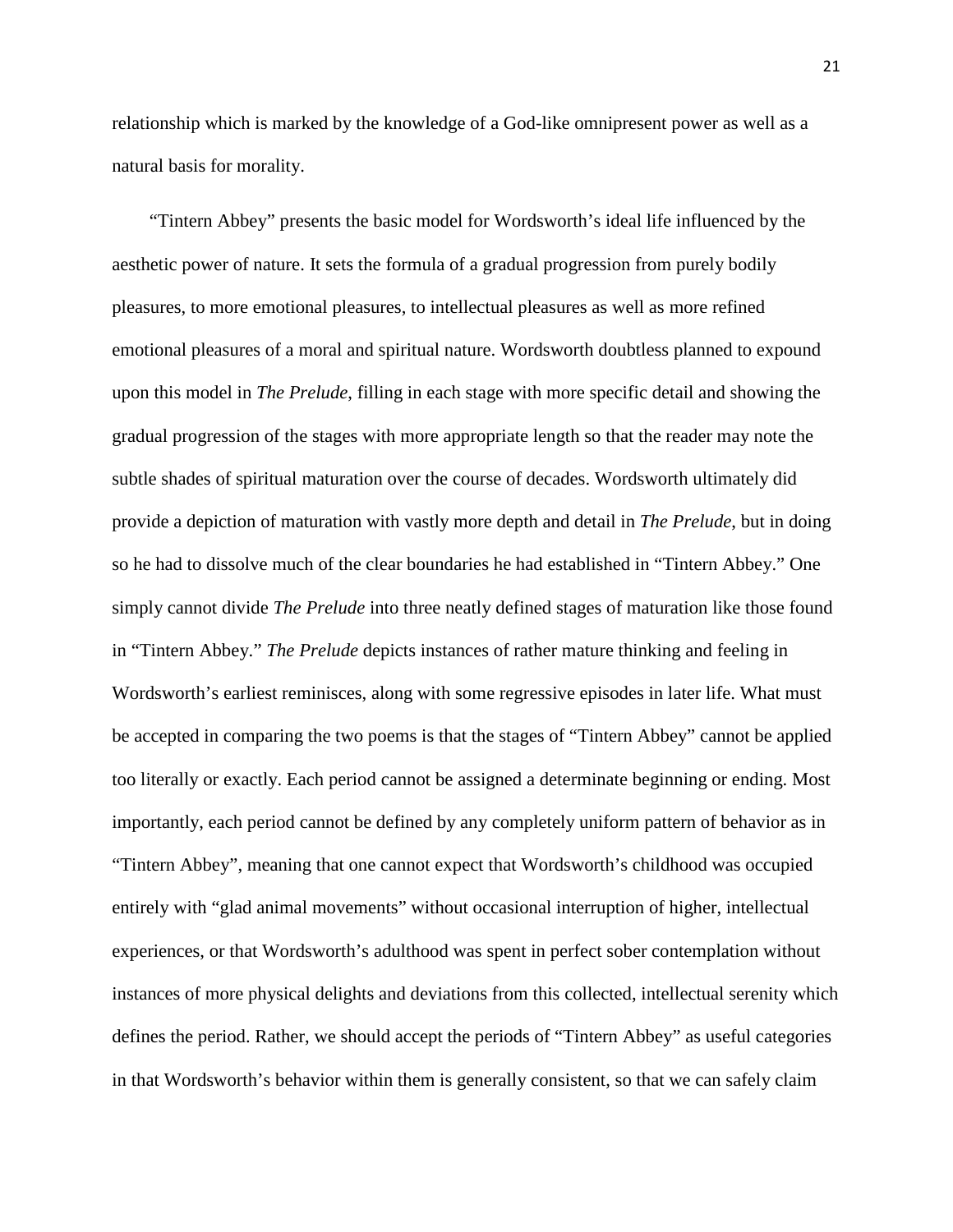the earlier part of Wordsworth's life was marked by a higher frequency of "glad animal movements" than the later period of his life while still possessing infrequent moments of profundity. The three stage system of "Tintern Abbey" is best considered as a useful guide-book to help the reader navigate the more circuitous course of maturation delineated in *The Prelude*.

 It should be mentioned that Wordsworth endorses Plato's theory that we are born with knowledge latent in our minds from a past existence. Perhaps, as one can argue concerning Plato, Wordsworth is entertaining a metaphor for a priori thoughts, thoughts not derived from experience, but, as it were, built into our minds. It seems, however, that Wordsworth takes this theory fairly literally, that he considers us to have a life before and after our earthly one in which we exist within a single divine being. This belief, however, does not hinder our scientific analysis of the effects of nature on a growing mind. While Wordsworth professes knowledge from a pre-existence, he never specifies that knowledge or how we come to regain it, but rather attributes our knowledge to be coeval with our experience. He speaks of a child being born from out of a divine state, but focuses minutely on the development from the in utero baby onwards without relying on this past state for explanation, rather attributing knowledge to our earthly experiences with nature. While he speaks of this past-existence more as a possible explanation for our feelings of affinity with nature, it otherwise has little to do with the gradual maturing effects of our experiences with nature. Wordsworth, it seems, believed people have a preexistence which they can vaguely sense as an intuition, but learn chiefly from empirical observation, with the help of certain in-born intellectual faculties. This pre-existence, then, should be considered as predating the process of maturation of "Tintern Abbey" and *The Prelude*, not as a part of it, and as contributing only the intuition of immortality, all the rest of our knowledge coming from elsewhere. While Wordsworth alludes to this vague memory of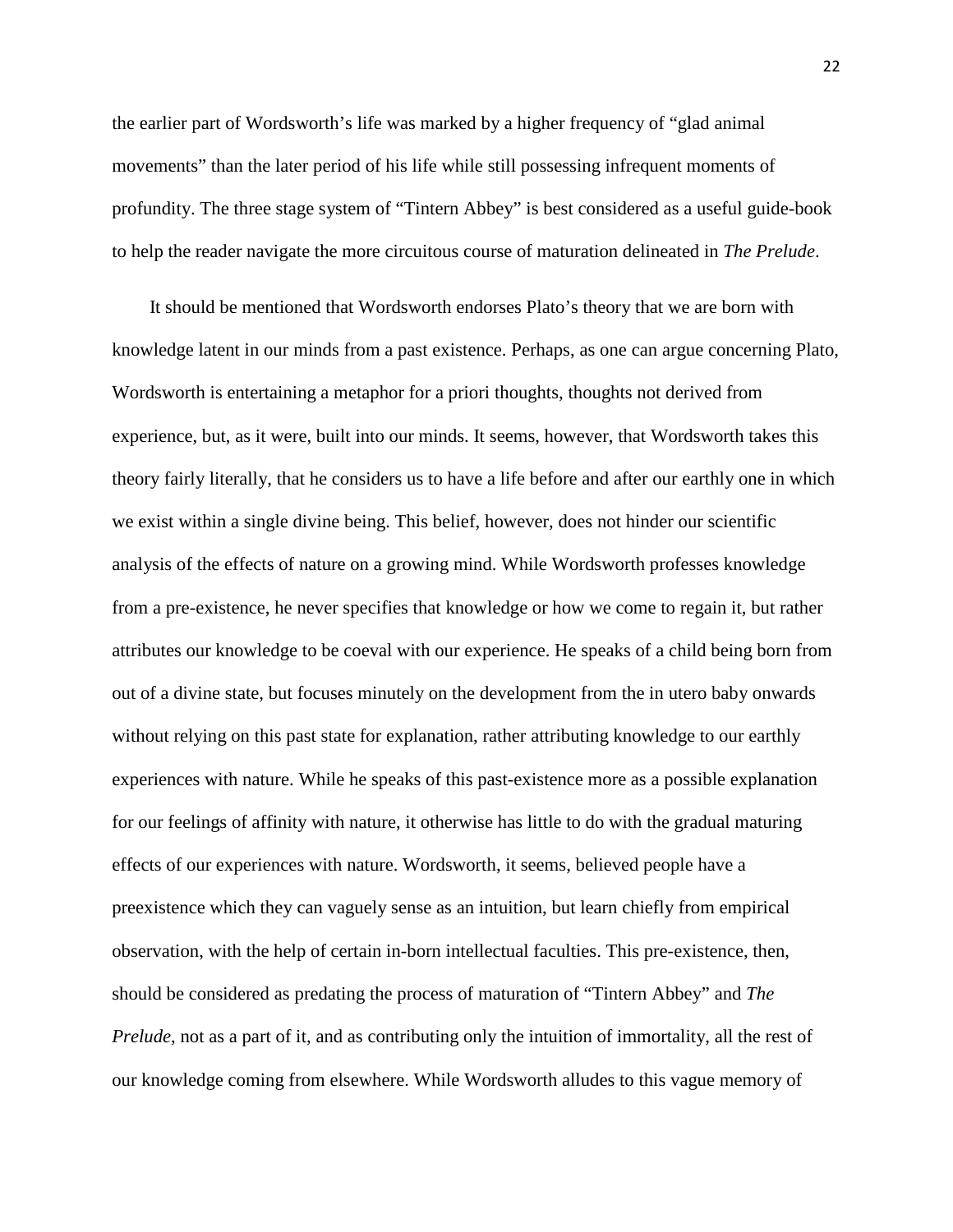past-existence, he never depicts a person drawing knowledge from this existence, but only from empirical experience.

 Mental development, for Wordsworth, begins at a shockingly nascent stage, with the baby. Obviously Wordsworth cannot rely on his own experiences as a baby to philosophize on the state of mind in that condition, but his writing shouldn't be taken as pure theorizing without any empirical observation as he had children of his own which he could have observed in order to form his ideas on the minds of babies. He also could have guessed at the nature of the mind of babies by the stage of his mind in his later, remembered childhood, which would tell him what development had already been made before memory formed. Based on this observation and introspection, Wordsworth presents the mind of a baby as one of unassuming but considerable complexity. The baby is in a mostly passive mental state, but is absorbing his surroundings with a receptiveness perhaps unequalled in later life. If the baby is not thinking, exactly, he is nevertheless learning, forming an essential bond to the outside world through his very first sensory impressions. Wordsworth writes of the typical hyper-receptive baby:

#### Blest the infant Babe,

(For with my best conjecture I would trace 235 Our Being's earthly progress,) blest the Babe, Nursed in his Mother's arms, who sinks to sleep Rocked on his Mother's breast; who with his soul Drinks in the feelings of his Mother's eye! For him, in one dear Presence, there exists 240 A virtue which irradiates and exalts Objects through widest intercourse of sense. No outcast he, bewildered and depressed: Along his infant veins are interfused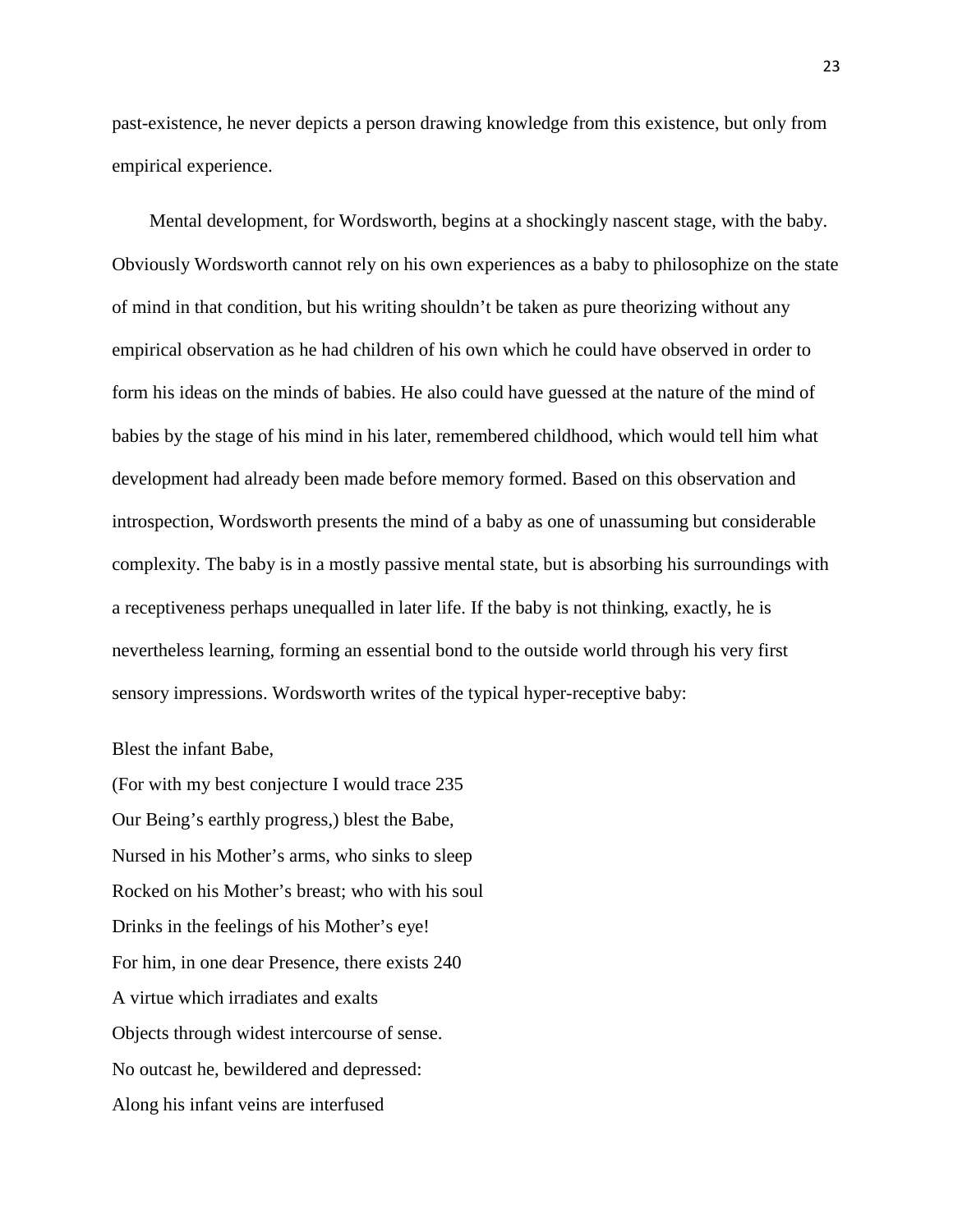## The gravitation and the filial bond 245

## Of nature that connect him with the world. (*The Prelude*, I, 234-346)

This passage does not explicitly mention the aesthetic influence of nature on the developing mind, but it does provide a sketch of the embryonic form of that mind and its relationship with external stimuli generally. The baby's emotional self is expanded by the affectionate interactions with his mother. He recognizes, seemingly instinctively, a being like himself in his mother, and feels, again by instinct, a unifying bond between them. The love of the mother is almost literally transmitted to the baby, who "drinks in the passion of his mother's eye." This affection and sensory stimulation assists the baby in learning to discriminate and group sensory phenomena together, recognizing affinities in a plurality of objects. This is the beginnings of what Wordsworth terms our love for "similarity in dissimilarity." This simple mental activity is the tool by which, in later life, we perform the categorization into species and genera that makes up so much of our intellectual pursuits. It is also the means by which we may recognize our own affinity to nature and to other humans, by detecting the essential affinity between these superficially dissimilar objects. The baby, it seems, has already developed this sense of affinity with nature and people, a sense that there is a fundamental "Presence" in which all things exist, sharing a binding similarity despite their dissimilarities. In addition to this recognition of oneness, another important step of our emotional development is made in this period, the association of life with joy. This takes place when the baby recognizes a virtuousness attached to all objects of his sensory experience. This is the joyfulness connate with life which Wordsworth speaks of in "Lines Composed in Early Spring": "And I must think, do all I can, that there was pleasure there" and which he asserts emphatically at the close of *The Prelude*: "that there is one spirit nature and that spirit is joy." From here on, he will instinctively sense a goodness at the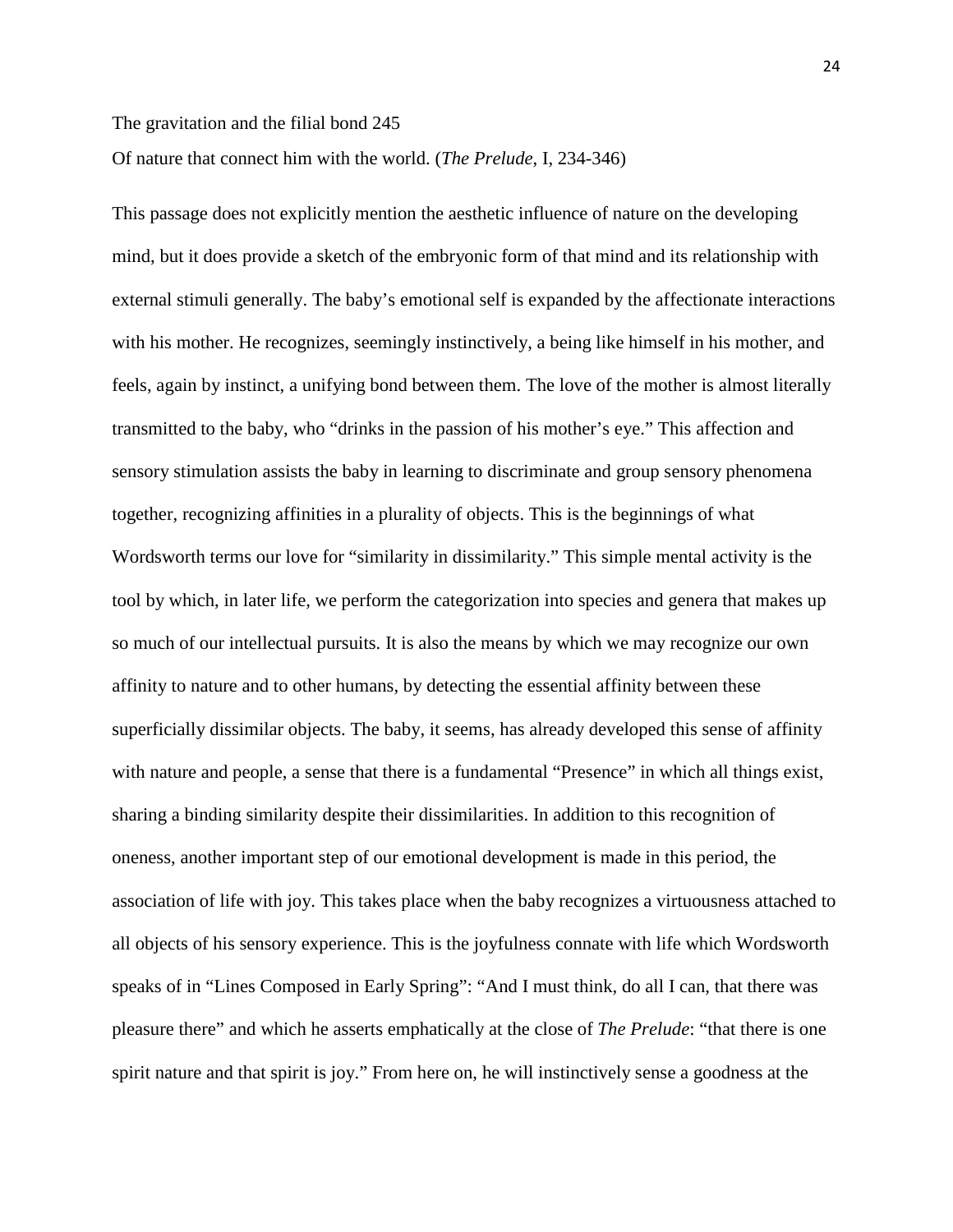base of all life, an affection for existence which persuades us to live and promote the lives of others as a moral duty and aesthetic joy.

These mental functions constitute the germ of what Wordsworth calls the "true poetic spirit" and the essence of "genius." He doesn't elaborate on what exactly these terms mean but their meaning can presumably be gleaned from the following history of his life in *The Prelude*, as he asserts that these qualities, while they are extinguished in later life for most, have for him been "augmented and stustained" The meaning of true poetic genius can likewise be interpreted from Wordsworth's descriptions of the poet found in the preface to *Lyrical Ballads*. In this description he explains that the poet is a man of enhanced sensitivity, perceptivity, and imagination, able to use his strong emotional connection to sensory phenomena to inform his reason and imagination. This is the acute perceptiveness and creativity which Wordsworth exhibits in his mature years in *The Prelude*, examining nature attentively, experiencing a profound emotional response, and inferring from these emotions truths about the nature of reality.

 Some of the earliest moments of Wordsworth's life mentioned in *The Prelude* are likewise in his infanthood. They can be found in one passage somewhat past the beginning of the poem in the form of a question posed to a river:

### Was it for this

That one, the fairest of all rivers, loved 270 To blend his murmurs with my nurse's song, And, from his alder shades and rocky falls, And from his fords and shallows, sent a voice That flowed along my dreams? For this, didst thou, O Derwent! winding among grassy holms Where I was looking on, a babe in arms, Make ceaseless music that composed my thoughts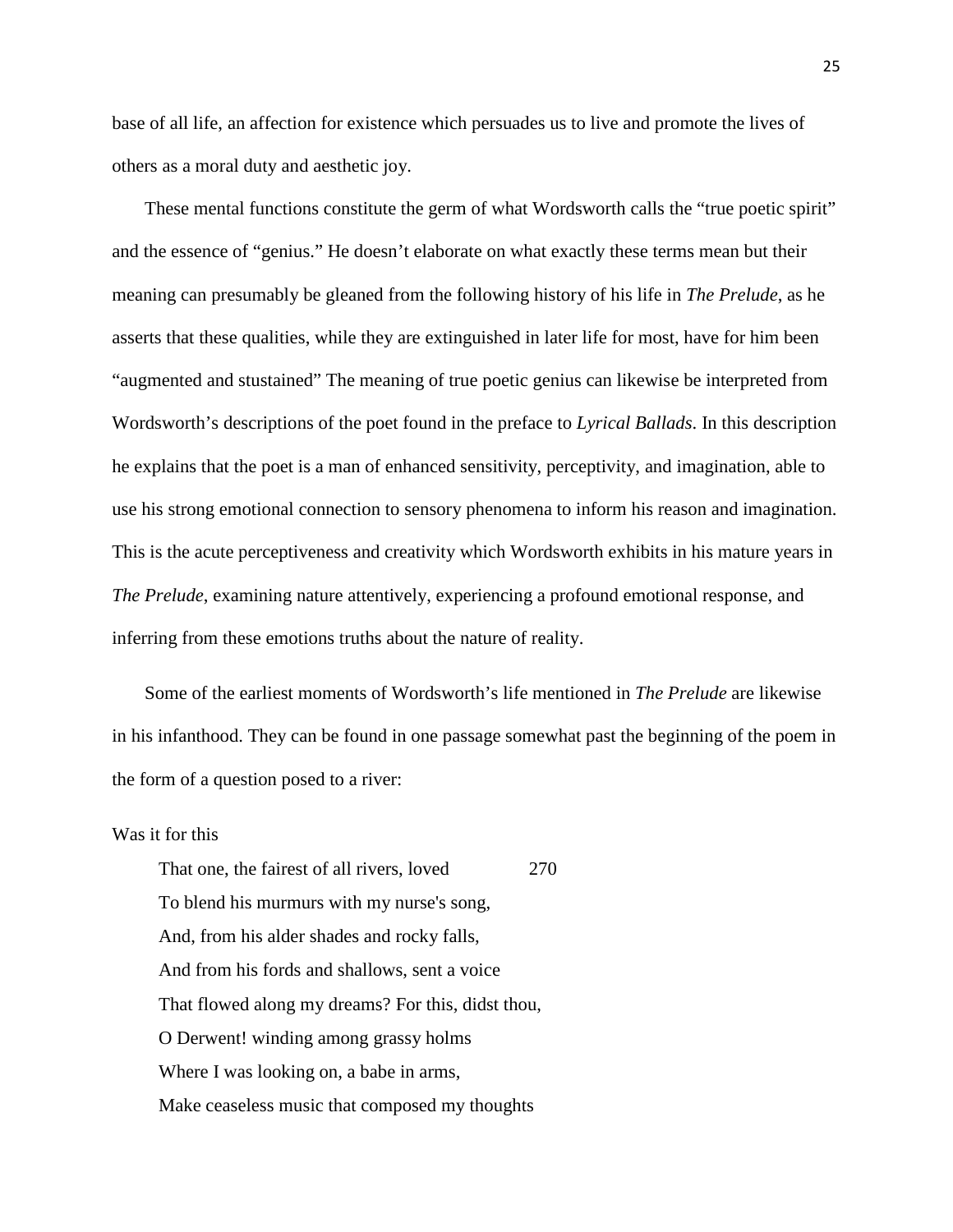To more than infant softness, giving me Amid the fretful dwellings of mankind A foretaste, a dim earnest, of the calm 280 That Nature breathes among the hills and groves. (*The Prelude*, I, 270-281)

 The exact age or ages of Wordsworth at this point in the poem is not specified. Shortly afterwards, he recalls swimming naked in the Derwent at the age of five, implying that the preceding passage could refer to any age up to then, perhaps even to Wordsworth just after his birth as the use of the term "infant" may imply. If this passage is referring to Wordsworth in his infancy, it is notable for placing the aesthetic appreciation of nature earlier in the course of his life than perhaps anywhere else in this poem or others. It is important that this The baby is learning by experience, rather than pre-existence. He is not absorbing something that dates back to a period before birth or in-utero life, but that is presently acting on him. This is the beginning of education gleaned empirically from present life without any reference to a Platonic preexistence and is notable for placing the starting point of Earthly education at such an infantile stage.

 In an addition to beginning our receptivity to the aesthetic effects of nature earlier than elsewhere, this passage is also notable for describing that receptivity as less conscious than usually indicated. In this passage, the infant Wordsworth is enjoying the meditative sounds of the Derwent even while he is asleep, sending a voice that "flowed along my dreams." If the sounds of a river can have a long-term impact on mind that is only just budding and which is not even awake, than the influence of nature on consciousness is much more subtle and penetrating than has otherwise been indicated in Wordsworth's poems. The effect of these barely conscious experiences is reminiscent of the "unremembered pleasures" mentioned in Tintern Abbey. An "unremembered pleasure" is perhaps a memory of a pleasurable experience in which only the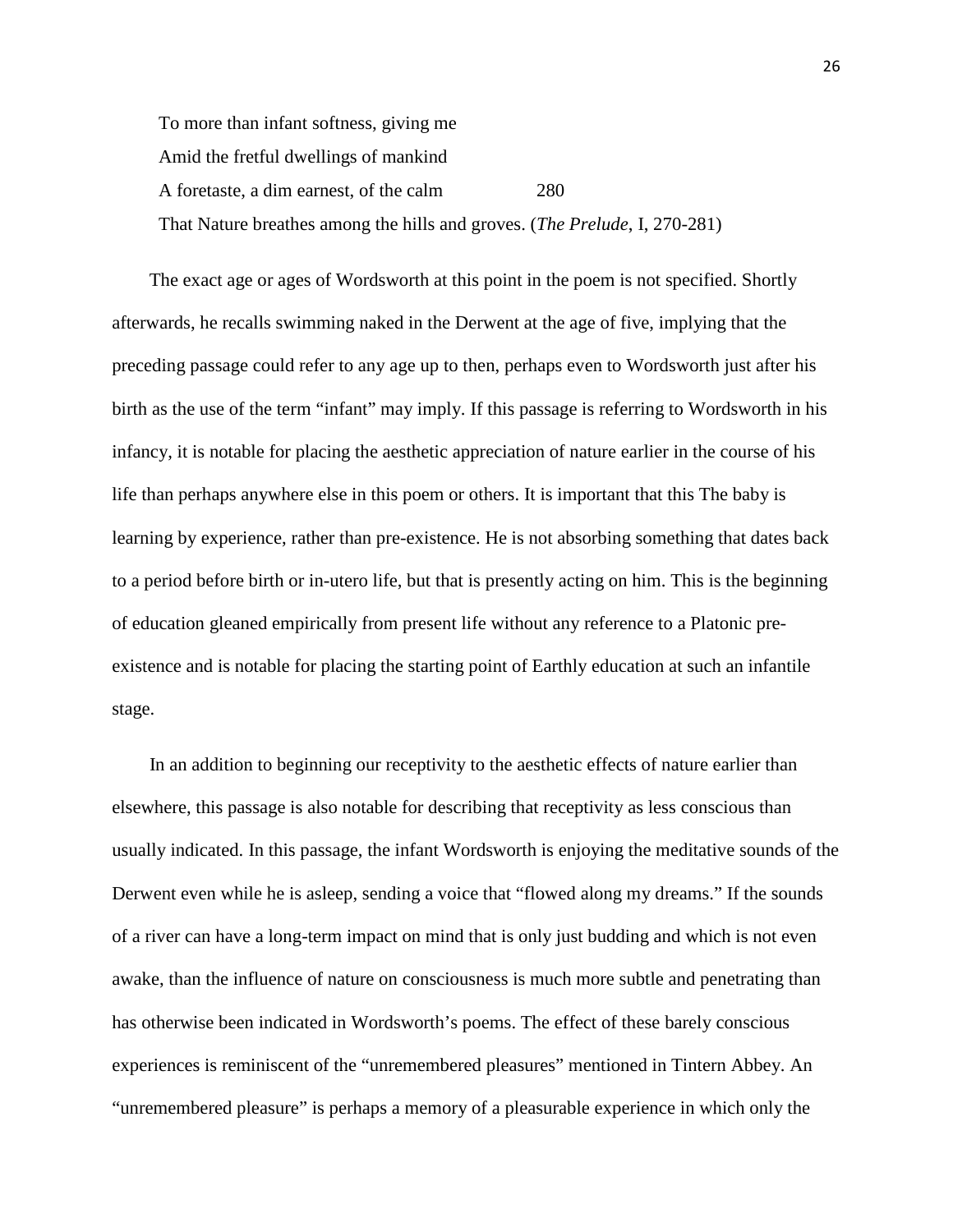pleasure itself, or the influence of the pleasure, remains in memory. The influence of the river while Wordsworth is asleep adds further shades to this phenomena, in that it suggests that the pleasurable experience does not have to be fully recognized even while it is happening, that the experiencer can be only semi-conscious of the influence of nature even in the moment of its stimulation, and that this habitual, subliminal aesthetic effect can have a long-term impact. This single passage, the earliest episode in Wordsworth's life-history, suggests the aesthetic influence of nature to be at work on our deepest level of consciousness.

 In the material of *The Prelude* dealing with a slightly older Wordsworth, now in his remembered childhood, we find a more comprehensive account of the character of children and their interactions with nature. Young Wordsworth and his friends are characterized by an unadulterated wildness. In their uncultivated state, they exhibit all the various propensities of human kind in their most nascent forms. Whether it be kindness, curiosity, greed, or ambition, it is shown to be dimly present in these children as if the kernel of all the potentialities of behavior in adulthood is imbedded within the child. Just which of these potential characteristics become actualities depends on the experiences of this early developmental stage. It is the tendency of nature, Wordsworth argues, to work on these dimensions of the child and make sure that what is good in them comes to fruition, while what is bad is mellowed such that the individual can control it.

 The method by which nature shapes our moral and intellectual maturation is essentially binary. Simply put, nature either awes and chastens us with solemn, intimidating, or sad stimuli, or pleases us with relaxing, comforting, or otherwise enjoyable stimuli. Wordsworth hints at this binary process when he speaks of nature utilizing "fear and beauty" to educate him, or "leading me on with pleasant and pathetic thoughts." These two distinct emotional experiences are akin, if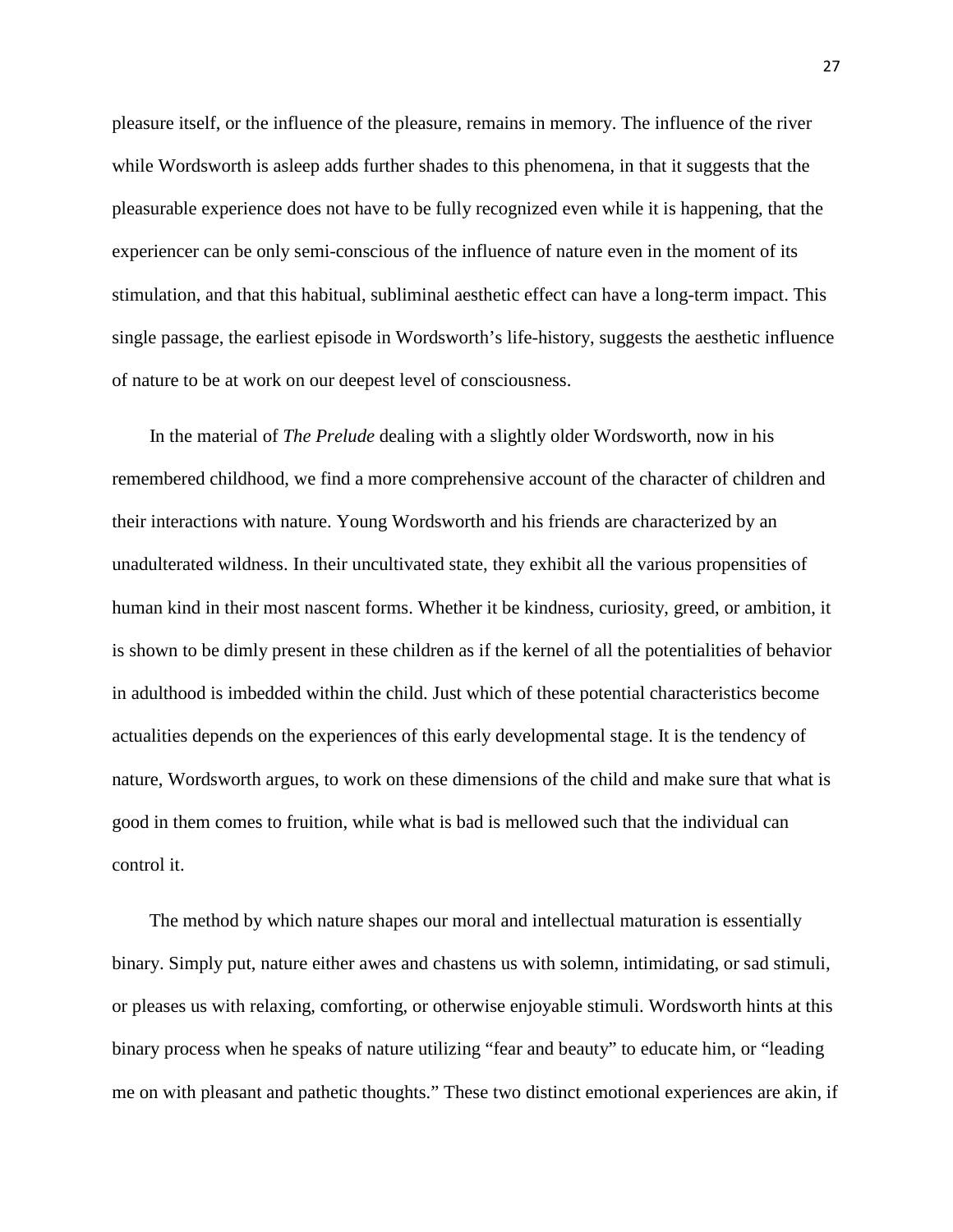not identical to, Edmund Burke's classifications of beauty and sublimity. Beauty, Burke postulates, is the experiencing of love or a love-like affection towards sensory phenomena, and is caused when that phenomena either directly induces pleasure or does so by causing us to imagine pleasure. Sublimity, Burke postulates, is the experience of fear of sensory phenomena, and is caused when that phenomena either directly induces pain or does so by causing us to imagine pain. The way in which these pleasurable and painful experiences can, over time, contribute to our moral development is easy to conjecture. Beauty and sublimity would direct our actions, incentivizing us towards what is pleasurable and dissincentivizing us to certain modes of action, and eventually informing our notions of good and bad, right and wrong. This is the argument that empiricists like Hume were promulgating at the time, countering those philosophers who held morality was dictated by objective principles, either rational or divine. While Wordsworth, with his professed belief in some form of God and his virtual deification of nature, clearly believes an objective, divine basis for morality, he also suggests that our subjective experiences play a significant role in our moral development, guiding us towards those objective principles.

 Wordsworth mentions two or three early experiences of sublimity which were clearly morally edifying. One instance is when the young Wordsworth, venturing in the woods alone, gives way to certain primal feelings of greed and violence:

Scudding away from snare to snare, I plied That anxious visitation;—moon and stars 315 Were shining o'er my head. I was alone, And seemed to be a trouble to the peace That dwelt among them. Sometimes it befell In these night wanderings, that a strong desire O'erpowered my better reason, and the bird 320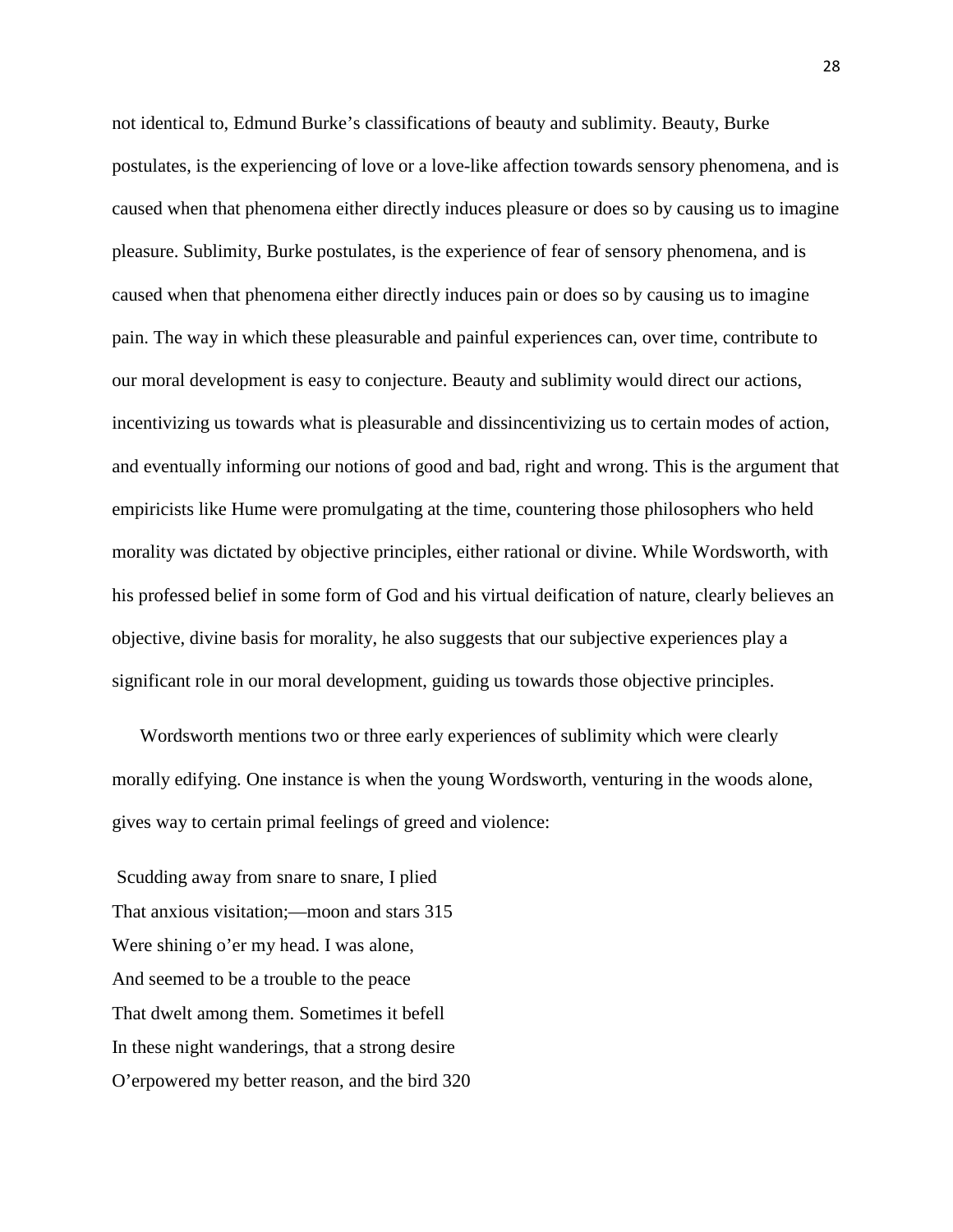Which was the captive of another's toil Became my prey; and when the deed was done I heard among the solitary hills Low breathings coming after me, and sounds Of undistinguishable motion, steps 325 Almost as silent as the turf they trod. (*The Prelude,* I, 314-326)

This moment is notable for illustrating the worst qualities of humanity in their nascent forms present in Wordsworth himself. These selfish, sadistic urges are, it seems, the lot of every human, but can be tamed by feelings guilt and self-reprobation. Wordsworth has his first serious pangs of guilt in this moment, a guilt which seems to be connected to a governing power intrinsic to nature. He feels that he has transgressed rules which have almost otherworldly origins.

 Another similar incident occurred when young Wordsworth was travelling alone in a canoe. Spying a great edifice before him rising ominously in his field of vision, Wordsworth experiences a moment of profundity:

When, from behind that craggy steep till then The horizon's bound, a huge peak, black and huge, As if with voluntary power instinct, 380 Upreared its head. I struck and struck again, And growing still in stature the grim shape Towered up between me and the stars, and still, For so it seemed, with purpose of its own And measured motion like a living thing, 385 Strode after me. With trembling oars I turned, And through the silent water stole my way Back to the covert of the willow tree; There in her mooring-place I left my bark,—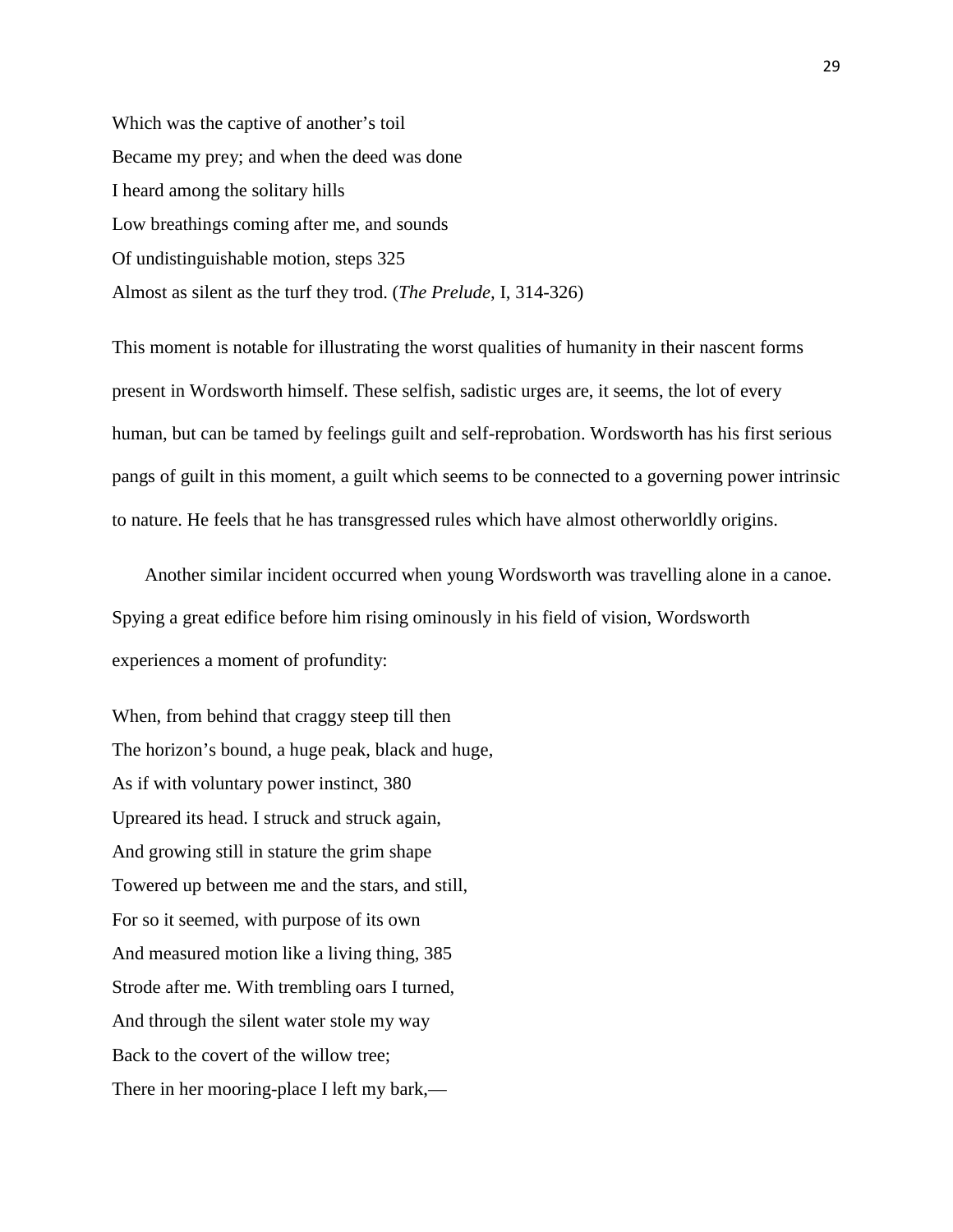And through the meadows homeward went, in grave 390 And serious mood; but after I had seen That spectacle, for many days, my brain Worked with a dim and undetermined sense Of unknown modes of being; o'er my thoughts There hung a darkness, call it solitude 395 Or blank desertion. No familiar shapes Remained, no pleasant images of trees, Of sea or sky, no colours of green fields; But huge and mighty forms, that do not live Like living men, moved slowly through the mind 400 By day, and were a trouble to my dreams. (*The Prelude,* I, 378-401)

In this episode Wordsworth does not feel guilt exactly, but rather a fear similar to awe and respect. He experiences a closer encounter with the power which he felt had chastened him in the woods. This is perhaps his first major experience of sublimity and an important precursor to the piety of his adulthood. It also seems to spur intellectual growth of a nature which is peculiar to this early period of his life. Wordsworth's dim conception of forms and secret principles indicate that his mind is making its first attempts to grasp complex metaphysical speculations about the nature of reality. This is perhaps the initial burst of the kind of philosophical enquiry Wordsworth devotes himself to in his poetry.

 These are irregular spikes in the development of morality and intellect for Wordsworth at this period of his life. Mostly, he and the children are without such considerations and are led, rather, by the allure of bodily excitation, specifically the joy of exercise, play, and adventure. It seems these children have a single operative principle in life, to have fun. Wordsworth does not depict this fun-centric childhood as wasteful sport without any edifying quality. On the contrary,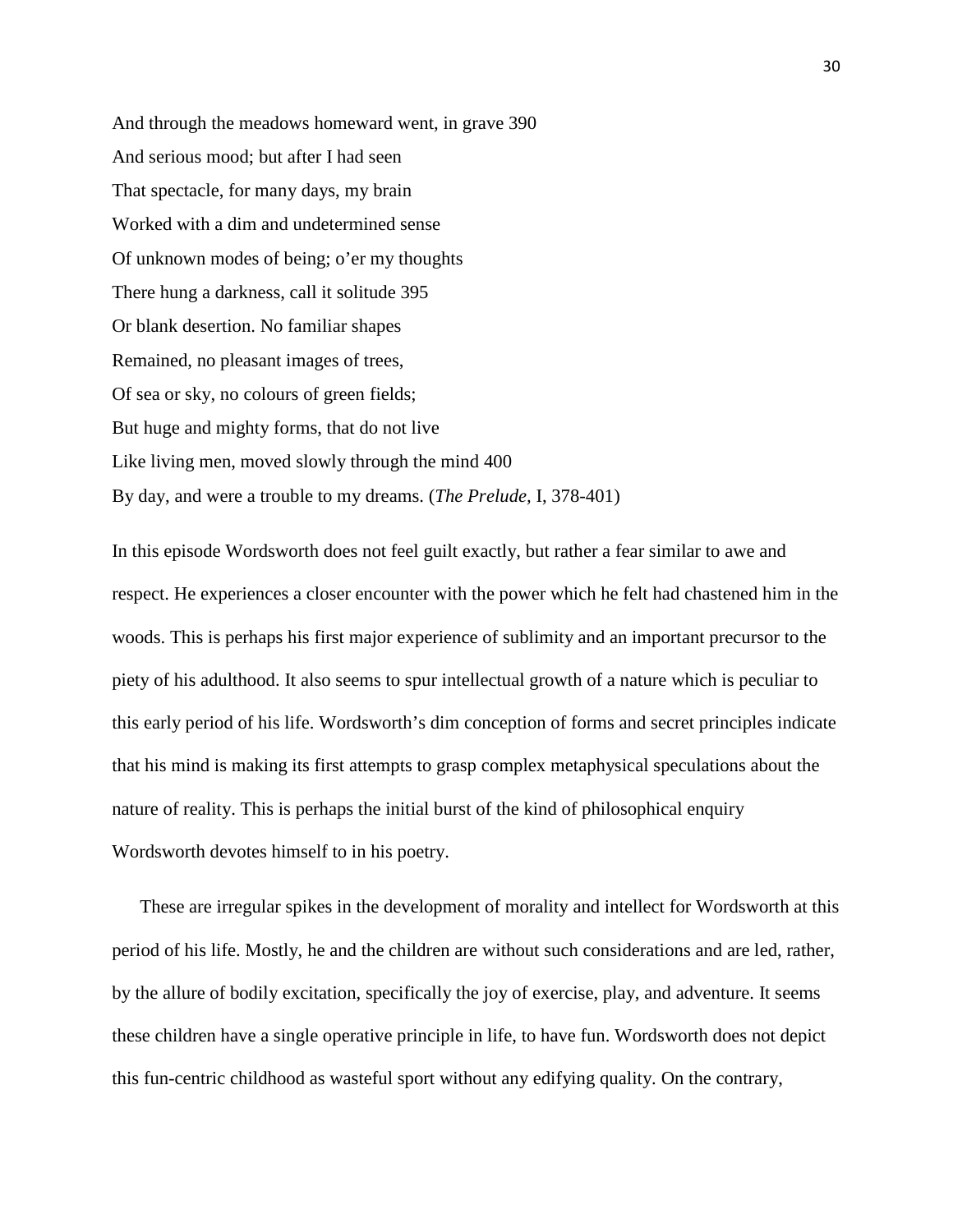Wordsworth's intention is to illustrate just how edifying and maturing a childhood led solely by the natural incentive of fun can be. It is a similar sentiment to Wordsworth's praise of pleasure in the Preface, in which he proudly asserts that pleasure is not a frivolous, inconsequential factor in life, but rather the extremely significant motivating agent which makes our lives purposed and productive. Similarly, Wordsworth suggests that a childhood led by this principle of pleasure is nature's own educational system. It is this bodily pleasure caused by direct experience which will eventually mature into pleasure derived from the moral and intellectual.

 It is important that this early stage of intellectual development was not unaided by books. As powerful an educational force Wordsworth believes nature to be, he does not argue that it can endow us with all of the knowledge found in print. Still, the fact that we must have recourse to books in our education is never treated as a slight on nature as an educator. Books and nature are, for Wordsworth, complimentary and equal influences on a growing mind. A true mental and moral development would not be complete without both of these important teachers. It is important also that Wordsworth endorses literature on analytical reasoning and imaginative literature as equally essential to an education. At this young age, it seems, one shouldn't dull one's imagination with analytical reasoning, but rather, should feed the budding imagination with stories of an adventurous nature, just as Wordsworth hungrily consumes *The Arabian Nights.*

 The next period of Wordsworth's young life featured in *The Prelude* is his first experiences at Cambridge University. One would expect these to be a seminal development in his education, but they are actually noted for their dearth of intellectual and moral stimulation. This is the first evidence we are given that this process of maturation can include lapses and regresses. The scholastic educational methods, which included a battery of analytic reasoning, were not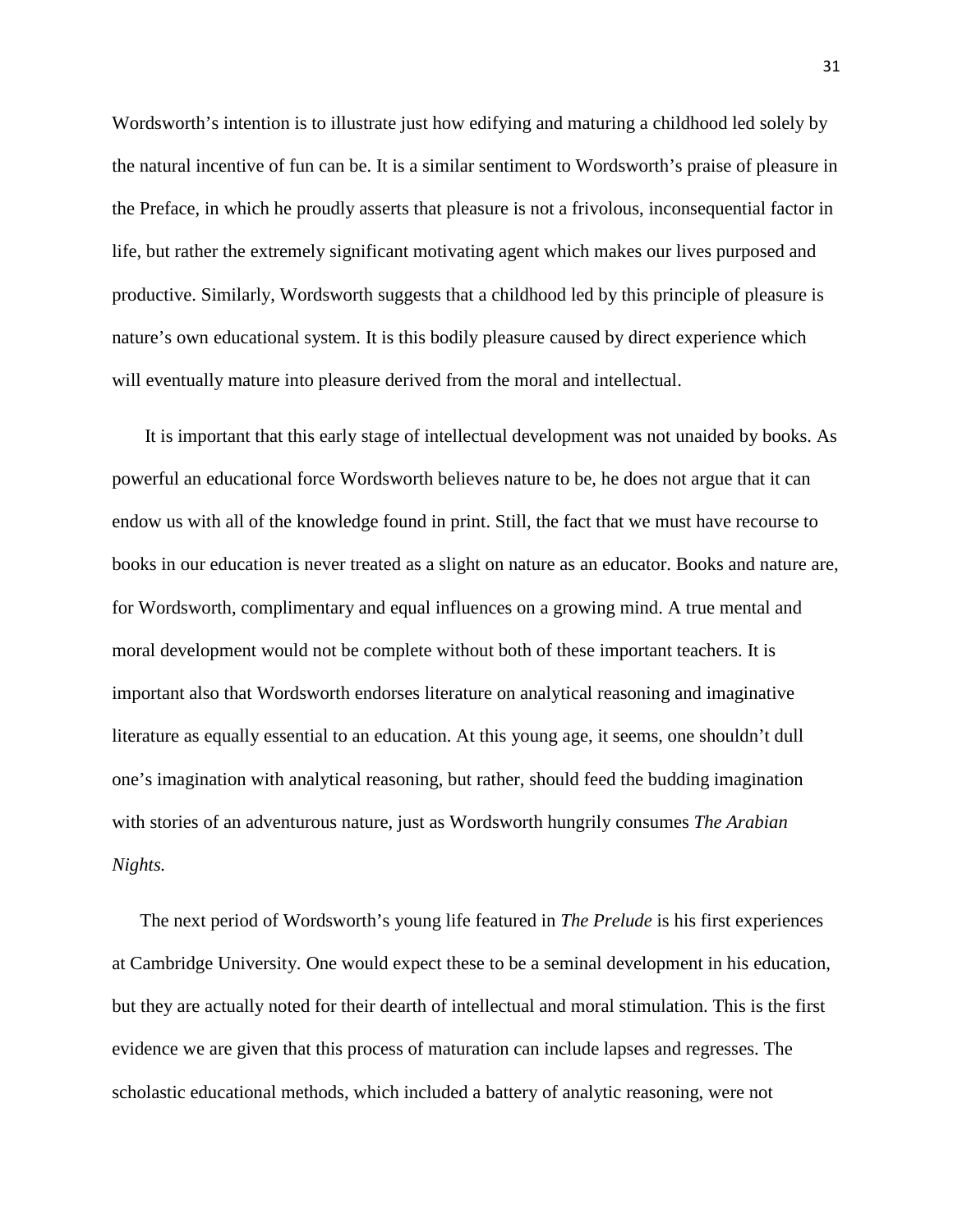conducive to Wordsworth's spiritual development, but rather facilitated a kind of spiritually numbed period in which Wordsworth was comparatively insensitive to aesthetic stimuli and unimaginative in his thinking. There is, however, some intellectual and aesthetic growth in this period of numbness. Wordsworth writes with pleasure of his first studies in Euclidian geometry:

Mighty is the charm Of those abstractions to a mind beset With images and haunted by herself, 160 And specially delightful unto me Was that clear synthesis built up aloft So gracefully; even then when it appeared Not more than a mere plaything, or a toy To sense embodied: not the thing it is 165 In verity, an independent world, Created out of pure intelligence. (*The Prelude*, VI, 158-167)

In addition to works of mathematics, Wordsworth delves into canonical imaginative literature such as Shakespeare, Milton, Spenser, and Chaucer. Despite these positive experiences this period is still characterized as mainly unstimulating and as enforcing some negative intellectual habits, namely the pursuit of knowledge through books alone without recourse to the grandeur of nature. This period is important, however, for illustrating that such lapses and regresses in the course of spiritual maturation can be withstood, that there is something seemingly indestructible within us that will remain sensitive to the beautiful and sublime despite whatever unnatural conditioning.

 Whatever insidious work the school system has performed on Wordsworth, its effects seem to subside when during the summer, when he is set free once more to explore a natural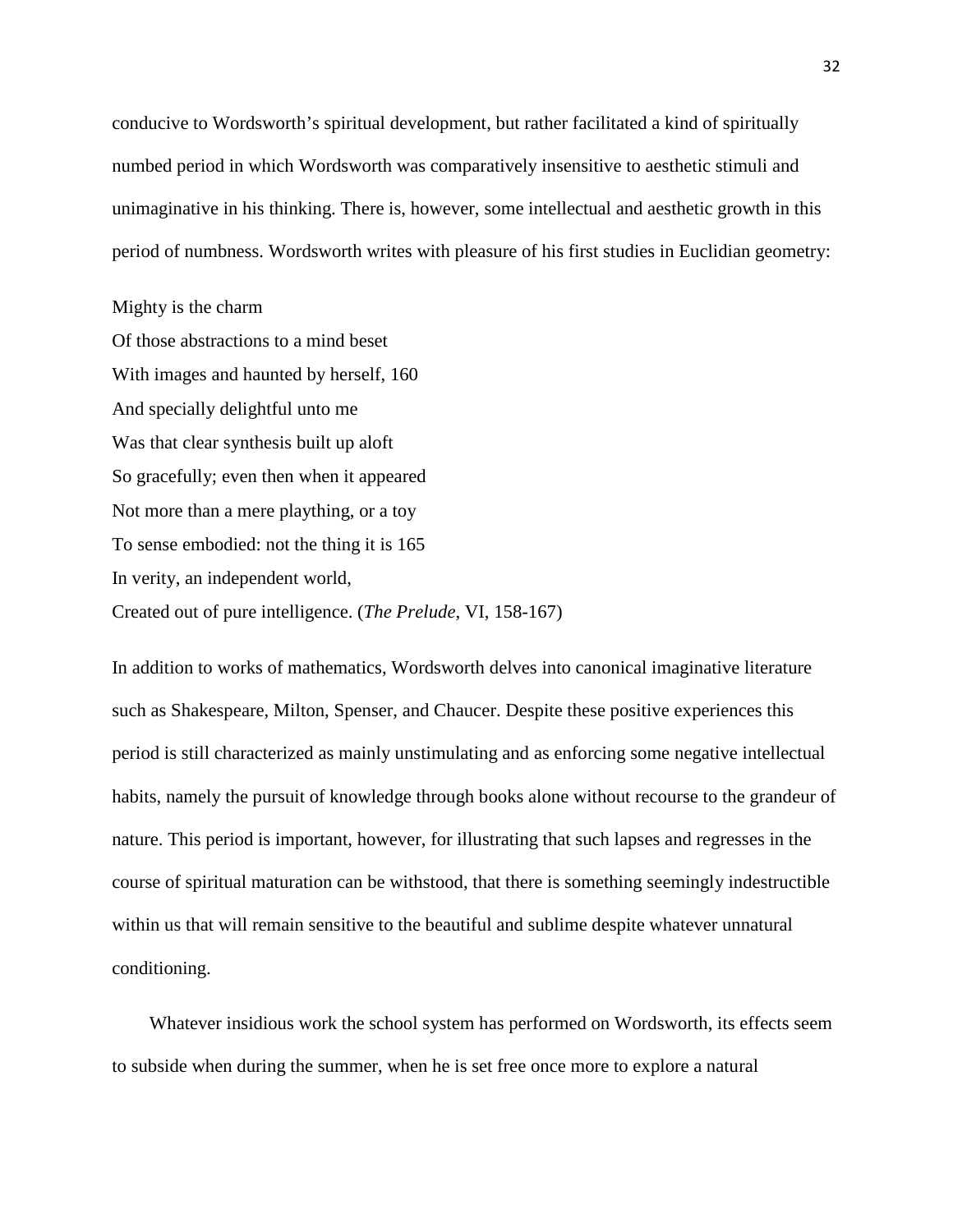environment. This is the period in which Wordsworth finally senses his moral faculty truly awaken:

Nor less do I remember to have felt, Distinctly manifested at this time, A human-heartedness about my love For objects hitherto the absolute wealth Of my own private being and no more; 235 Which I had loved, even as a blessed spirit Or Angel, if he were to dwell on earth, Might love in individual happiness. But now there opened on me other thoughts Of change, congratulation or regret, 240 A pensive feeling! It spread far and wide; The trees, the mountains shared it, and the brooks, The stars of Heaven, now seen in their old haunts— White Sirius glittering o'er the southern crags, Orion with his belt, and those fair Seven, 245 Acquaintances of every little child, And Jupiter, my own beloved star! Whatever shadings of mortality, Whatever imports from the world of death Had come among these objects heretofore, 250 Were, in the main, of mood less tender: strong, Deep, gloomy were they, and severe; the scatterings Of awe or tremulous dread, that had given way In later youth to yearnings of a love Enthusiastic, to delight and hope. 255 (*The Prelude*, V, 231-255)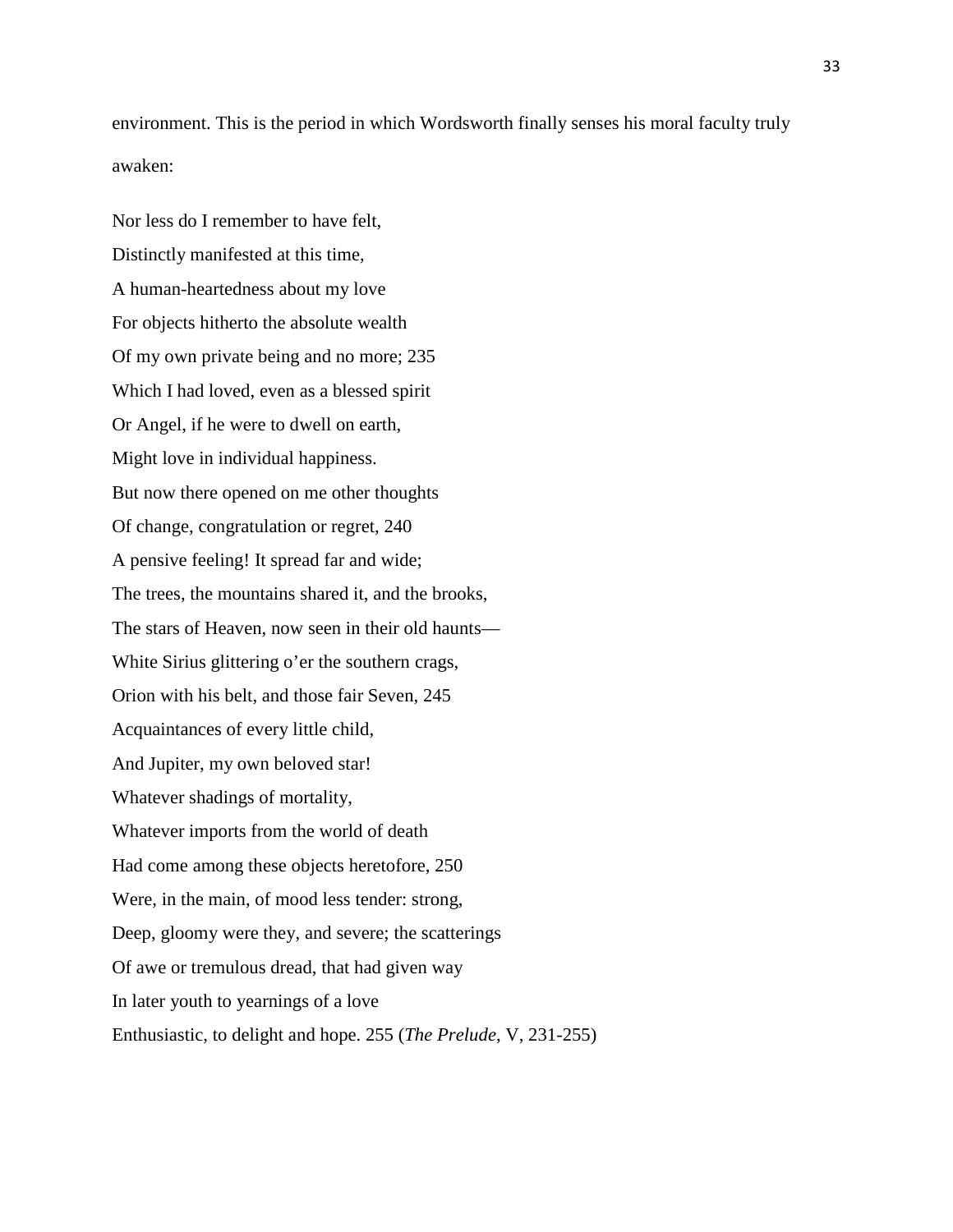He experiences the dawning of a new kind of affection that is more general than that of his earlier youth. Clearly, Wordsworth has displayed a natural emotional connection to those individuals whom he was close with, such as his friends and mother. This new development is not the development of the moral faculty in its entirety, but an extension attached to the already existing moral sensitivity towards people and nature which is present at birth. This faculty expands to include, not merely inanimate natural objects, and not merely those individuals one has personally encountered, but humanity as a whole. This moral feeling towards humanity generally is a phenomenon which stems from the familiarity with people and objects of nature experienced simultaneously:

Call ye these appearances—

Which I beheld of shepherds in my youth, 295 This sanctity of Nature given to man— A shadow, a delusion, ye who pore On the dead letter, miss the spirit of things; Whose truth is not a motion or a shape Instinct with vital functions, but a block 300 Or waxen image which yourselves have made, And ye adore! But blessed be the God Of Nature and of Man that this was so; That men before my inexperienced eyes Did first present themselves thus purified, 305 Removed, and to a distance that was fit: And so we all of us in some degree Are led to knowledge, wheresoever led, And howsoever; were it otherwise, And we found evil fast as we find good 310 In our first years, or think that it is found,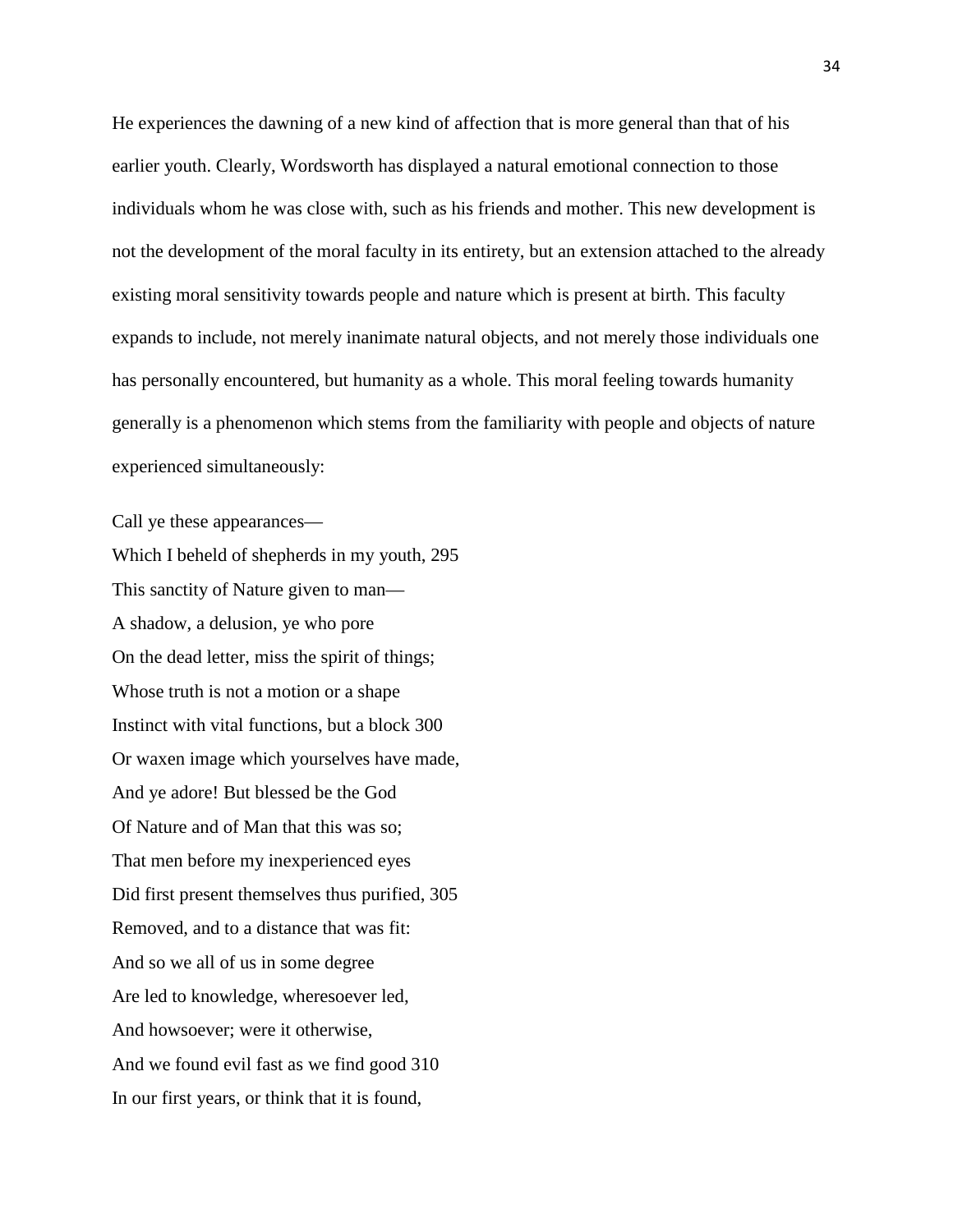How could the innocent heart bear up and live! But doubly fortunate my lot; not here Alone, that something of a better life Perhaps was round me than it is the privilege 315 Of most to move in, but that first I looked At Man through objects that were great or fair; (*The Prelude*, VIII, 294-317)

It is not enough, Wordsworth asserts, to merely have encounters with people, nor merely encounters with nature, as these only engender a love of certain individuals and nature respectively. In order to love humanity in general, one must see individuals in connection with their natural environment. Wordsworth cites his observations of rural people at their agricultural work as the experiences which imprinted a love for humanity in his mind. Seeing these people interact with nature, the natural personal affection for individuals and natural affection and religious veneration we have for nature blend together inextricably as one realizes that individual people are each a part of nature, and nature is the essential underlying commonality which binds individual people together into a collective whole.

 The next major section of *The Prelude* is Wordsworth's residence in London. Like his residence in Cambridge, this period is marked predominantly for its ill effects and is likewise a testament to the resilience of our connection to nature despite society's efforts to sever it. Before entering the city, Wordsworth's imagination is rapt with the idea of London as an edifice of culture:

There was a time when whatsoe'er is feigned Of airy palaces, and gardens built By Genii of romance; or hath in grave Authentic history been set forth of Rome, 80 Alcairo, Babylon, or Persepolis;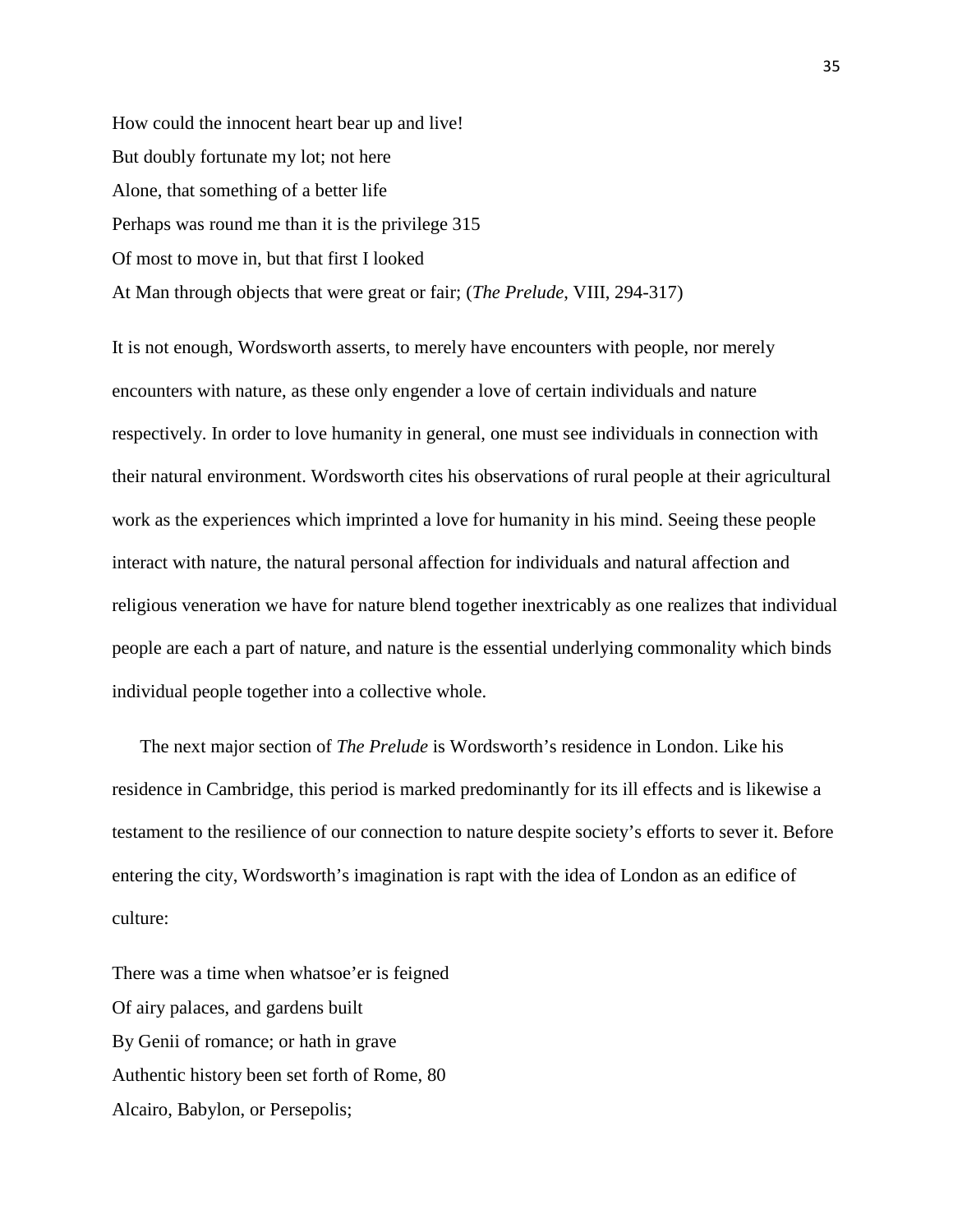Or given upon report by pilgrim friars, Of golden cities ten months' journey deep Among Tartarian wilds—fell short, far short, Of what my fond simplicity believed 85 And thought of London (*The Prelude*, VII, 76-86)

The self-conscious mockery of the expectations of this young Wordsworth suggests that there is something idolatrous and superficial about this infatuation with the great city. The young Wordsworth's awe of a work of man is mistakenly commensurate with the awe with which he usually observes the works of nature, and this, to the mature Wordsworth, is a gross absurdity. This is a perfect example of the importance of empirical observation in Wordsworth's study of aesthetic influence. Wordsworth, having no personal experience with urban life, accepts the cultural beliefs of its grandeur and impressiveness. He must see the city for himself to understand that he, as well as his society, are mistaken. The young Wordsworth's disappointment with London, when it fails to meet his fantastical expectations, is an indication that Wordsworth's experiences with nature have at least partially buttressed him from the superficial allure of urban life. Wordsworth, however, is not entirely safeguarded from the city's wild attractions. On the contrary, he plunges himself into lurid, overly stimulating entertainments, and sometimes embraces acts of mild debauchery. These excitations do not entirely disintegrate his intellectual and moral capabilities. He witnesses tragic scenes of social apathy, the callous neglect of disabled beggars, and is profoundly moved. His emotional response is largely depressive, but never despairing, and mostly he is struck with a deep sense of personal sympathy and social concern:

With deep devotion, Nature, did I feel, 70 In that enormous City's turbulent world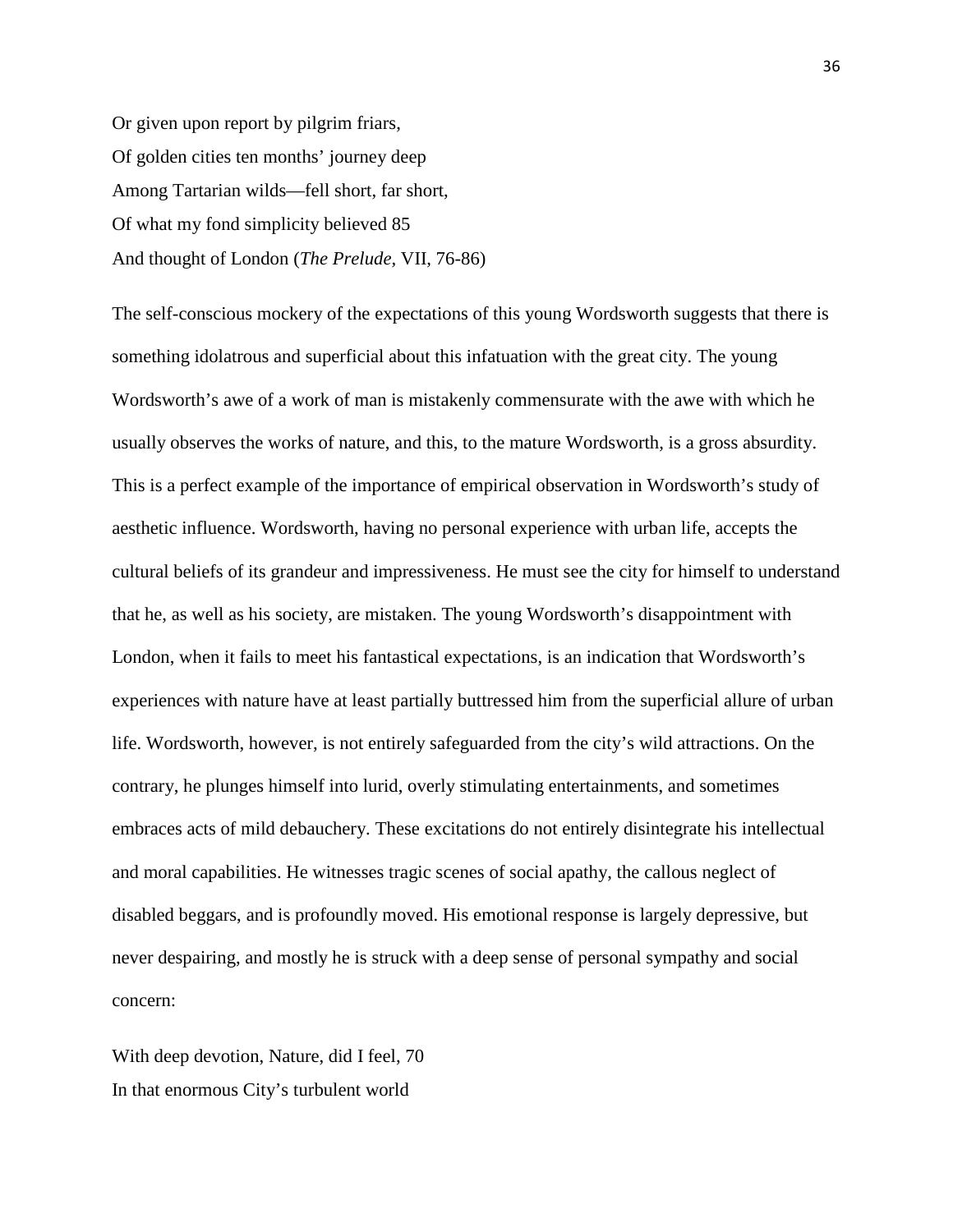Of men and things, what benefit I owed To thee, and those domains of rural peace, Where to the sense of beauty first my heart Was opened (*The Prelude*, VIII, 70-75)

His aesthetic training among objects of nature has prepared him to retain his most human feelings in the face of such societal insensitivity.

 Another seminal period included in *The Prelude* is Wordsworth's residence in France during the burgeoning revolution. Wordsworth's newly sharpened sensitivity to social conflict is intensified in this fervent political climate. His associations with French soldiers and his long walks through the French countryside, peopled with the country's most impoverished citizens, strengthen his dedication to the new movement promoting equity and liberty for every French citizen. This political experiment becomes, for Wordsworth, an obsessively consuming project which will, when enacted, actualize all of his highest social ideals. Wordsworth is extremely hopeful during these initial stages of the revolution, even claiming to be somewhat unimpressed with developments because he had anticipated the progress to have happened sooner. As the revolution takes on a gradually darker and less politically motivated form, Wordsworth becomes disillusioned with the political movement he had previously considered the launching pad of world peace. Wordsworth's disillusionment with the revolution becomes a general disillusionment. All of Wordsworth's ideals were so tied into the revolution that its transformation into a violent spectacle of corruption cast doubt on all of his most strongly held philosophical beliefs and plunged him into despair and confusion. This is another instance of tragic societal conditions causing damage to the human spirit. Wordsworth faced a similar challenge in London, but the chaos of the French revolution has had a more dramatic influence on him, one which seems irremediable. In this moment, Wordsworth seems to feel that the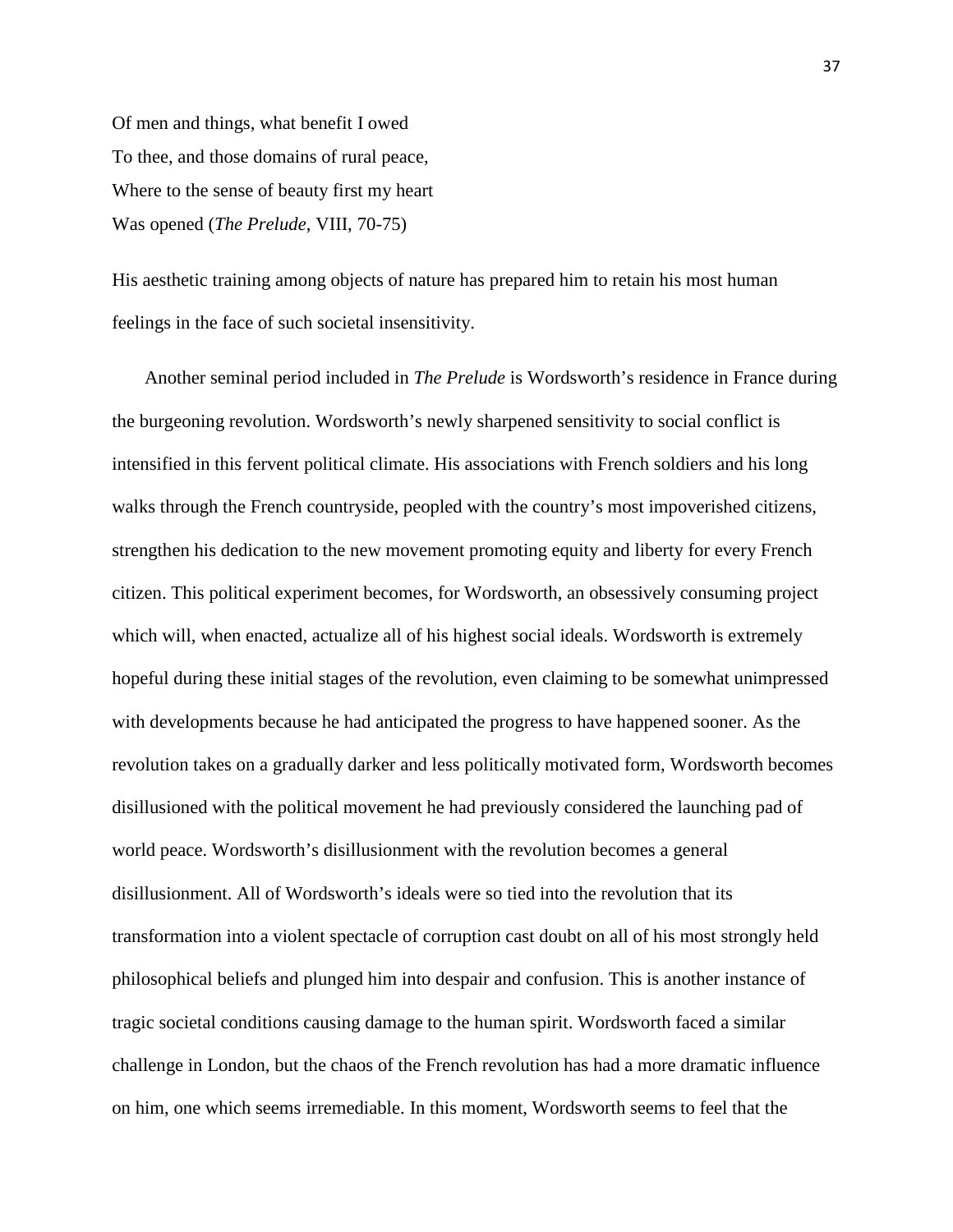innocent faith in the power of nature which has guided him up to this point has vanished, perhaps forever. Wordsworth, for a while, turns away from his imagination, applying himself to mathematical sciences, as if he has wholly abandoned the hope of any coherent moral philosophy. In time, however, he is rejuvenated by the presence of nature, and comes to believe again in its power to guide humanity towards forming societies which facilitate peace and love among their citizens.

 This final chapter of Wordsworth's autobiography is meaningful as a testimony to the indestructability of a well-grounded faith in nature. The French revolution is used as a symbol, the epitome of all that human kind can do to make us lose faith in human kind, and even nature. The only thing that could be more disheartening to a hopeful, young progressive than the initial corruption of pre-revolution France is the corruption of post-revolution France, when equity and liberty are destroyed by the very people fighting for them. The fact that Wordsworth is able to witness such a demonstration of the failures of humanity and, after a relatively short period of convalescence, return to again to his former nature-based optimism is meant as a proof that the individual, having been habitually comforted and instructed by nature, retains a hopefulness which can never be entirely defeated.

 This regaining of one's personal philosophical ideals is also representative of the possibility of institutional, societal recovery from incidences such as the French revolution. Throughout *The Prelude*, though Wordsworth seems to cling exclusively to the self as an individual distinct from the rest of society, he also suggests ways in in which his system of spiritual maturation can have larger societal benefits. The inference must be made that if, as Wordsworth proposes, the individual's capacity to be aesthetically stimulated substantially forms his intellectual and moral leanings, than it must substantially form the character of a society generally, society being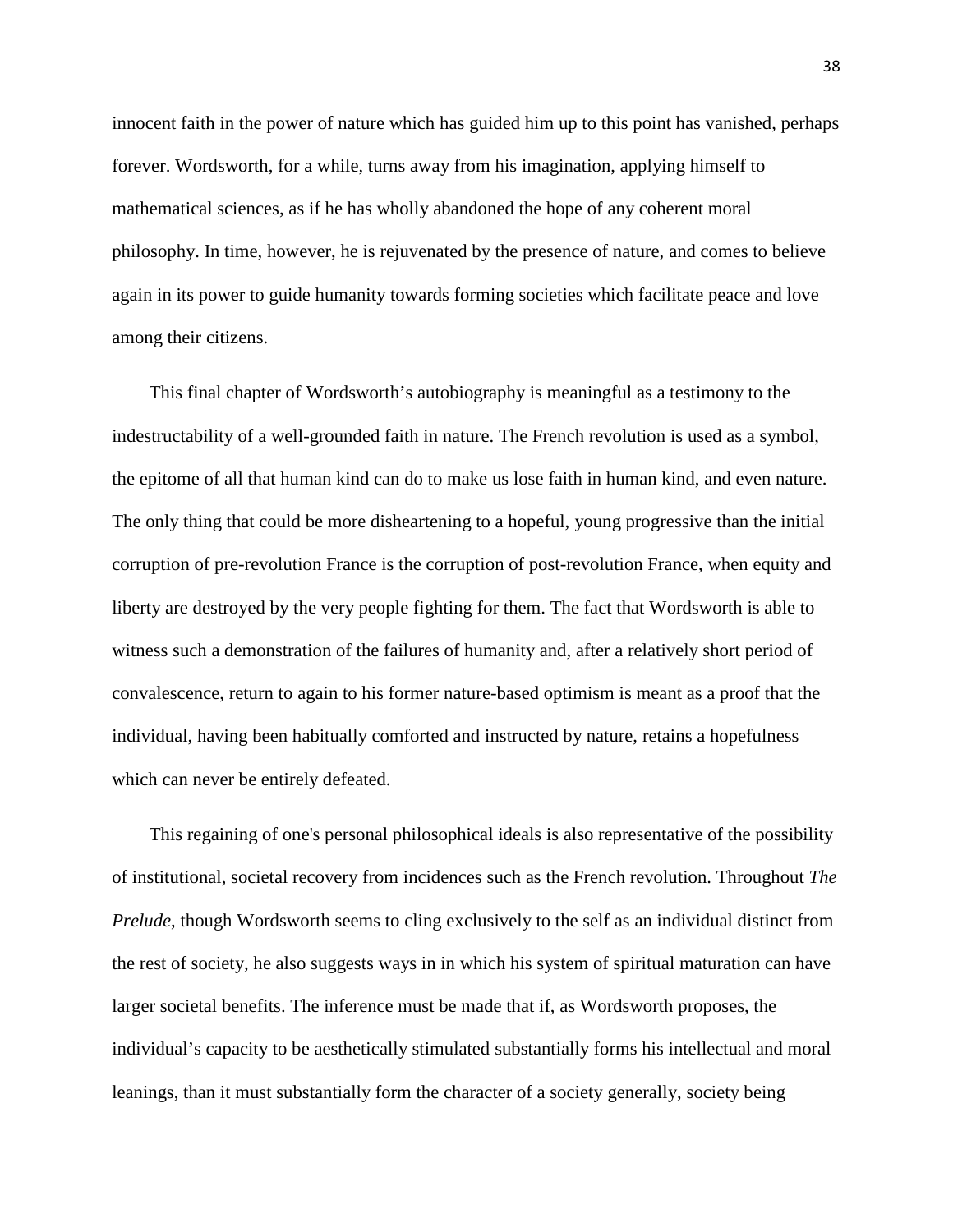composed of individuals. Sensitivity to nature, then, must play a significant role in the success or failure of a society, just as it plays a significant role in the life of the individual.

 Wordsworth, throughout *The Prelude*, describes cities, not in material terms, but in terms of the emotional atmosphere inhabiting them. He first includes such a description concerning Switzerland at the time of its revolution:

Oh, most beloved Friend! a glorious time, A happy time that was; triumphant looks Were then the common language of all eyes; As if awaked from sleep, the Nations hailed Their great expectancy: the fife of war 760 Was then a spirit-stirring sound indeed, A blackbird's whistle in a budding grove. We left the Swiss exulting in the fate Of their near neighbours; and, when shortening fast Our pilgrimage, nor distant far from home, 765 We crossed the Brabant armies on the fret For battle in the cause of Liberty. A stripling, scarcely of the household then Of social life, I looked upon these things As from a distance; heard, and saw, and felt, 770 Was touched, but with no intimate concern; I seemed to move along them, as a bird Moves through the air, or as a fish pursues Its sport, or feeds in its proper element; I wanted not that joy, I did not need 775 Such help; the ever-living universe, Turn where I might, was opening out its glories, And the independent spirit of pure youth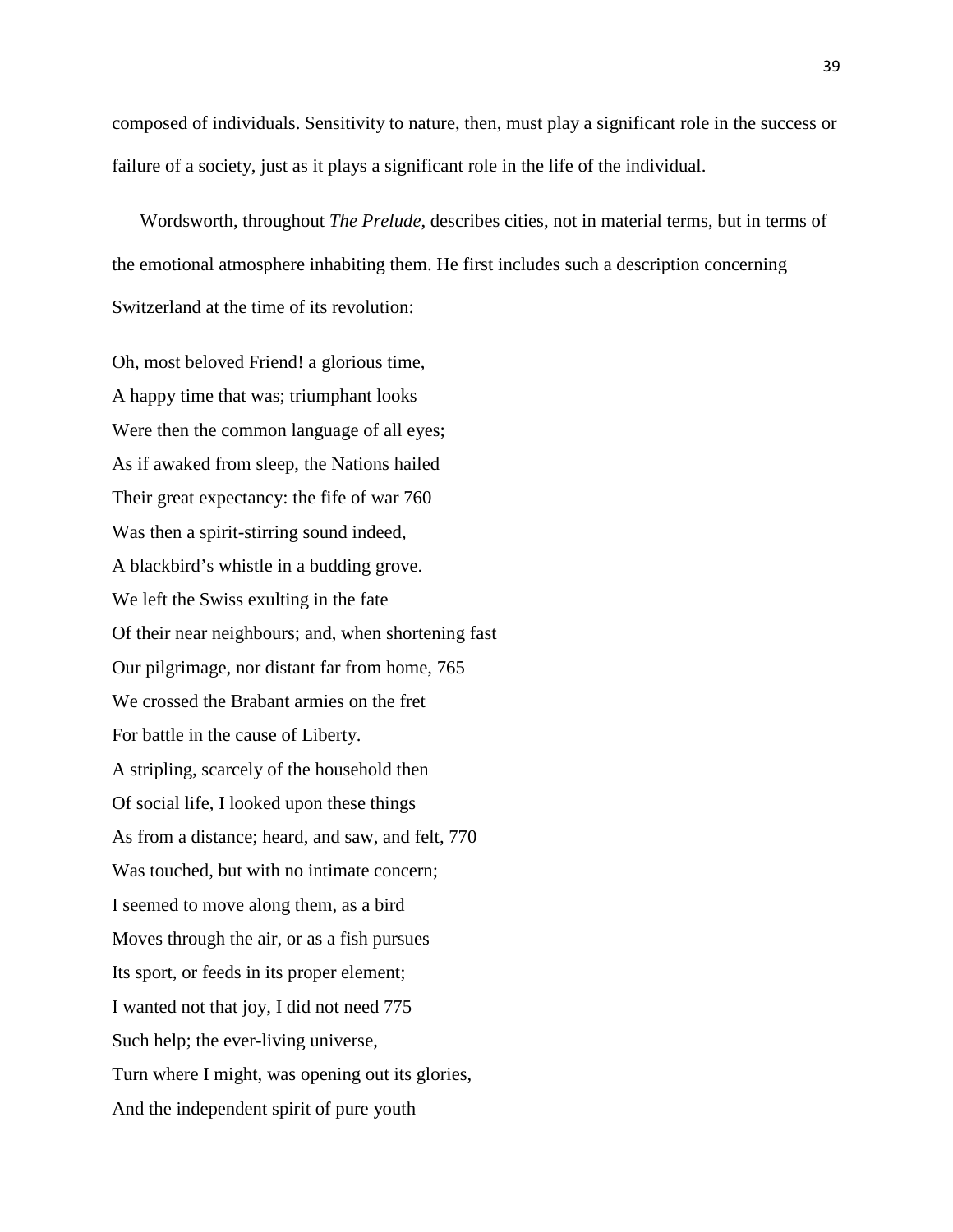Called forth, at every season, new delights,

Spread round my steps like sunshine o'er green fields. 780 (*The Prelude*, IV, 756-580)

France especially is characterized by its emotional atmosphere. He describes the intensification of all social feeling in every citizen at the time, and the radical transformation of their characters while swept up in the revolutionary fervor. Later, when the revolution has taken a turn for the worse, he describes its causes as being essentially emotional, explaining that the revolutionaries had become obsessed with themselves and their own power and lost sight of their initial benevolent intentions. For Wordsworth, the direction of society is determined, not so much by material factors, but by the general emotional state of the citizens.

 This emotionally driven model of society is closely aligned with the political philosophy of Jean-Jacques Rousseau. Rousseau's common will, the aggregate of the individual will of the citizens, is analogous to the emotional atmosphere Wordsworth attributes to societies. The common will is what determines the direction of society. It is what leaders and legislators should examine when making their decisions, their job being merely to assist the mass in its vast, collective operation. A good leader, Rousseau argues, must make his citizens love liberty and virtue. He must facilitate an environment in which citizens have a passion for working together and promoting the common good. Rousseau, in essence, is emphasizing the importance of a variable of society which does not get much attention, virtue. No matter how sophisticated the formal elements of a political structure, the society will be at a loss, Rousseau argues, if the virtue of its citizens is not properly nurtured.

 Wordsworth adopts this vision of society moved by a powerful emotional undercurrent, and adds to it the importance of aesthetic influence, particularly that of nature. Wordsworth's first societal commentary is present in his description of the children and particularly the atmosphere

40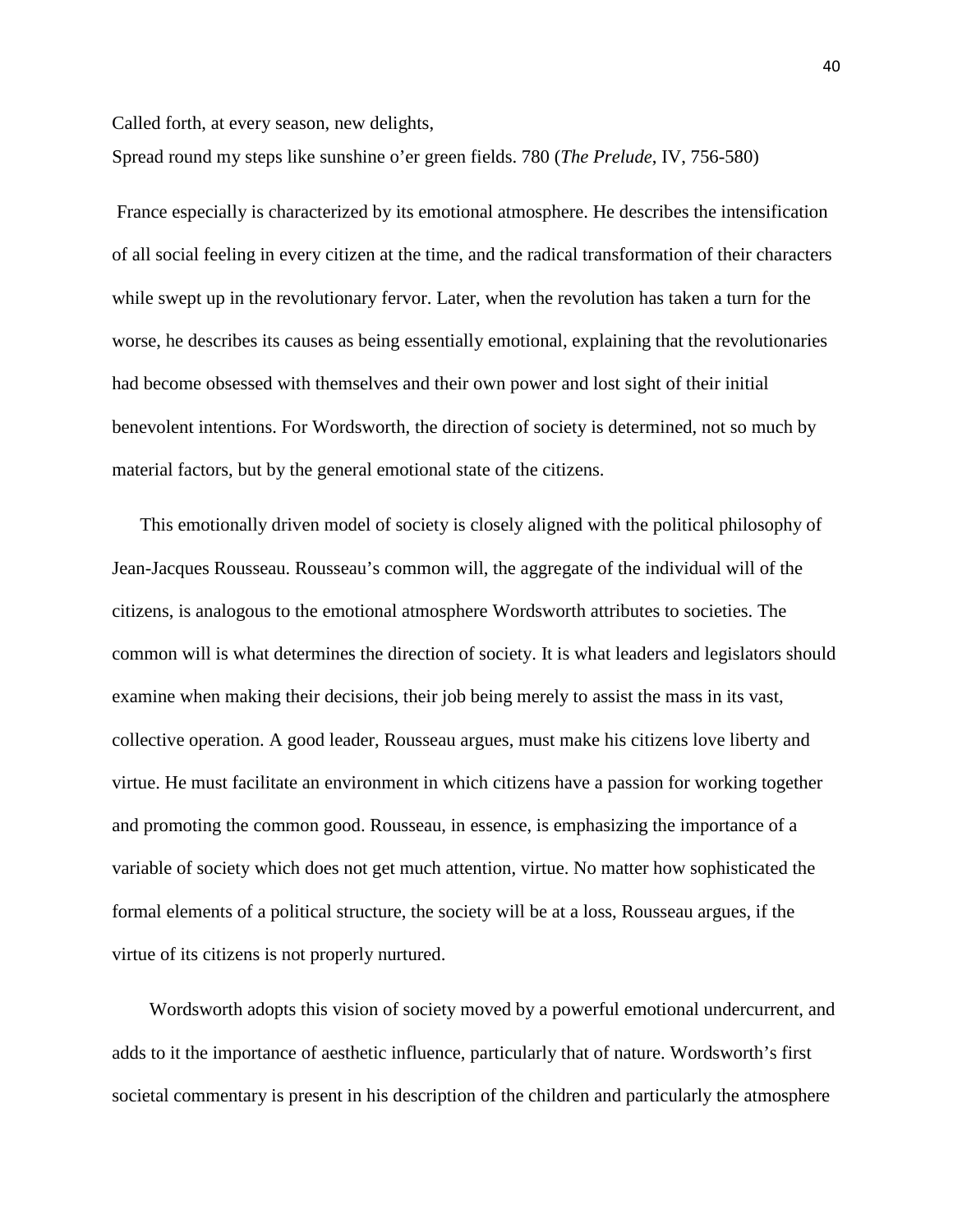of Cambridge. In these children, the vital forces which energize society are in their rawest form. They possess within themselves the beginnings of the ambition and greed which manifests in societal corruption, but because they are given free rein in nature, what is positive in this energy is strengthened while what is negative is tempered. Again we find a microcosm of society in the school children of Cambridge. Wordsworth is transparent with his symbolism concerning Cambridge:

I play the loiterer: 'tis enough to note That here in dwarf proportions were expressed 585 The limbs of the great world; its eager strifes Collaterally pourtrayed, as in mock fight, A tournament of blows, some hardly dealt Though short of mortal combat; and whate'er Might in this pageant be supposed to hit 590 An artless rustic's notice, this way less, More that way, was not wasted upon me— And yet the spectacle may well demand A more substantial name, no mimic show, Itself a living part of a live whole, 595 A creek in the vast sea; for, all degrees And shapes of spurious fame and short-lived praise Here sate in state, and fed with daily alms Retainers won away from solid good; And here was Labour, his own bond-slave; Hope, 600 That never set the pains against the prize; Idleness halting with his weary clog, And poor misguided Shame, and witless Fear, And simple Pleasure foraging for Death; Honour misplaced, and Dignity astray; 605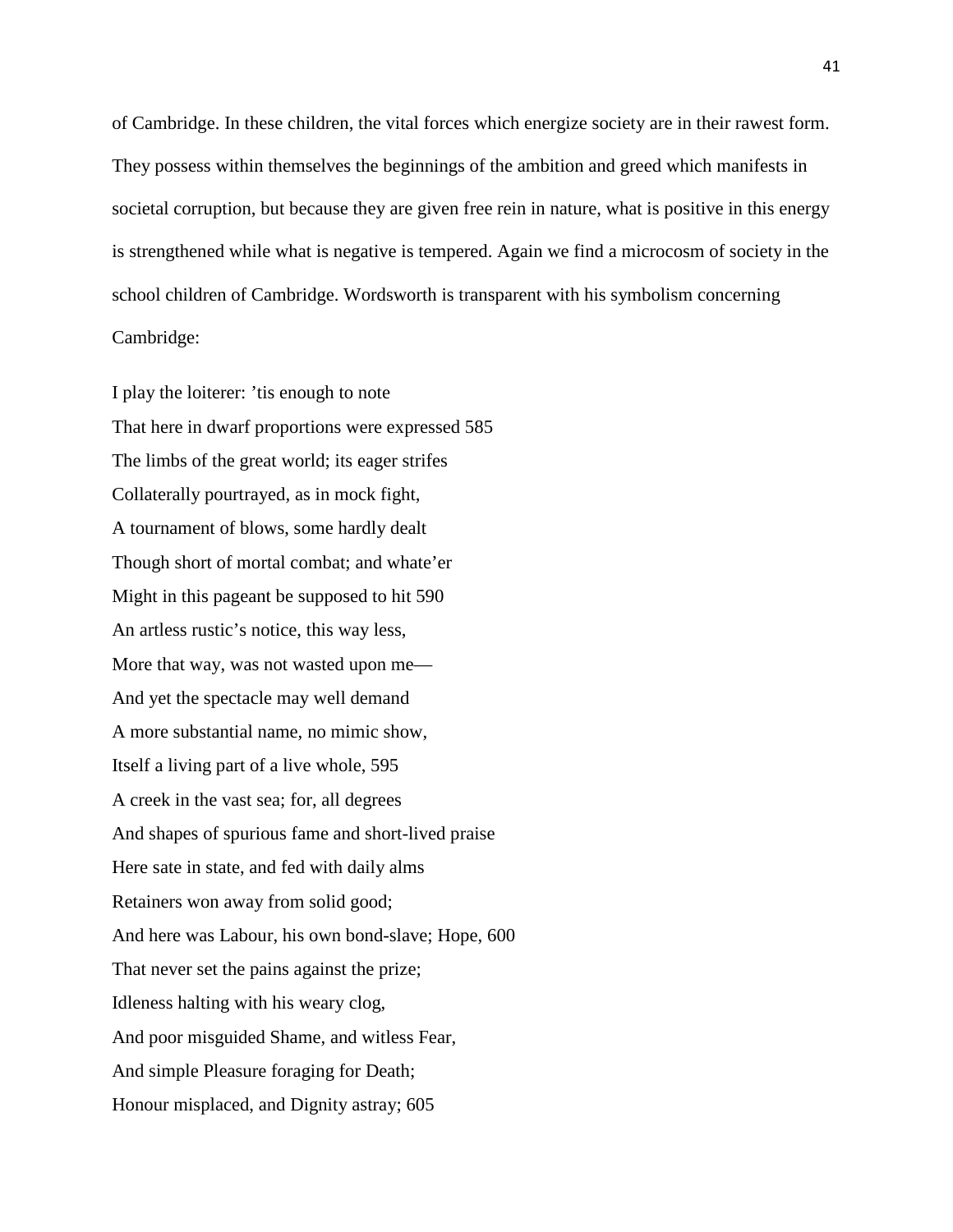Feuds, factions, flatteries, enmity, and guile, Murmuring submission, and bald government, (The idol weak as the idolater), And Decency and Custom starving Truth, And blind Authority beating with his staff 610 The child that might have led him; Emptiness Followed as of good omen, and meek Worth Left to herself unheard of and unknown. (*The Prelude*, III, 584-613)

This is the first indicator that what is ostensibly a spiritual autobiography will actually have something to say about the condition of society broadly. It is not just an account of the Individual but of the Individual's place in society and likewise of society considered as a collective of individuals. These writings on children are much like the usual initial passages of a work of political philosophy. Hobbes's *Leviathan,* Locke's *Essays of the Nature of Government,* and Rousseau's *The Social Contract*, all begin at the same point, with the natural state of man. These philosophers, before suggesting the ideal political structure, ask what man is like in his most fundamental form, before the trappings of societal institutions mold them into citizens. Wordsworth, in his own way, performs such an experiment with his writings on children. The pre-Cambridge children Wordsworth describes are as free from the fetters of culture and law as real children can be, and so serve as representatives for those attributes of man which are innate. Conversely, the children of Cambridge are no longer entirely natural, but institutionalized man. Once these children have been put under the society constraints and indoctrinated in the ideals and methods of the societal authorities, the raw natural tendencies which they exhibited in a virtual state of nature are refined into more insidious characteristics, those behaviors which are conducive to societal corruption. They're natural robustness and selfishness are molded into deceptiveness, vanity, greed, idolatry, and other worldly vices. Wordsworth's natural man, then,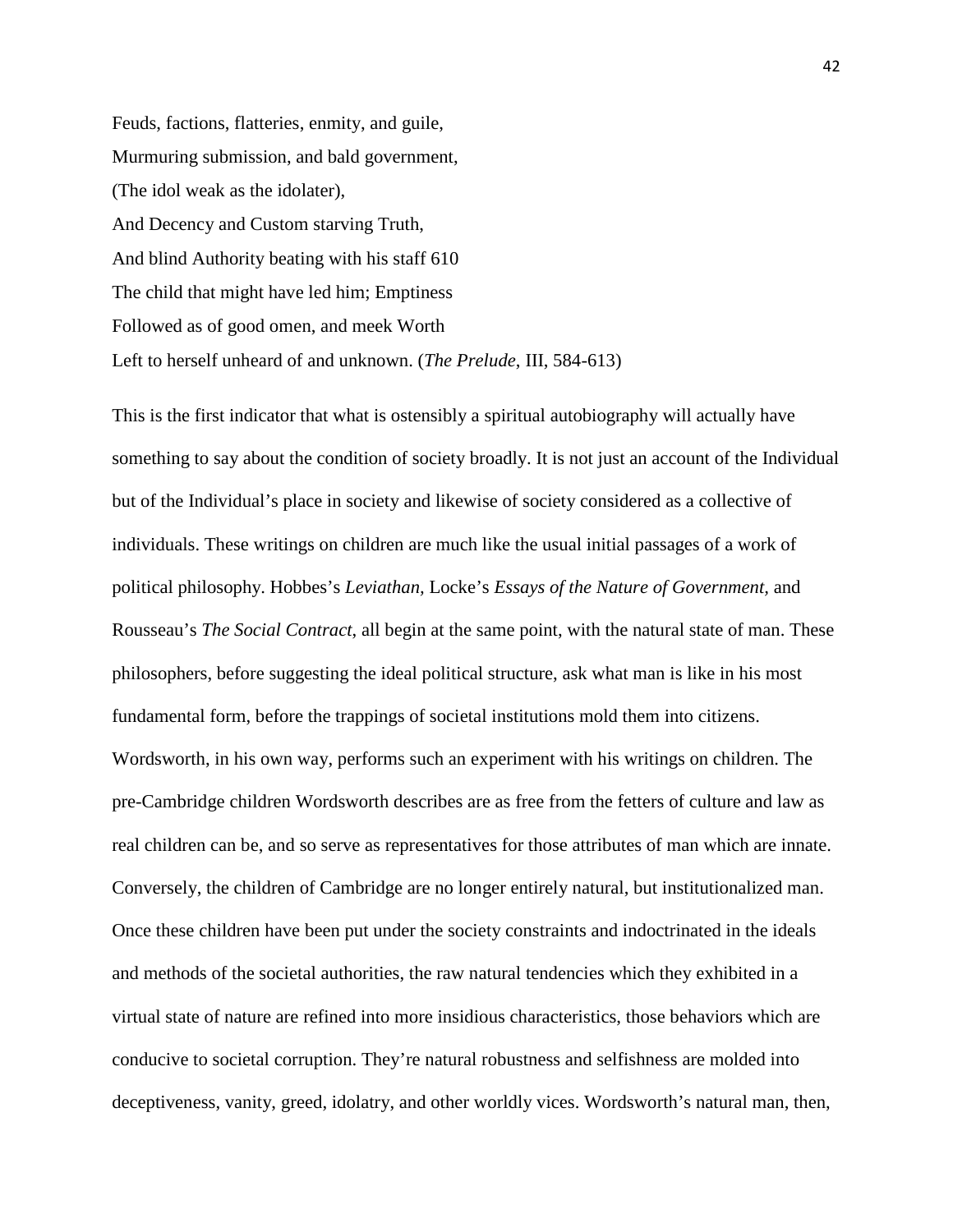is similar to that of Rousseau, with perhaps some darker Hobbesian tendencies. His convictions about the influence of government, however, are decidedly against Hobbes and almost exactly those of Rousseau. Government intervention in the life of the individual takes whatever negative faculties present in the natural man and perverts them into subtly darker, society-corroding behaviors.

 Wordsworth concludes his sections on children by summarizing his thoughts on education, beginning with a prolonged description of the child that is the typical product of the current system of education:

This model of a child is never known 300 To mix in quarrels; that were far beneath Its dignity; with gifts he bubbles o'er As generous as a fountain; selfishness May not come near him, nor the little throng Of flitting pleasures tempt him from his path; 305 The wandering beggars propagate his name, Dumb creatures find him tender as a nun, And natural or supernatural fear, Unless it leap upon him in a dream, Touches him not. To enhance the wonder, see 310 How arch his notices, how nice his sense Of the ridiculous; not blind is he To the broad follies of the licensed world, Yet innocent himself withal, though shrewd, And can read lectures upon innocence; 315 A miracle of scientific lore, Ships he can guide across the pathless sea, And tell you all their cunning; he can read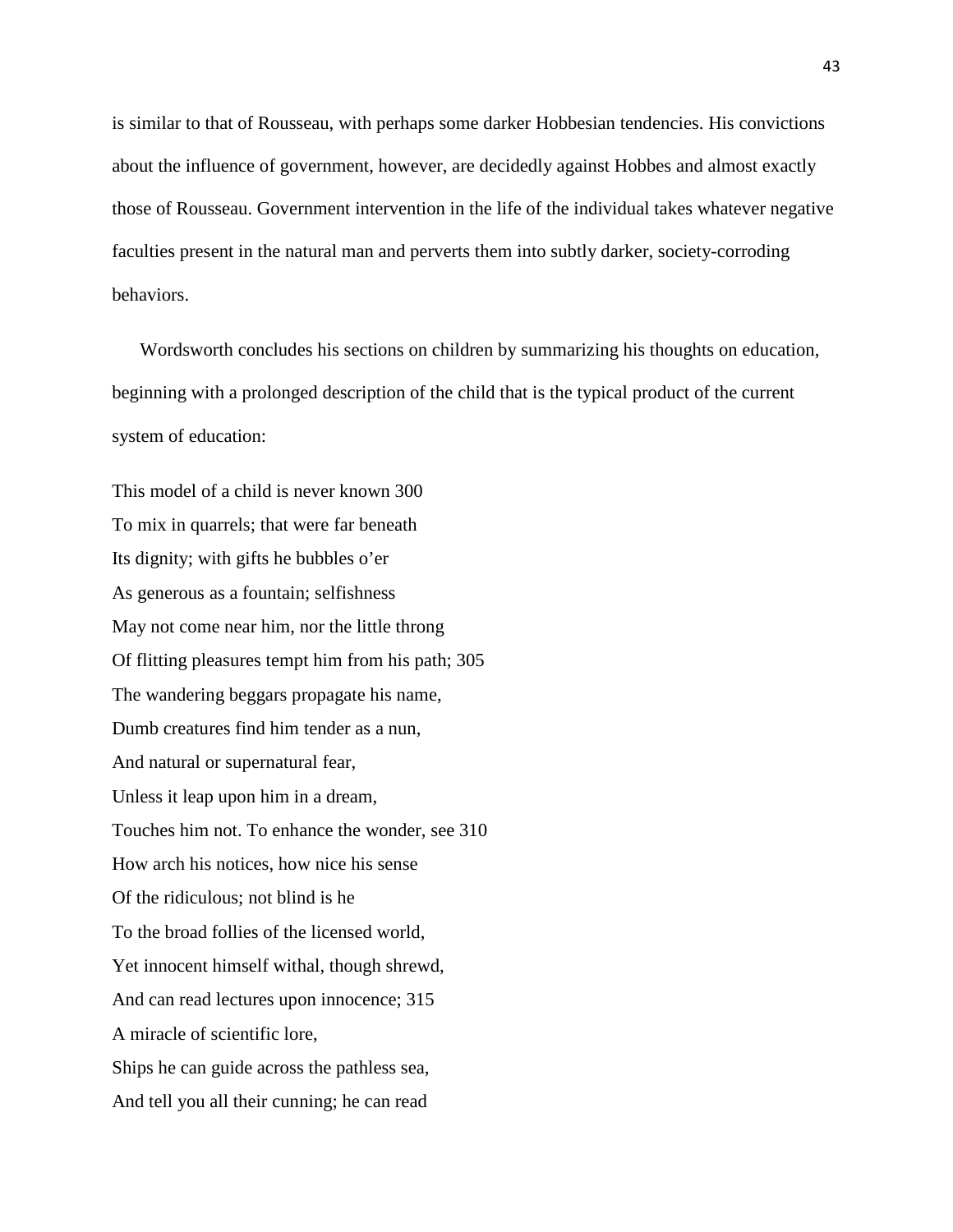The inside of the earth, and spell the stars; He knows the policies of foreign lands; 320 Can string you names of districts, cities, towns, The whole world over, tight as beads of dew Upon a gossamer thread; he sifts, he weighs; All things are put to question; he must live Knowing that he grows wiser every day 325 Or else not live at all, and seeing too Each little drop of wisdom as it falls Into the dimpling cistern of his heart: For this unnatural growth the trainer blame, Pity the tree.—Poor human vanity, 330 Wert thou extinguished, little would be left Which he could truly love; but how escape? For, ever as a thought of purer birth Rises to lead him toward a better clime, Some intermeddler still is on the watch 335 To drive him back, and pound him, like a stray, Within the pinfold of his own conceit. Meanwhile old grandame earth is grieved to find The playthings, which her love designed for him, Unthought of (*The Prelude,* V, 300-340) According to Wordsworth, school is a place in which, although the rational faculty is exercised,

neither sentiment, imagination, nor critical thinking are adequately nurtured. The children are assigned the task of passively accumulating facts. They are to learn the culturally accepted standards of knowledge and their intellect is to be measured by their recitation of the information given them. They are never encouraged to skeptically evaluate established doctrine or imagine alternative philosophies. They are also never encouraged to engage with their material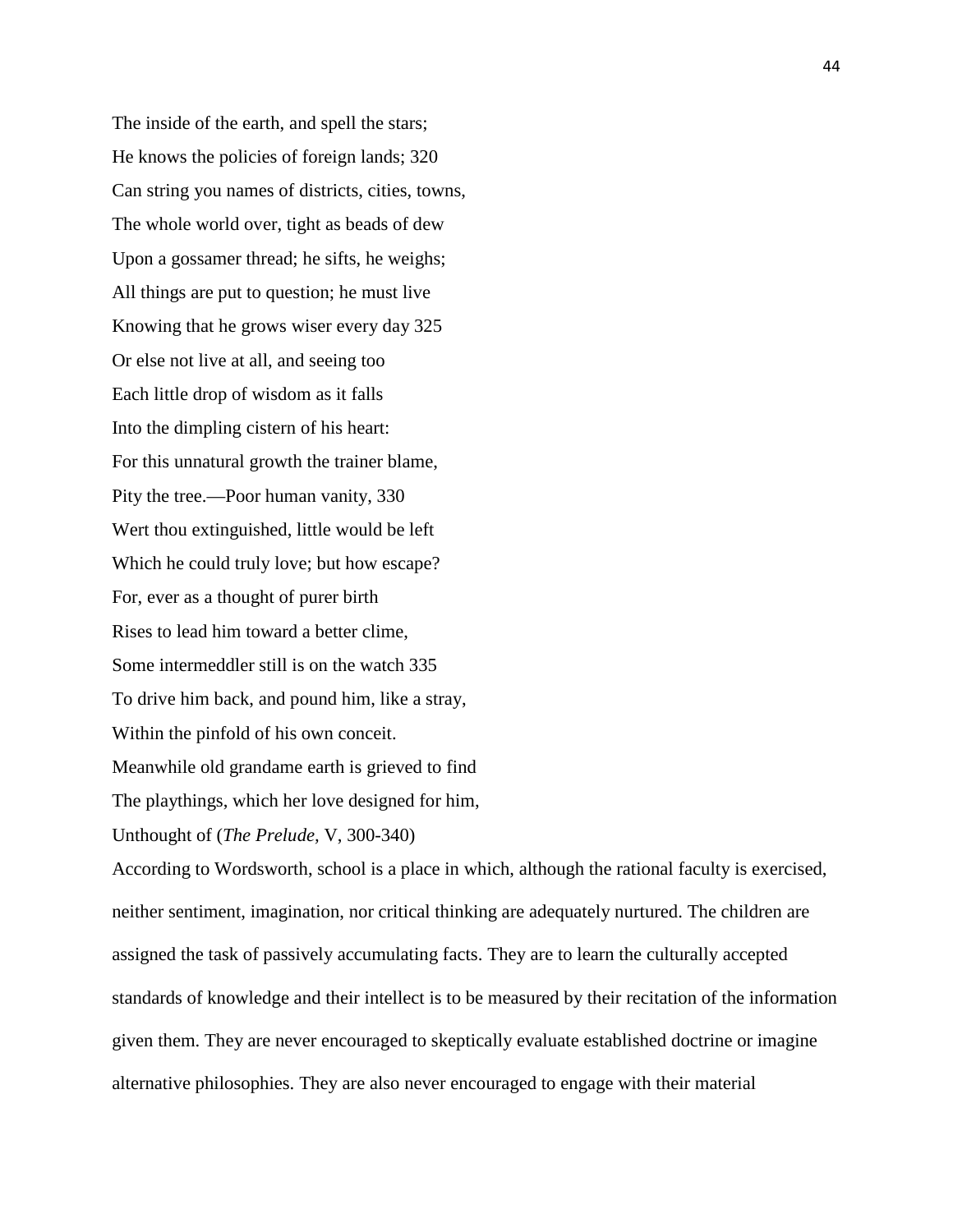emotionally and to investigate their own emotions. In essence, the school system operates on the assumption that children are treated as intellectual automatons devoid of feeling and volition. The result is that instead of hungering for true knowledge and embracing their connectivity with nature and mankind, the children are incentivized mainly to rehearse popular thought and chase worldly ambitions.

 Wordsworth's account of his residence in London is the first explicit and drawn-out societal critique in *The Prelude*. The superficial allure which London holds for Wordsworth is representative of its effects on the imagination of all Englishmen, especially Londoners. They are impressed with the grandeur of London as they should be impressed with the grandeur of nature. If they were to look beyond the impressiveness of London as an elaborate work of human artifice, they would find little to celebrate. Something unfortunate happens to the moral faculties of those inhabiting the city. They never observe people as Wordsworth did in the countryside, individually and in their natural environment. Because they experience people in this way, they never develop the general love for humanity and acute sensitivity to human suffering which those of the country have. These urban citizens are also bombarded with a greater amount and more intense degree of stimuli than the average individual in the country and, through overexposure, are dulled to the more mild and natural stimuli which impact the aesthetic and moral faculties. This callousness to humanity and need for violent stimulus are responsible for the greed and corruption which infects urban life. Wordsworth summarizes these societal ills:

I glance but at a few conspicuous marks, Leaving a thousand others, that, in hall, Court, theatre, conventicle, or shop, 575 In public room or private, park or street, Each fondly reared on his own pedestal,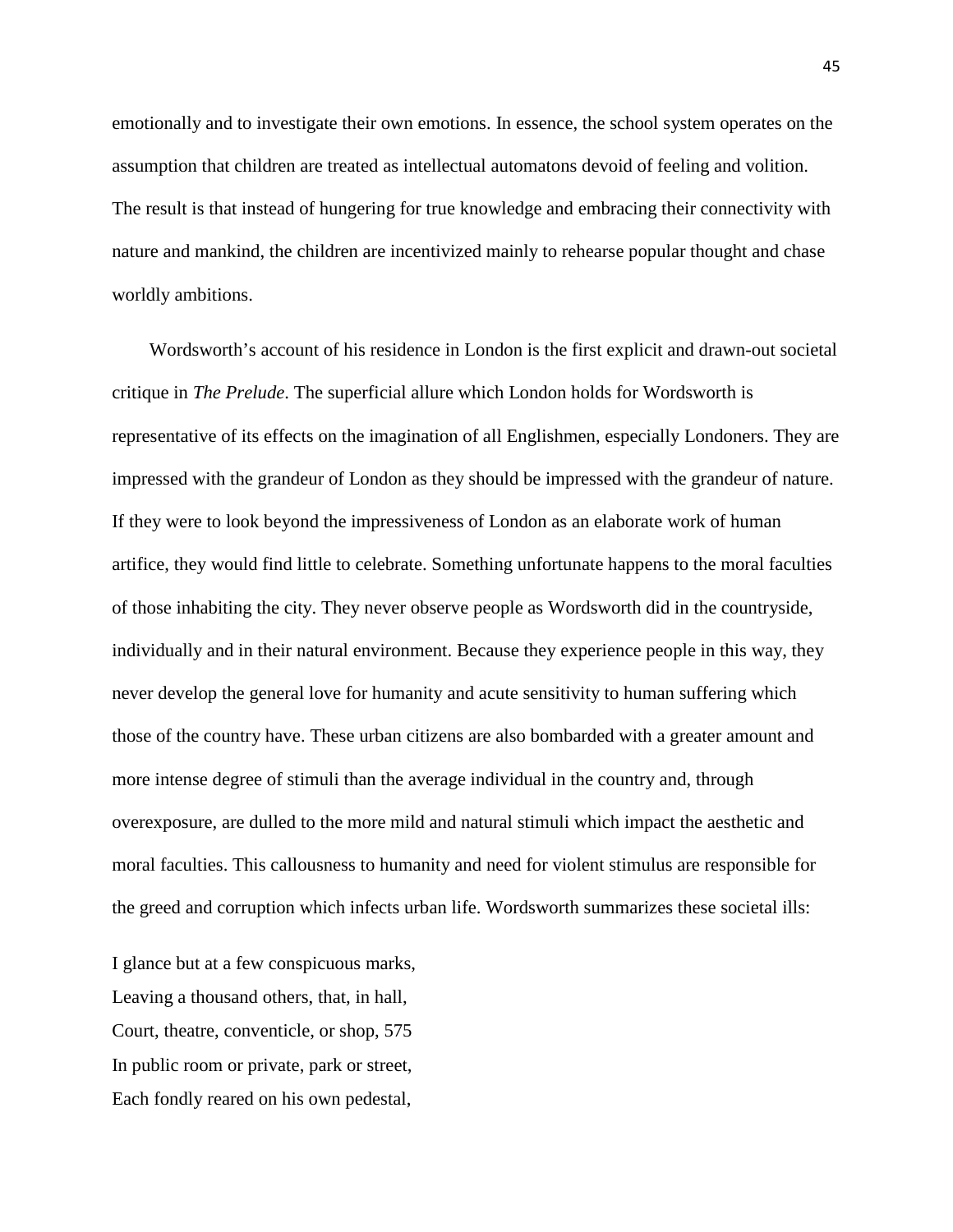Looked out for admiration. Folly, vice, Extravagance in gesture, mien, and dress, And all the strife of singularity, 580 Lies to the ear, and lies to every sense— Of these, and of the living shapes they wear, There is no end. (*The Prelude*, VII, 573-583)

Wordsworth is able to keep his simple faith in nature intact during his stay in the city, and in this way maintains his moral turpitude. The people of the city, however, are not as lucky. They have been habituated to overstimulation and moral and aesthetic numbness. With their natural tastes perverted, these citizens cannot act like contributing members of a united society, but only individuals seeking personal benefit.

 This perversion of natural tastes and its negative societal consequences is repeated in more extreme forms during the French revolution. It is, firstly, the cause of the oppression which initiated the revolution. The French aristocracy were too concerned with indulging themselves to take care of their impoverished countrymen, who subsequently revolted. Later, the same selfcenteredness which brought the country to revolt began to cloud the judgment of the revolutionaries. Their philosophy, unaided by nature, becomes dangerous sophistry, and their impassioned patriotism turns into egoism and hunger for power. Wordsworth illustrates their transformation when describing the zeal with which they beheaded those whom they saw as their oppressors:

They made it proudly, eager as a child, (If like desires of innocent little ones May with such heinous appetites be compared), Pleased in some open field to exercise 370 A toy that mimics with revolving wings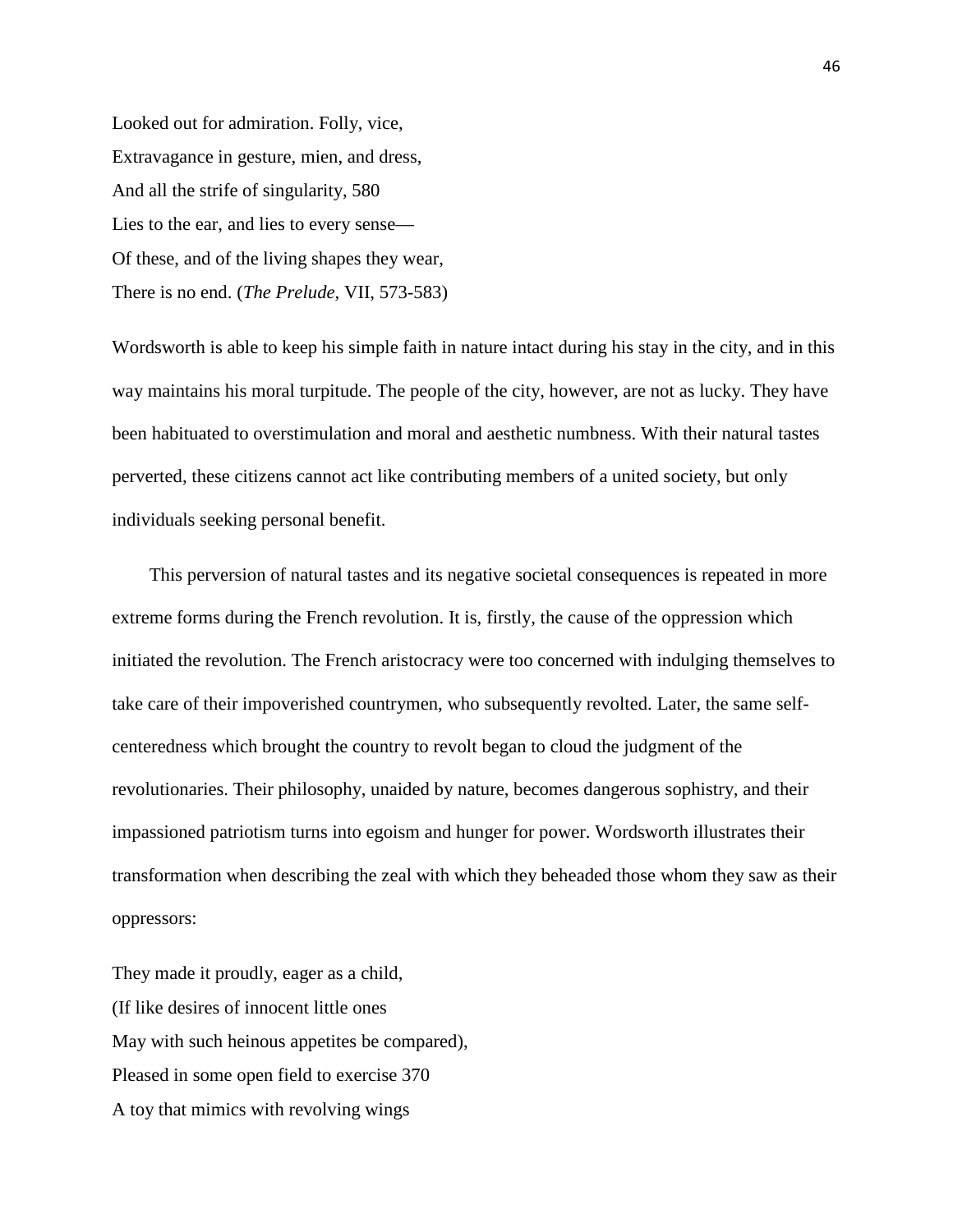The motion of a wind-mill; though the air Do of itself blow fresh, and make the vanes Spin in his eyesight, 'that' contents him not, But with the plaything at arm's length, he sets 375 His front against the blast, and runs amain, That it may whirl the faster. Amid the depth Of those enormities, even thinking minds Forgot, at seasons, whence they had their being 380 Forgot that such a sound was ever heard As Liberty upon earth: yet all beneath Her innocent authority was wrought, Nor could have been, without her blessed name.

Here we see that both oppressors and the oppressed can succumb to viciousness and greed. It is likewise caused by the same factors, an alienation from nature, and overexposure to people and intense stimuli. The result is that the revolutionaries' very thought is distorted, because political philosophy, as any normative philosophy, is largely dependent on moral feeling, something these men have stifled.

 Wordsworth concludes *The Prelude* by giving us, in subtle terms, the answer to the political debacles he has described. He asks to examine the common, rural people in all their simplicity. They are, Wordsworth considers, sufficiently educated individuals, having escaped the fetters of formal education. They also coexist harmoniously with such ease, and one could add that in addition to be intellectually able, they are exceptionally good citizens.

When I began to enquire, 160 To watch and question those I met, and speak Without reserve to them, the lonely roads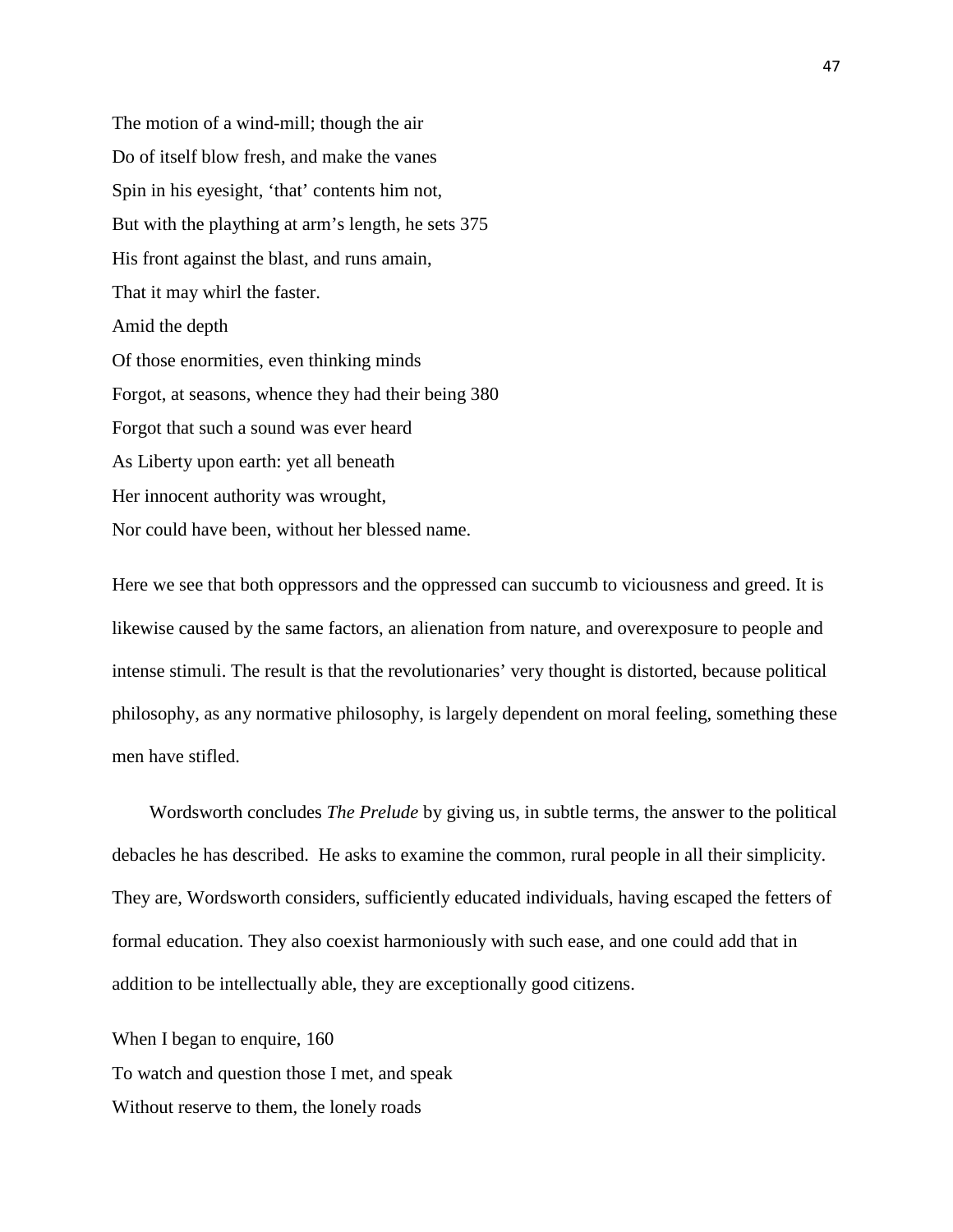Were open schools in which I daily read With most delight the passions of mankind, Whether by words, looks, sighs, or tears, revealed; 165 There saw into the depth of human souls, Souls that appear to have no depth at all To careless eyes. And—now convinced at heart How little those formalities, to which With overweening trust alone we give 170 The name of Education, have to do With real feeling and just sense; how vain A correspondence with the talking world Proves to the most;

These portraits of rural people constitute an argument for the ideals of classical liberalism. Instead of advocating for this style of government like a standard political theorist, by writing a commentary on government itself, Wordsworth advocates political doctrine like a poet, by focusing on the people who make up society as living individuals with emotional and intellectual nuances. It is this close study of humanity which must act as the foundation of any worthwhile political philosophy. What Wordsworth, though not openly, is advocating when describing these rural people, is a hands-off governmental structure which allows individuals their natural freedom. These rural people are what would make such a government successful. The quality which Wordsworth especially emphasizes about these people is their completeness. They do not need to be formally educated or otherwise culturally refined in order to become the perfect individuals to people a society. They are already valuable to society by virtue of the natural growth of their own natural faculties. Considering the suitability of these people for society, we should think of the model citizen as someone who has become a model citizen, not because of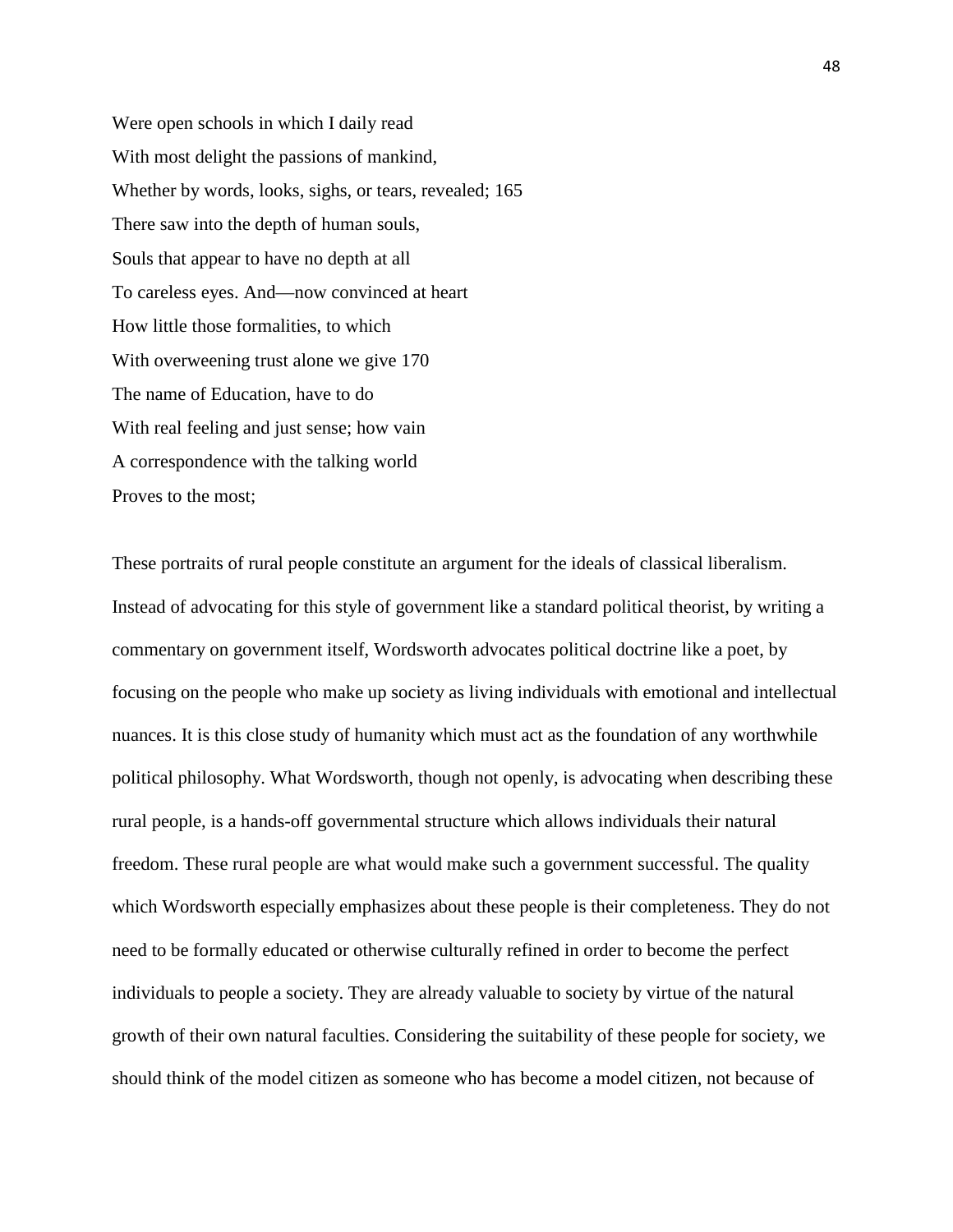societal interference, but because of a lack of societal interference. Accordingly, society should be arranged in such a way as to allow individuals free-reign to govern themselves and access to mild, natural aesthetic stimuli like that found in nature. This is the only way to ensure the emotional and intellectual health of the citizenry.